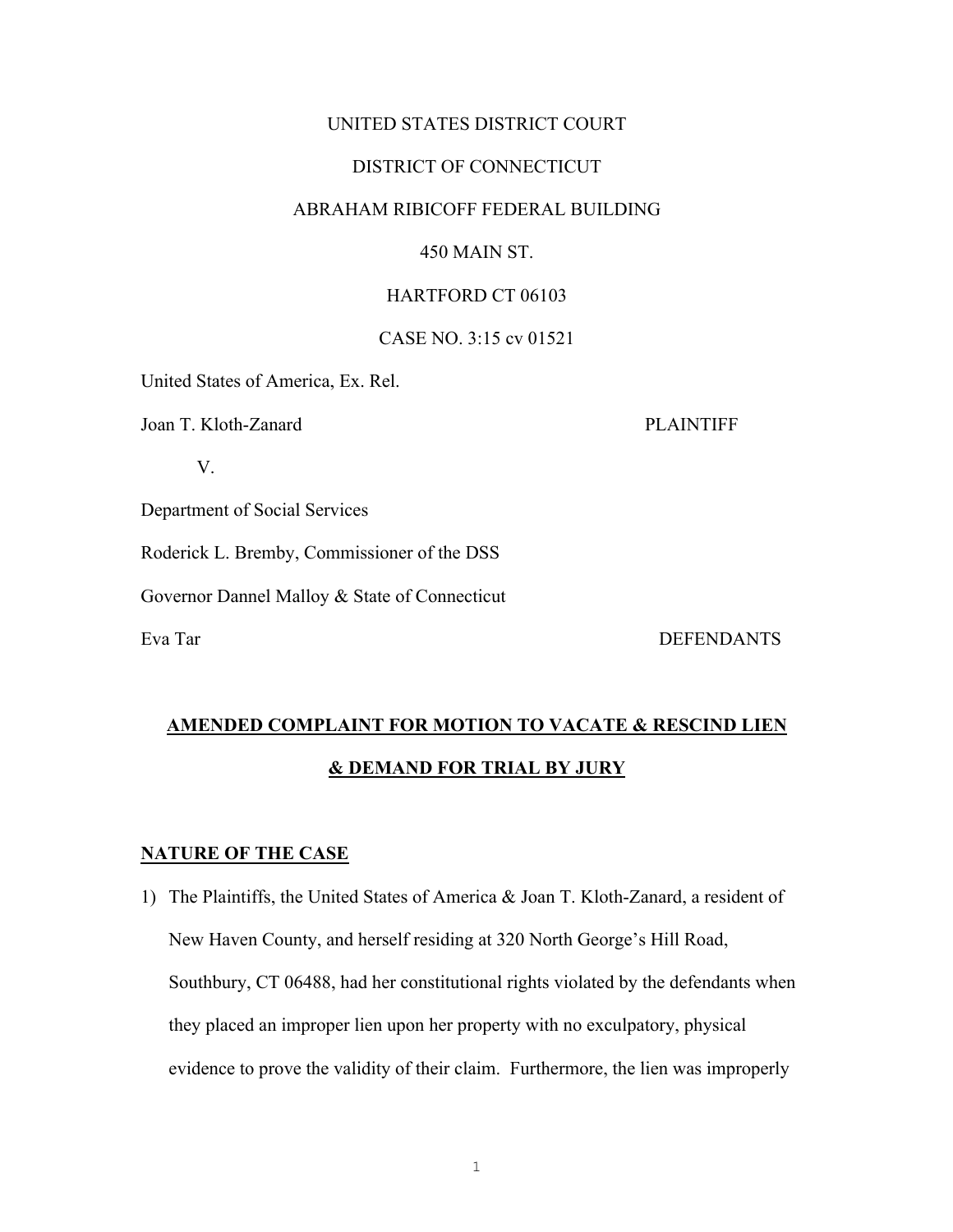placed with no amount and for past, present and future claims. The state nor any other body cannot claim future damages that have not occurred.

- 2) As well, it appears that the Attorney General is not allowed to represent the state as Plaintiff had contacted the AG and it's offices on June 22, 2012 and July 3, 2012, prior to any court filings and this could be construed as Fraud Upon the Courts as well as a violation of the cannons of law related to the following cases: FAIR HEARING REQUEST CASE NO. 434921, STATE CASE NO. HHB-CV: 13- 5015788 AND APPELLATE CASE NO. A.C. 36729.
- 3) Plaintiff petitions the courts to vacate and rescind the lien upon her and her property permanently based on lack of substantial evidence by the defendant. She also motions the court for exculpatory evidence to prove the state's claim.

#### **AMENDED COMPLAINT TO INCLUDE BUT NOT LIMITED TO:**

- 4) Extensive ADA Violations including TITLE II OF THE AMERICANS WITH DISABILITIES ACT (ADA), 42 U.S.C. §§ 12131-12134, SECTION 504 OF THE REHABILITATION ACT OF 1973 (SECTION 504), 29 U.S.C. § 794, SECTION 28 CFR § 35 & 36 FROM THE DOJ OF THE UNITED STATES OF AMERICA
- 5) Department of Social Services is not protected by Sovereign immunity, as it is a municipality owned/run agency. Jabbar COLLINS, Plaintiff, v. The CITY OF NEW YORK, 923 F.Supp.2d 462 (2013)
	- a) Suits for prospective relief are not barred, *id.,* and Eleventh Amendment immunity does not extend to a suit against a state official in their individual capacity, even when the conduct complained of was carried out in accordance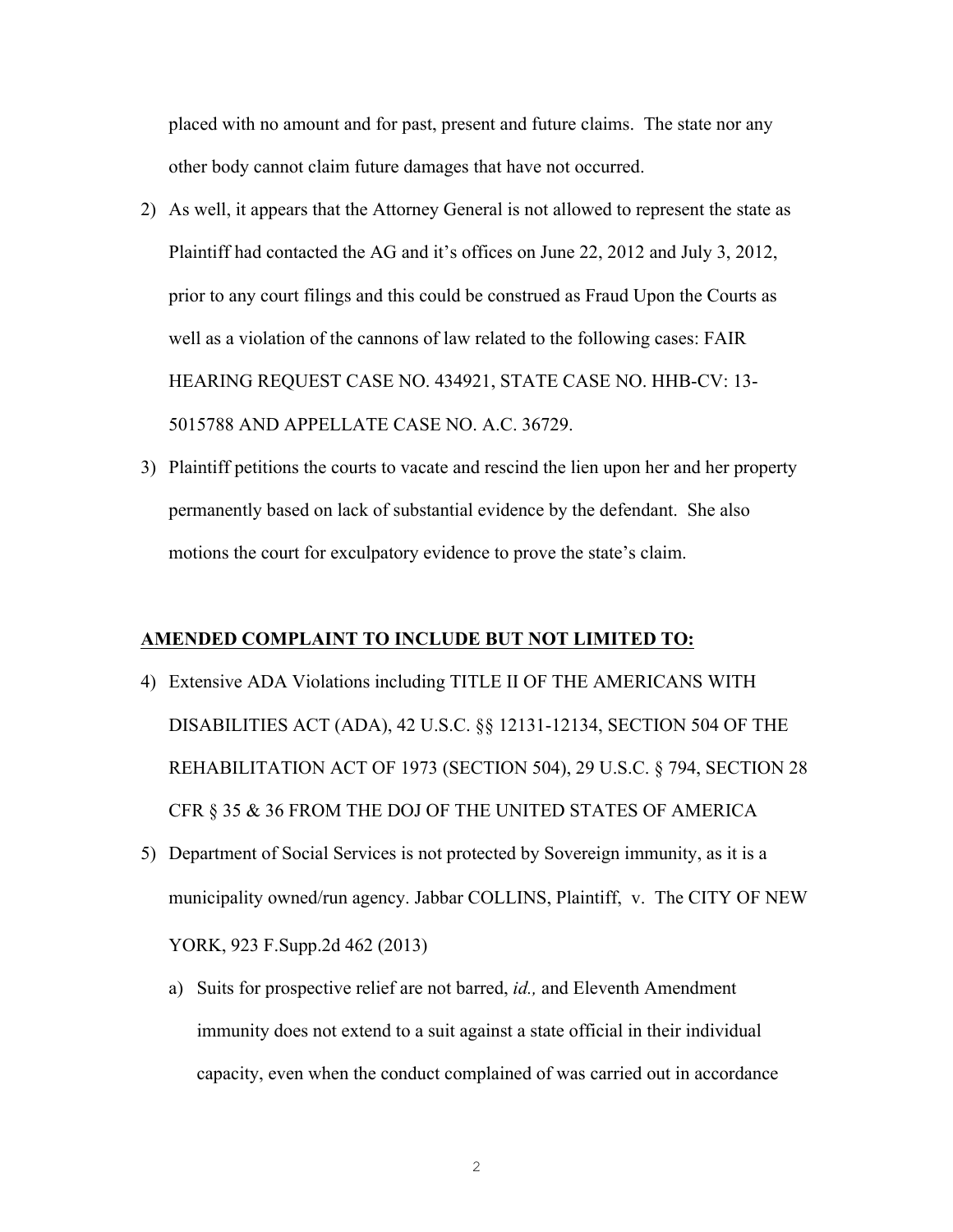with state law. *Ford v. Reynolds,* 316 F.3d 351, 356 (2d Cir.2003). McFarlane v Roberta, 891 F.Supp.2d 275 (D. Conn. 2012)

- i) Municipal entities do not enjoy absolute immunity under the Eleventh Amendment. For example, tt appears that the case of the Department of Social Services for the City of Baltimore is not a state agency, but rather, is a municipal entity.**<sup>13</sup>** And that municipal entities are liable under §1983 only if "action pursuant to official municipal policy of some nature caused a constitutional tort." Much of the sovereign immunity of the United States was swept away in 1946 with passage of the FTCA, which renders the Government liable "for money damages . . . for injury or loss of property, or personal injury or death caused by the negligent or wrongful act or omission of any employee of the Government while acting within the scope of his office or employment, under circumstances where the United Page 481 U. S. 693, 28 U.S.C. § 1346(b). Read as it is written, this language renders the United States liable to *all* persons, including servicemen, injured by the negligence of Government employees and Monell v. New York Dep't of Social Service., **436 U.S. 658**, 691, 98 S. CT. 2018, 2036, 56 L.Ed.2d 611 (1978).
- ii) Constitutional Tort would be fiduciary responsibility to legally notify the plaintiff of her true educational rights in 1995 under Welfare Reform and the Family Violence Act.
- iii) Constitutional torts are violation of one's constitutional rights by a government servant. Constitutional tort actions are brought under 42 USCS §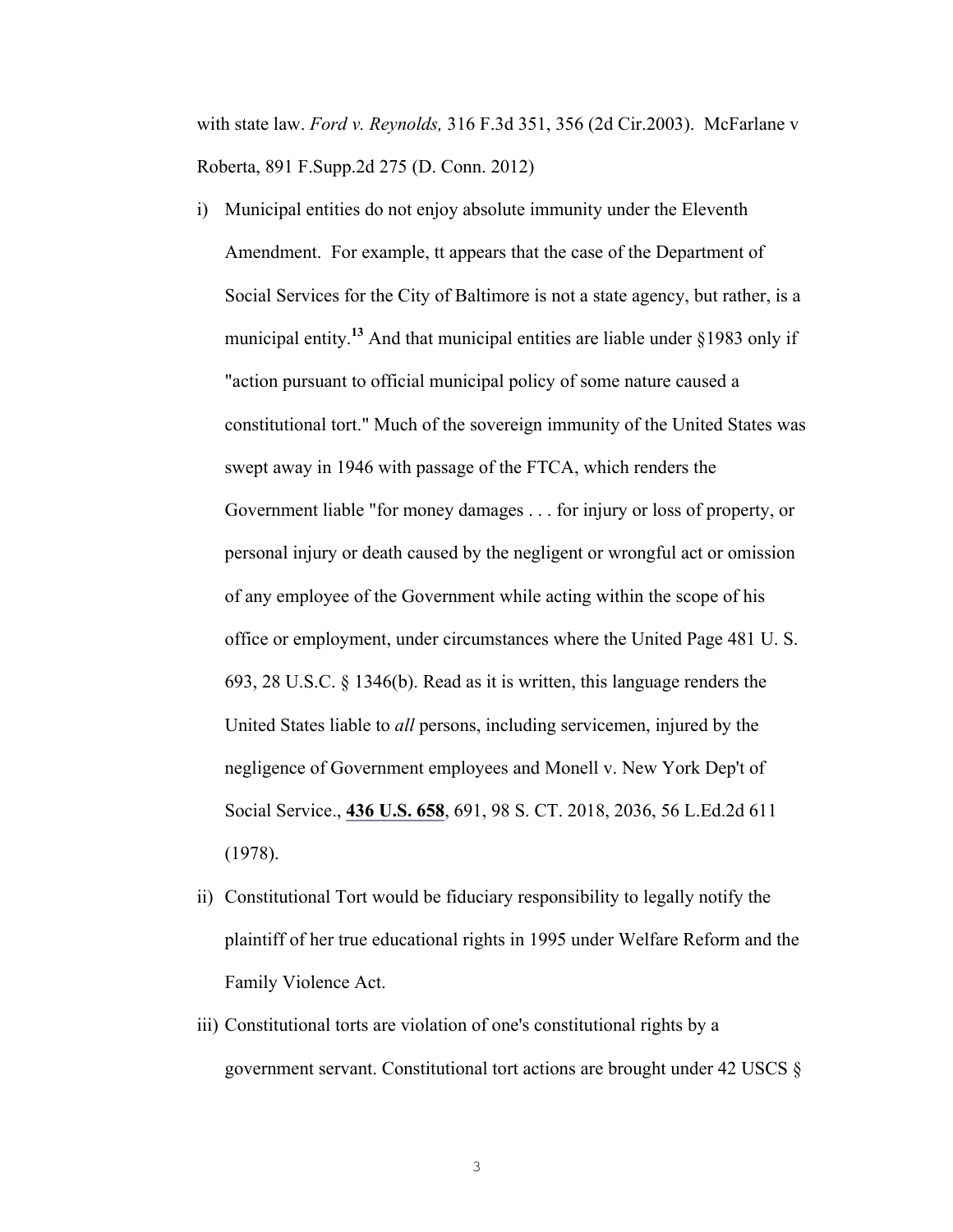1983 against government employees seeking damages for the violation of federal constitutional right, particularly those arising under the Fourteenth Amendment and the Bill of Rights.

- iv) 42 USCS § 1983 reads as follows: "Every person who, under color of any statute, ordinance, regulation, custom, or usage, of any State or Territory or the District of Columbia, subjects, or causes to be subjected, any citizen of the U.S. or other person within the jurisdiction thereof to the deprivation of any rights, privileges, or immunities secured by the Constitution and laws, shall be liable to the party injured in an action at law, suit in equity, or other proper proceeding for redress, except that in any action brought against a judicial officer for an act or omission taken in such officer's judicial capacity, injunctive relief shall not be granted unless a declaratory decree was violated or declaratory relief was unavailable."
- v) Writ of Mandamus is requested to enforce the Federal and State statutes that protect the citizens from Treason and Trespass of the law by a court official or other government official.
- vi) Writ of Prohibition is requested to stop the Defendant's vexatious actions and violations of Federal and State Statutes that prohibit any official from ignoring the laws and rules that govern our country.
- vii)In approximate 1994, Governor requested to create his own Welfare Reform Act to supersede Federal Laws. This superseding of the Federal Welfare Reform Act should be seen as suspect and retractable as Governor Rowland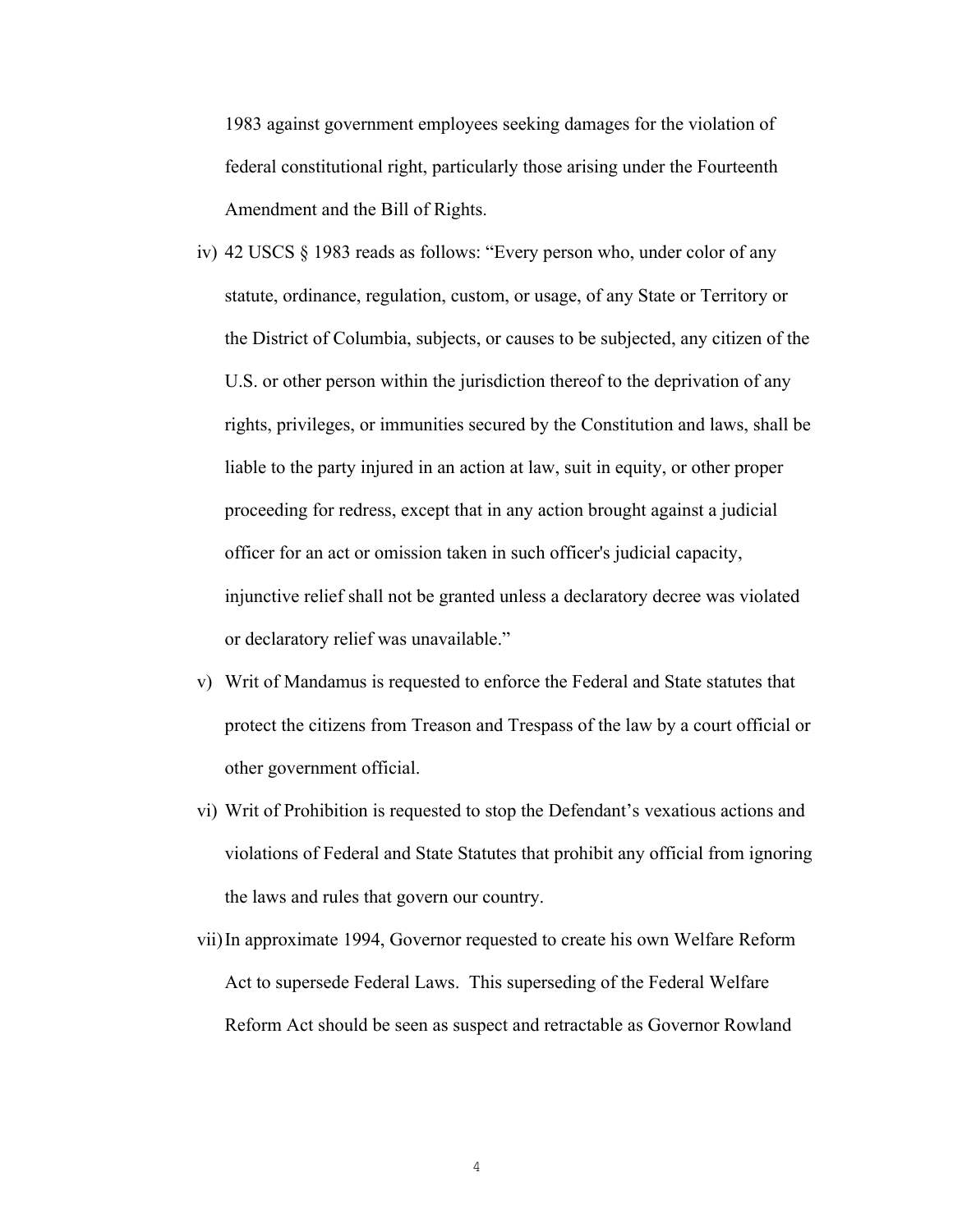was then convicted twice and removed from office and arrested for financially abusing state funding.

#### **PARTIES**

- 6) Plaintiff, United States of America
- 7) Plaintiff Joan T. Kloth-Zanard is a citizen and resident of the state of Connecticut.
- 8) Defendants Governor Dannel Malloy,, Roderick L. Bremby, Commissioner of the Department of Social Services are employees of the state of Connecticut's Department of Social Services. Eva Tar, the fair hearing officer, who's offices are at DSS in Hartford. The caseworkers for the Department of Social Services involved in 1995 cannot be listed as the State of Connecticut cannot produce the records with their names, thus the plaintiffs can only include DSS and Governor Malloy in this case.

#### **JURISDICTION AND VENUE**

- 9) The amount of the controversy exceeds \$20,000.
- 10) The court has subject matter jurisdiction over this action pursuant to 28 U.S.C. § 1331, 1332.
- 11) Venue is proper in this district pursuant to 28 U.S.C. § 1391.
- 12) Plaintiff filed a suit and requested permission to sue back in July 2012 with the Claims Commissioner.
	- a) Under General Statutes Chapter 53, the Claims Commissioner has only 90 days within which to respond.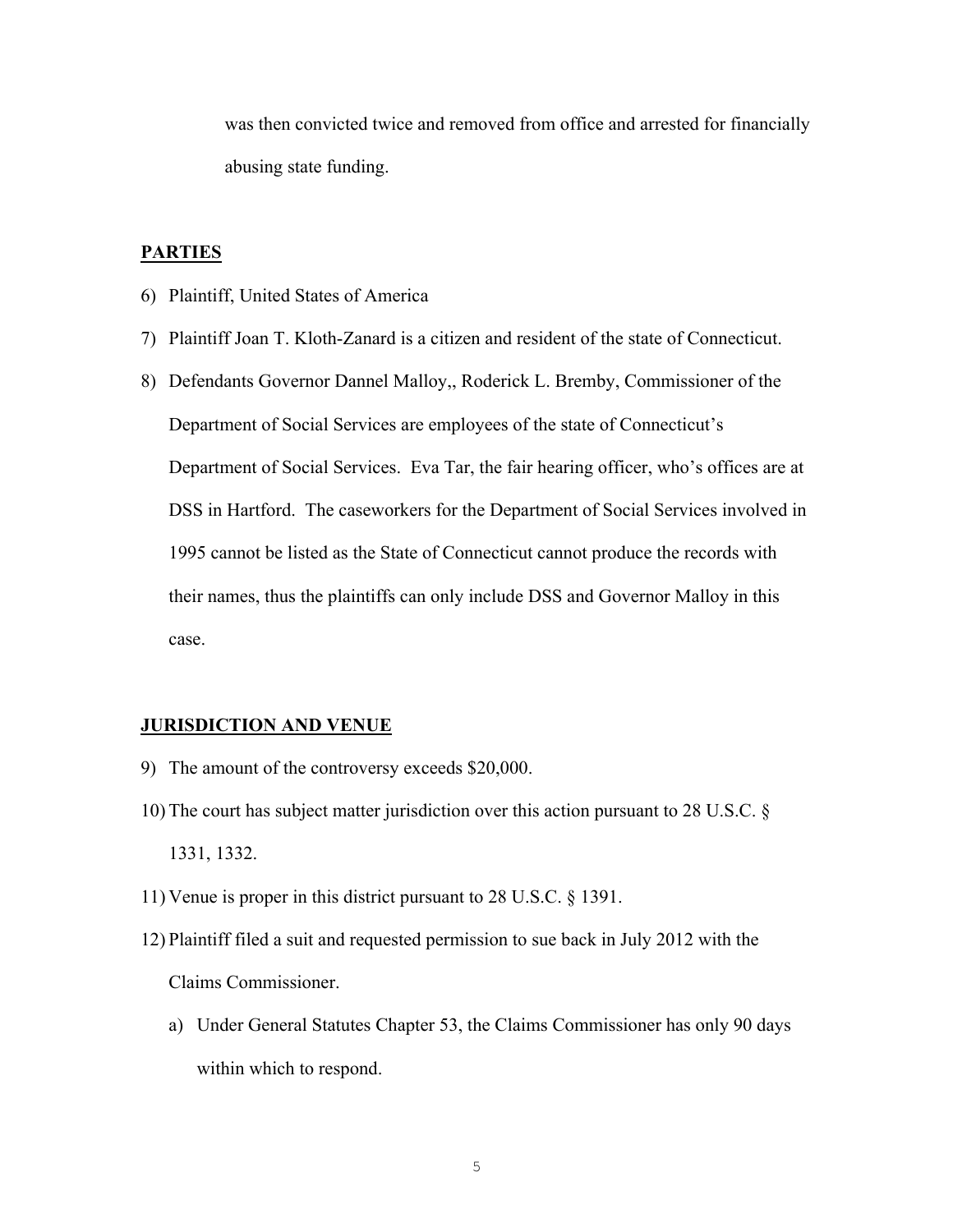- b) Plaintiff repeatedly emailed and called asking about the status of this request and were told for 2.5 years that it was "sitting on the commissioner's desk" by his clerk, Tara Dupont and Erica Searles (Unsure of last name).
- c) On the following dates, Plaintiff repeatedly contacted the Claims Commissioner and Commissioner Bremby and others as to the status of this request to sue DSS.
	- i) August 2, 2012, Letter
	- ii) On or About July 12, 2013, Phone call
	- iii) August 1,2014, Letter
	- iv) October 20, 2014 series of emails including a response from Tara stating it is still pending with no decision having been rendered.
	- v) October 21, 2014, after finding out about General Statute pertaining to the Claims Commissioner, Plaintiff's letter cites General Statute Chapter 53.
- d) Claim Commissioner's refusal to respond within the 90 Days allotted by General Statute Chapter 53 shows that they were out of time limit to respond and thus gave up their right to make any decision as to the validity of this suit, and thus their right to have a voice in this matter.
- 13)Jurisdiction of this matter finds that *Rooker–Feldman* which is a limited doctrine aimed at preventing "cases brought by state-court losers complaining of injuries caused by state-court judgments rendered before the district court proceedings commenced and inviting district court review of those judgments," is not applicable based on the four prongs used to test for jurisdiction in state contested matters. Prong 1:The plaintiff was NOT losers in a case initiated by the state for false neglect charges. In fact, the plaintiff never was given the opportunity to contest and try her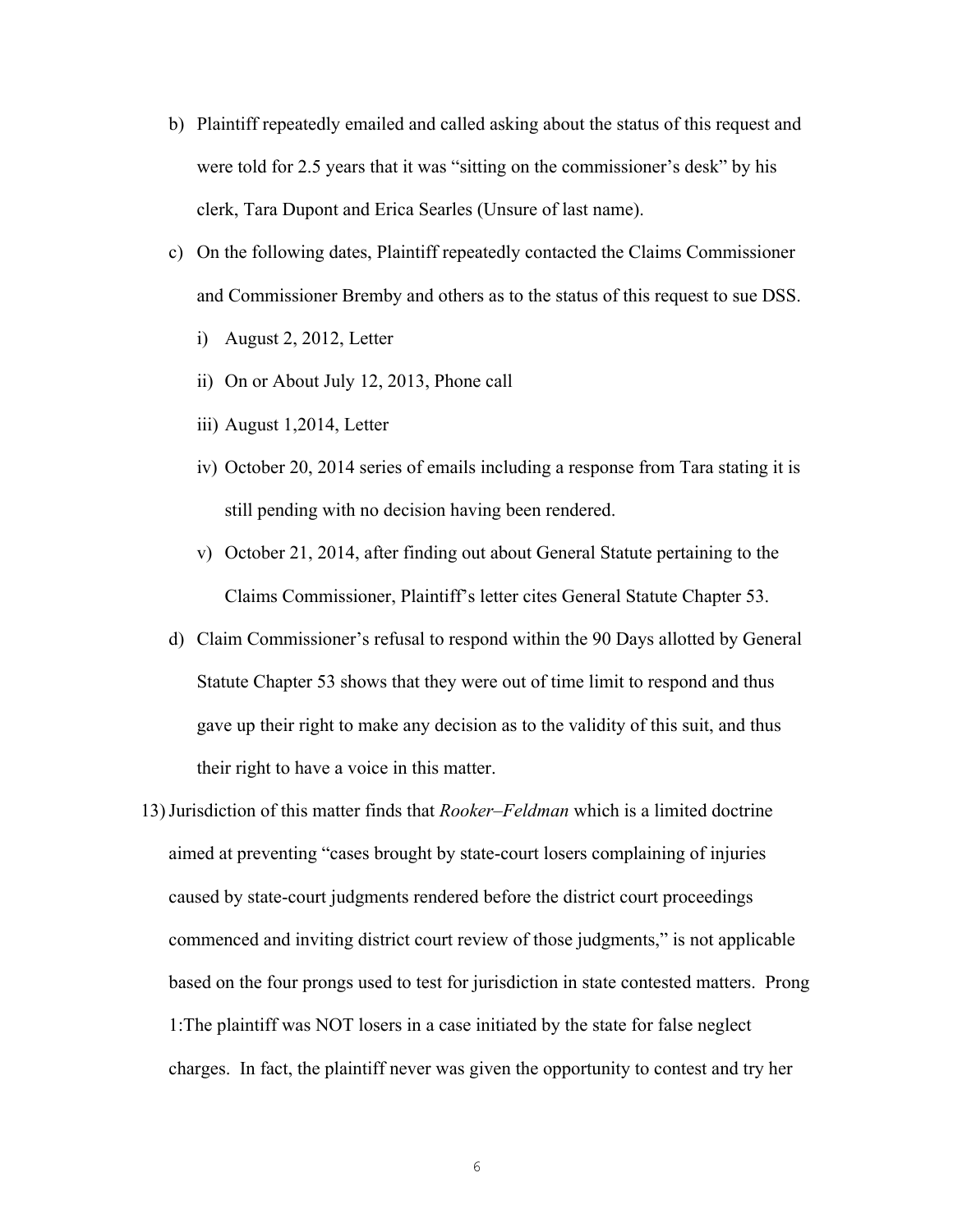case for educational violations and denials by DSS as she was never informed of this right to have a fair hearing. DSS has no proof otherwise either as they cannot produce the Plaintiff's records prior to 2010. Prong 2: Plaintiff was harmed by DSS's decision. It was the defendant's negligent actions that caused the harm. Prong 3: The plaintiff had no need to ever invite the district court to review any lower court decision as she was never given this opportunity. Prong 4: Because the Plaintiff's basic rights to a fair hearing and trial were never provided, no district court was ever brought in to contest it. *Exxon Mobil Corp. v. Saudi Basic Indus. Corp.,* 544 U.S. 280, 283–4, 125 S.Ct. 1517, 161 L.Ed.2d 454 (2005). The Second Circuit has adopted a four-part test for determining whether *Rooker–Feldman* strips jurisdiction:

- 14) *Rooker–Feldman* directs federal courts to abstain from considering claims when four requirements are met: (1) the plaintiff lost in state court, (2) the plaintiff complains of injuries caused by the state court judgment, (3) the plaintiff invites district court review of that judgment, and (4) the state court judgment was entered before the plaintiff's federal suit commenced. *McKithen v. Brown,* 626 F.3d 143, 154 (2d Cir.2010). DCF and the Social Workers contend that, because Ms. McFarlane is seeking only a reversal of the state juvenile court judgment, she falls well within the bounds of *Rooker–Feldman. See* Defendant's Memorandum of Law in Support of Motion to Dismiss Amended Complaint ("Memo. Supp. Mot. Dismiss Am. Compl.") (Doc. No. 29–1) at 7–10.
- 15) Defendants intentionally omitted information about the plaintiff's rights in 1995 and then subsequently falsely placed her name on the abuse and neglect registry. Plaintiff Kloth-Zanard began to discover these intentional omissions and committed acts by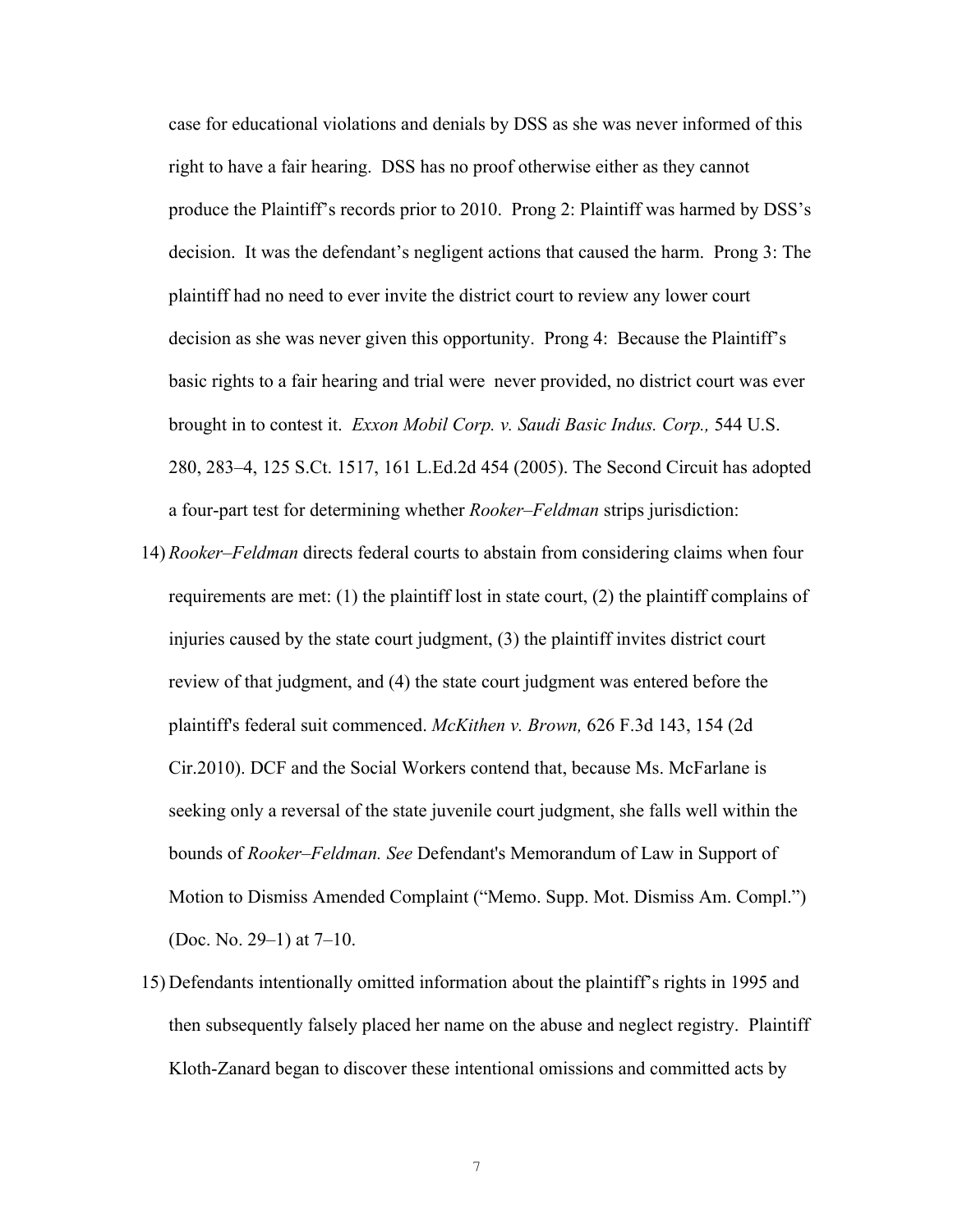accident when a false lien was placed on her home by DSS related to the time period of 1995-1998.

- 16) Plaintiff did not actually discover about the placement on the Abuse and Neglect Registry until about June 2012, and thus this is when the Statute of Limitations began for the filing of the DCF complaint.
	- a) This accidental disclosure in 2012 resulted in a timely and diligent research on Plaintiff Kloth-Zanard's part related to the potential harm from this omitted information, thus tolling the statue of limitations.

### **FACTUAL BACKGROUND:**

17) The plaintiff alleges the following facts:

- a) Plaintiff was a victim of Domestic Violence when she came to CT in 1995. She was protected under the Family Violence Laws as a separate class of citizen under Welfare Reform.
- b) The defendant's claim that the Plaintiff received between \$21,000 and \$25,000 in cash assistance from 1995-1998.
- c) While DSS clams they gave me cash assistance in from July 1997-July 1998 this is not possible, as the plaintiff was was working for Adam Broderick's Salon and Spa and in July 1998 ended up on Unemployment, which will confirm this as a fact.
- d) In addition, the amount of money \$22,000 plus the child support that was paid and removed from the total figure of \$28,310 over a supposed period of 39 months, amounts to \$725 a month in cash, which comes out to \$4.22 an hour. Minimum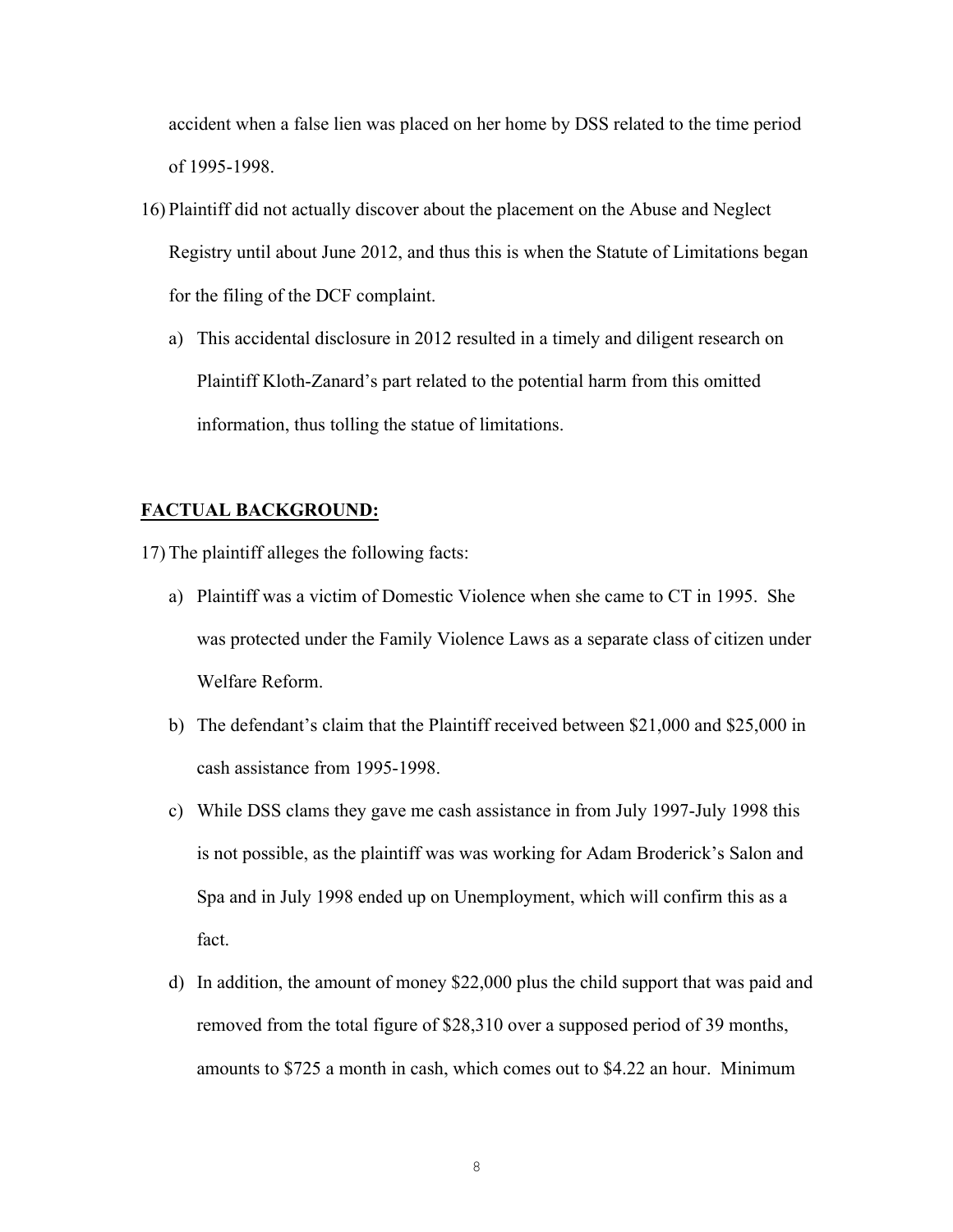wage in 1995 through October 1996 was only \$4.25. It is highly suspect that the state would have given any claimant under the new Welfare Reform act, almost minimum wage.

- e) In addition, the Welfare Reform act only allowed for a person to receive cash assistance for 18-21 months, thus making 39 months a violation of the Welfare Reform Act by the Appellee or a gross overstatement of the time the Appellant was receiving state cash assistance.
- f) In February 2012, A lien was placed upon the Plaintiff's property without properly notifying her so she could contest it in court before it's placement.
- g) The Defendants placed an illegal open-ended lien upon the plaintiff's property for past, present and future aid for her and her extended family.
- h) Plaintiff contends that she never received any cash assistance and if she did it was for a very small amount.
- i) Neither DSS, nor the State Nor the Governor can produce any exculpatory, physical evidence that the Plaintiff received cash assistance. The defendant's only evidence is an admitted "reconstructed spreadsheet" that no one knows who, how, when or with what that it was created.
- j) The Defendant claims that a 4th party removed hearsay witness can validate the "reconstructed spreadsheet" despite the fact that he has no evidence to base his validation upon.
- k) The reconstructed spreadsheet cannot be validated as the person or persons who created it cannot be identified. There are no cancelled checks or bank statements to prove acceptance of any cash assistance by the Petitioner. Furthermore, the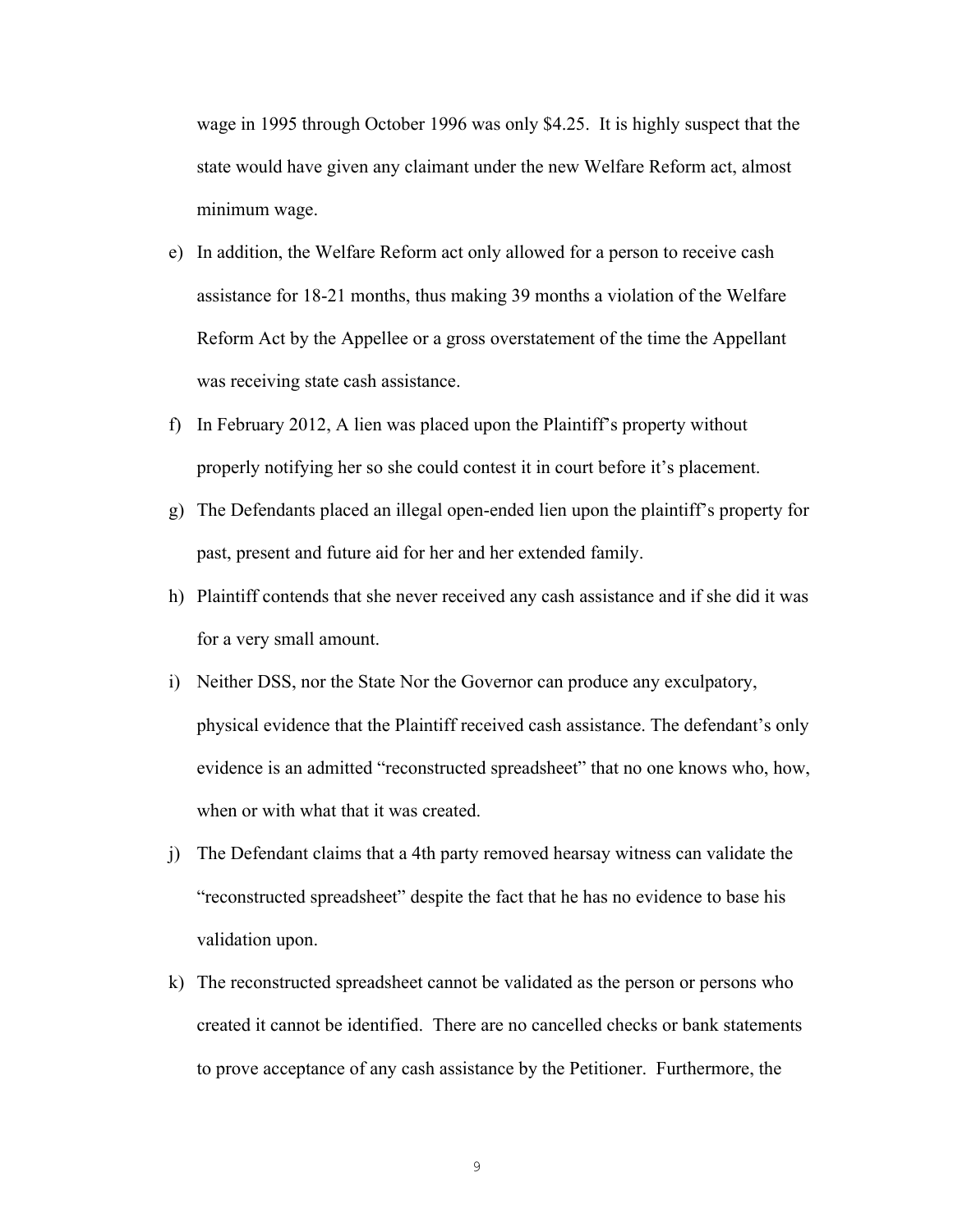defendants cannot produce any signed papers, contracts or applications by the Plaintiff from this time period. Nor are there any direct first or second party witnesses from the time period in question.

- l) The Defendants have failed repeatedly, despite numerous FOIA requests and allowing them 8 months, to produce reasonable exculpatory evidence based on Federal and State rules to substantiate their claims for a lien on the Plaintiff's property, despite numerous Freedom of Information requests.
- m) The Defendant's also filed the lien beyond the Federal and State statute time period of 15 years from the date of the supposed incident.
- n) In addition, under federal administrative taxation law, if a claim or lien dates to older than 10 years, it must be removed. This claim was placed at minimum 15 years after the supposed time frame in question.
- o) The Defendant also failed to provide a proper intent to lien before placing the lien and provide for a chance for the Plaintiff to contest the state's claims.
- p) Furthermore, once the lien was placed, the Plaintiff's ability to remove it was impeded with by the defendants during her DSS Informal Fair Hearing, where she was held to a higher standard than all other recipients contesting a DSS decision at a fair hearing.
- q) Furthermore, the Plaintiff's evidence was ignored and denied merit, yet the state's lack of evidence and proof was allowed. This is a violation of Federal and State statutes and thus a Writ of Mandamus and Writ of Prohibition need to be enacted.
- r) And lastly, the Plaintiff's ADA rights were repeatedly ignored and denied throughout the entire process.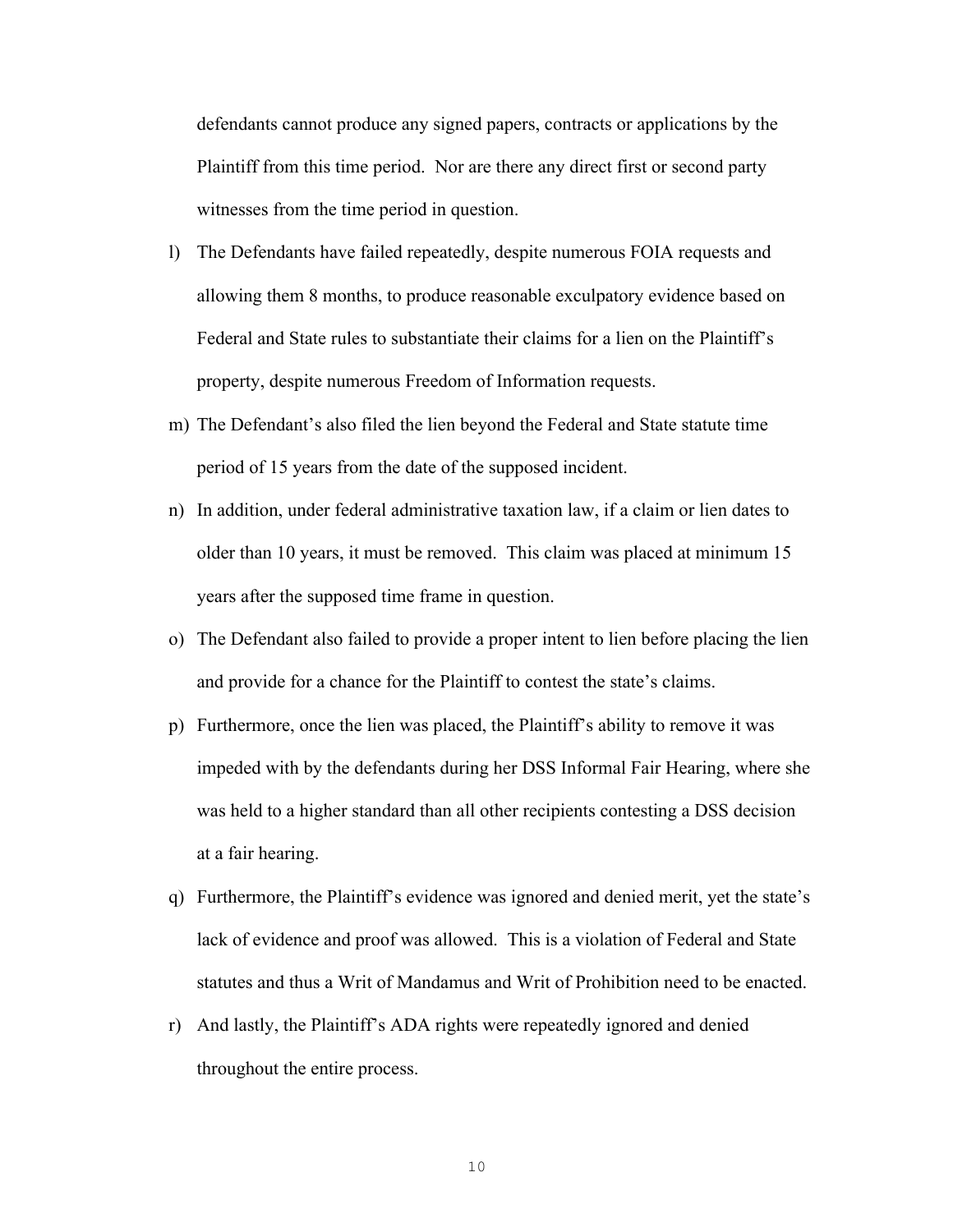#### **COURTS CLAIM OF SOVEREIGN IMMUNITY**

- 18) The plaintiff now addresses the State's claim of Sovereign Immunity. The plaintiff feels this is moot based on the following case precedents and Plaintiff, Kloth-Zanard's ADA Rights.
	- a) Our founding fathers did not mean the Eleventh Amendment to allow states to be immune from prosecution because it opened up a door that would allow the states to do as they please. From the Article by Mark Strasser: "*Chishom, The Eleventh Amendment, and Sovereign Immunity: On Alden's Return to Confederation Principles*". In this article it is cited that Alexander Hamilton, James Madison as well as many other argued that the Interpretation of the Eleventh Amendment has been taken out of context and can be too easily abused by the states.
- 19)John Marshall argued that federal courts would have to have jurisdiction over issues involving the Constitution and federal laws. He suggested this both in Cohen's and also in the ratification debates. He, like the other Framers, understood that the consequences of allowing states to plead sovereign immunity when violating federal law or abridging individual rights under the Constitution would be too "mischievous" to be tolerated.
- 20) The current Court claims to base its robust state sovereign immunity view on the intentions of the Framers. Yet, the Framers had just experienced the consequences of having a weak central government where states might put their own perceived interests over the interests of the nation as a whole. The Framers understood what the Court apparently does not: unless states can be forced to appear in federal court, they will violate federal law and subvert national interests with impunity, whether directly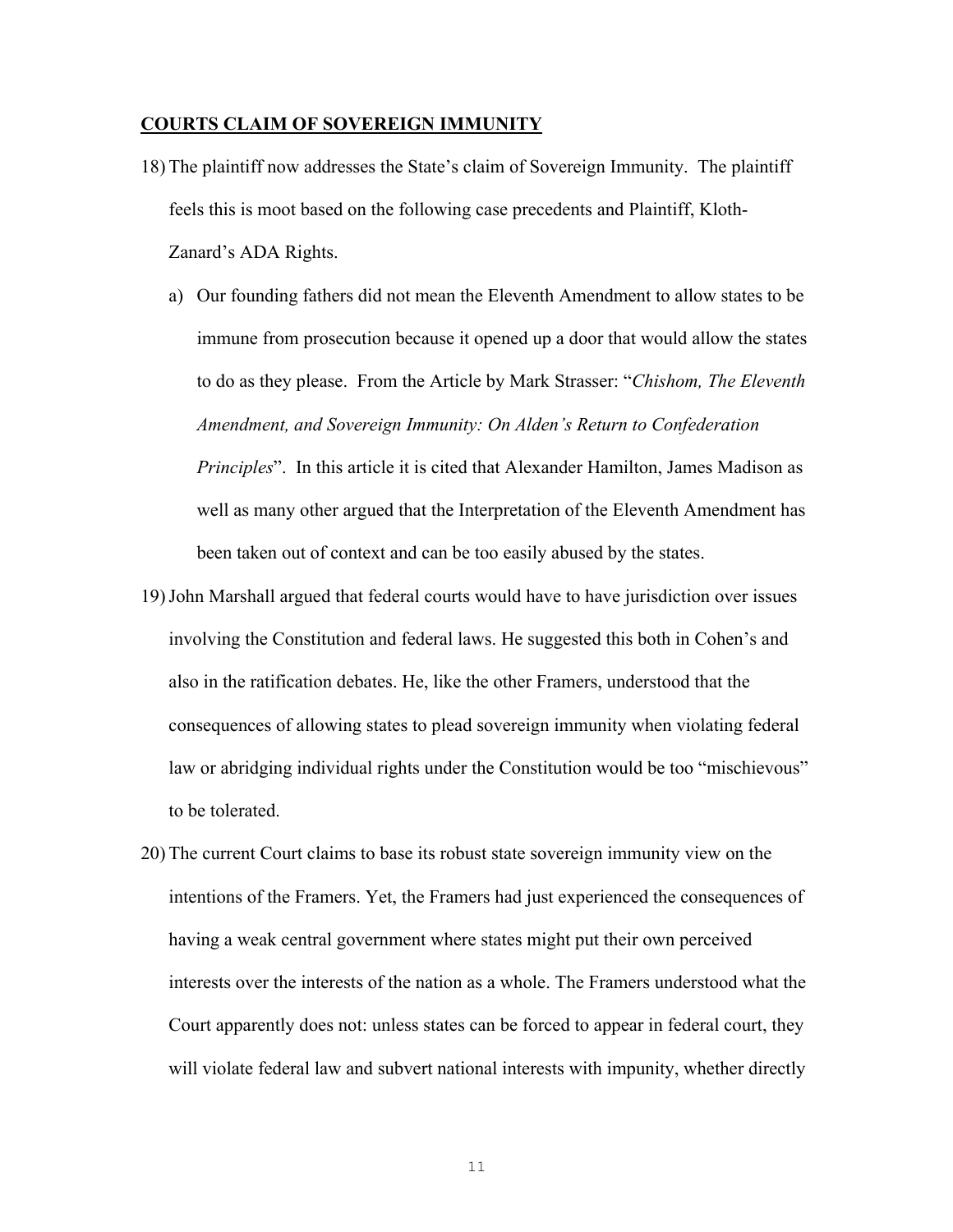or indirectly. The Courts current interpretation of state sovereign immunity does not comport with the language of the Constitution, the Framers' intentions, or a policy likely to promote the interests of the nation as a whole, and must be corrected at the first opportunity.

- a) As to the Eleventh Amendment, it speaks specifically that non-citizens of a state cannot sue that state. As the Plaintiff is a citizens of the state of CT, they are not barred according to the Eleventh Amendment.
- b) It is widely felt by the Supreme Court, Judges and attorneys that the Eleventh Amendment is unconstitutional and poorly written. *Harvard Law Review, The Eleventh Amendment and the Nature of the Union by Bradford Clark, Volume123, une 2010, Number 8.*
- c) In fact, the Abrogation doctrine, which the Eleventh Amendment is based around, is a constitutional law doctrine expounding when and how the Congress may waive a state's sovereign immunity and subject it to lawsuits to which the state has not consented (i.e., to "abrogate" their immunity to such suits). \*In *Seminole Tribe v. Florida*, 517 U.S. 44 (1996) the Supreme Court ruled that the Congress's authority, under Article One of the United States Constitution, could not be used to abrogate state sovereign immunity.[1] However, the Congress *can* authorize lawsuits seeking monetary damages against individual U.S. states when it acts pursuant to powers delegated to it by amendments subsequent to the Eleventh Amendment. This is most frequently done pursuant to Section 5 of the Fourteenth Amendment, which explicitly allows the Congress to enforce its guarantees on the states and thus overrides states' Eleventh Amendment immunity. \*The doctrine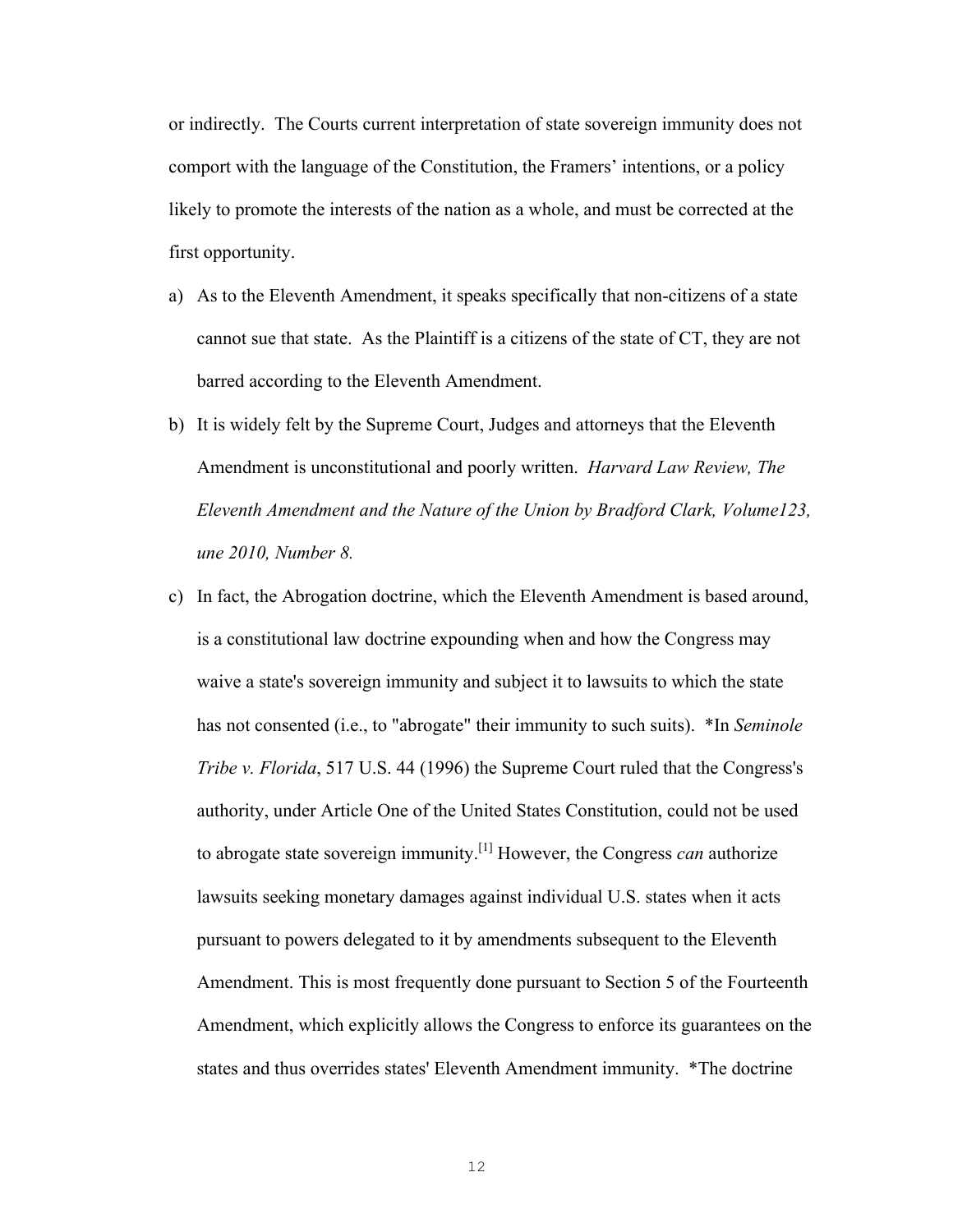was first announced by the Supreme Court in a unanimous decision written by then-Associate Justice William Rehnquist, *Fitzpatrick v. Bitzer*, 427 U.S. 445 (1976). *Bitzer* "continued the line of reasoning that Rehnquist had acknowledged in *Fry v. United States* ... that cases involving Congress' authority under Section 5 present different problems than cases involving the Congress's Commerce Clause authority."[2] The doctrine has since developed a number of nuances and limitations. In particular, later cases explained that the Court would not infer Congressional intent to abrogate sovereign immunity, but would only uphold arrogations where the Congress has "unequivocally express[ed] its intention to abrogate the Eleventh Amendment bar to suits against states in federal court." In order to do this, the Congress must "mak[e] its intention unmistakably clear in the language of the statute." *Atascadero State Hospital v. Scanlon*, 473 U.S. 234 (1985).

d) Another limitation that the courts have read into Congressional power to abrogate is the "congruence and proportionality" test, first discussed in *City of Boerne v. Flores*, 521 U.S. 507 (1997). Because the Fourteenth Amendment allows Congress to take "appropriate" action to enforce rights, the Court has determined that such action must be congruent and proportional to the deprivation of the right that the Congress is seeking to remedy. An example of a case where an act of the Congress failed the *Boerne* test is *Kimel v. Florida Board of Regents*, 528 U.S. 62 (2000). An example where an act passed the *Boerne* test is *Nevada Department of Human Resources v. Hibbs*, 538 U.S. 721 (2003).*Alexander Chisholm v. Georgia*, 2 U.S. 419 (1793), is considered the first United States Supreme Court case of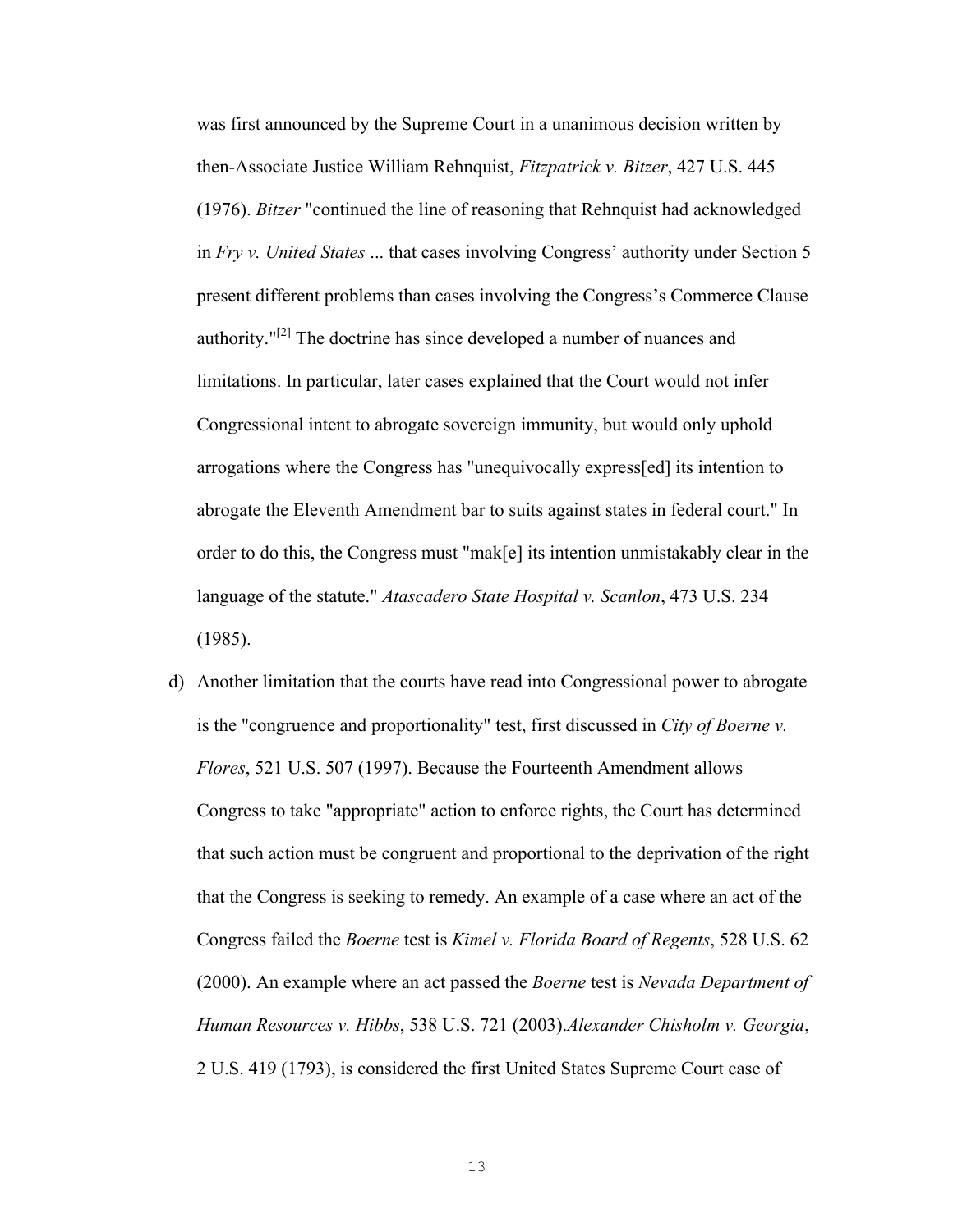significance and with impact related to the Eleventh Amendment. Given its date, there was little available legal precedent (particularly in American law).<sup>[1]</sup> It was almost immediately superseded by the Eleventh Amendment.

- 21) Article III, Section 2's grant of federal jurisdiction over suits "between a State and Citizens of another State" abrogated the States' sovereign immunity and granted federal courts the affirmative power to hear disputes between private citizens and States.
- 22) Citizens of one state or of foreign countries can still use the federal courts if the state consents to be sued, or if Congress, pursuant to a valid exercise of Fourteenth Amendment remedial powers, abrogates the states' immunity from suit. See *Fitzpatrick v. Bitzer*, 427 U.S. 445 (1976).
	- a) The Court ruled that Congress has the power under the Fourteenth Amendment to abrogate sovereign immunity of states, because the Fourteenth Amendment was enacted specifically to limit the power of the states, with the purpose of enforcing civil rights guarantees against them.
	- b) Furthermore, a federal judge in Tallahassee, Florida, Judge Maurice Paul granted the motion for opening the following case against FL state agencies. This case opens the door to impede the state's claims of sovereign immunity.
		- i) The ruling resulted from a lawsuit by the Florida Teaching Profession-National Education Association (FTP-NEA) on behalf of three educators and the entire class of 211,000 persons listed on the "indicated" category of the abuse registry computer. Judge Paul's October, 1990 ruling opened the door for 211,000 lawsuits against the Florida Department of Health and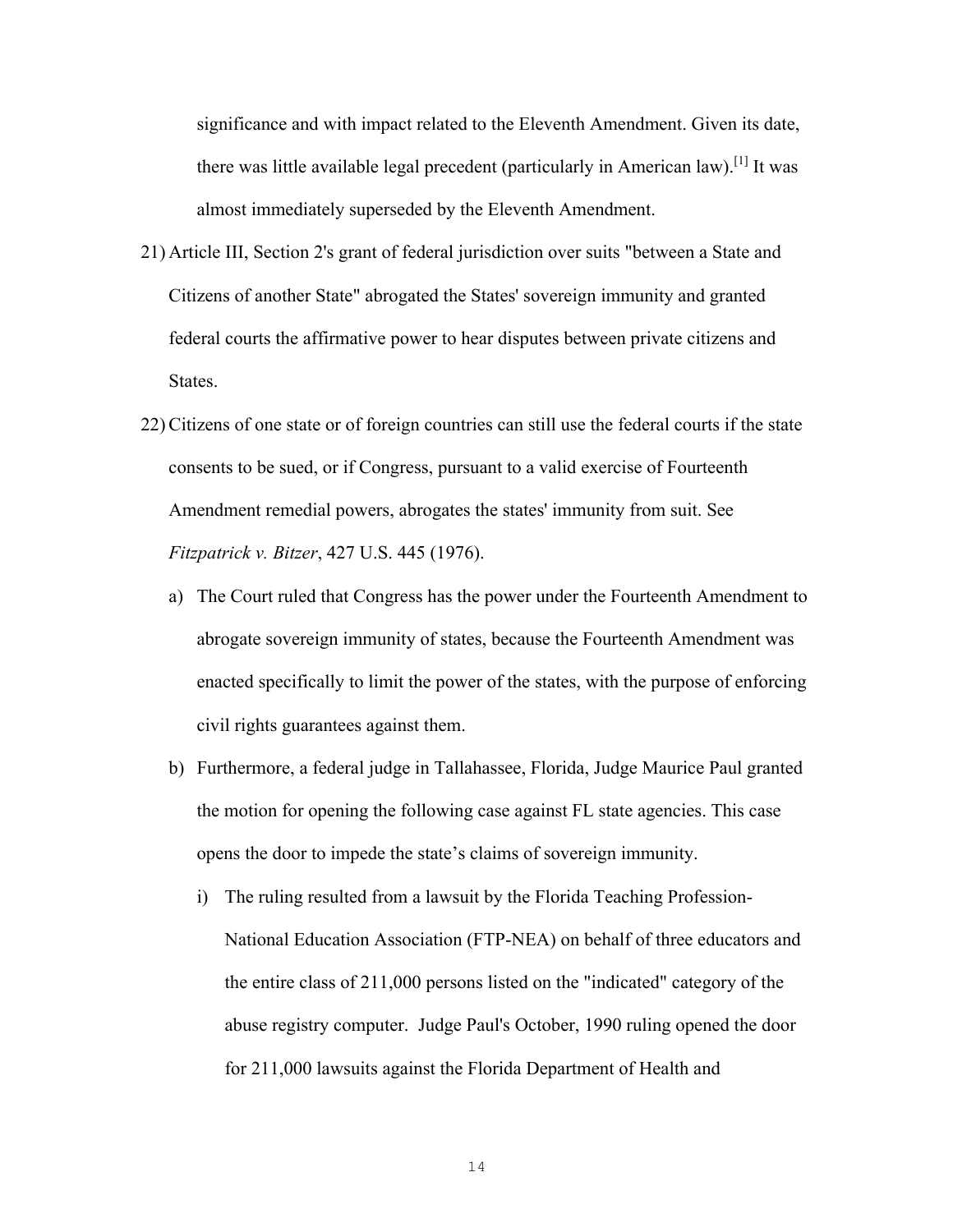Rehabilitative Services (H.R.S.). The Florida Legislature, during the spring, 1991 session, removed the "indicated-perpetrator unknown" classification from state law books in order to avoid substantial litigation costs.

- c) Furthermore, under the Rehabilitation Act and involved in several of the cases listed below, if a state's agency receives Federal Funding, they forfeit sovereign immunity. DSS receives Federal Funding. "Court invalidated the abrogation of sovereign immunity in several civil rights statutes. Nevertheless, as explained below, the Court upheld the abrogation of sovereign immunity in later cases involving other statutory provisions. Moreover, an alternative approach authorizing damages which is utilized in the Rehabilitation Act -- tying the waiver of sovereign immunity to the receipt of federal funds -- has to date been very successful in many federal courts of appeals" in other words accepted. Rochelle Bobroff & Harper Jean Tobin, *Strings Attached: The Power of the Federal Purse Waives State Sovereign Immunity for the Rehabilitation Act*, 42 Clearinghouse Review 16 (May-June 2008).
- d) State law gives state officials and employees immunity from liability when discharging their duties and acting within the scope of their employment. But they are not immune from liability for wanton, reckless, or malicious acts such as deliberately withholding pertinent information as to the Plaintiff's educational rights.
- e) By statute, state employees and officers are not liable for damage or injury that is caused within the scope of their employment or by the discharge of their DUTIES AS LONG AS THEY ARE NOT WANTON, RECKLESS, OR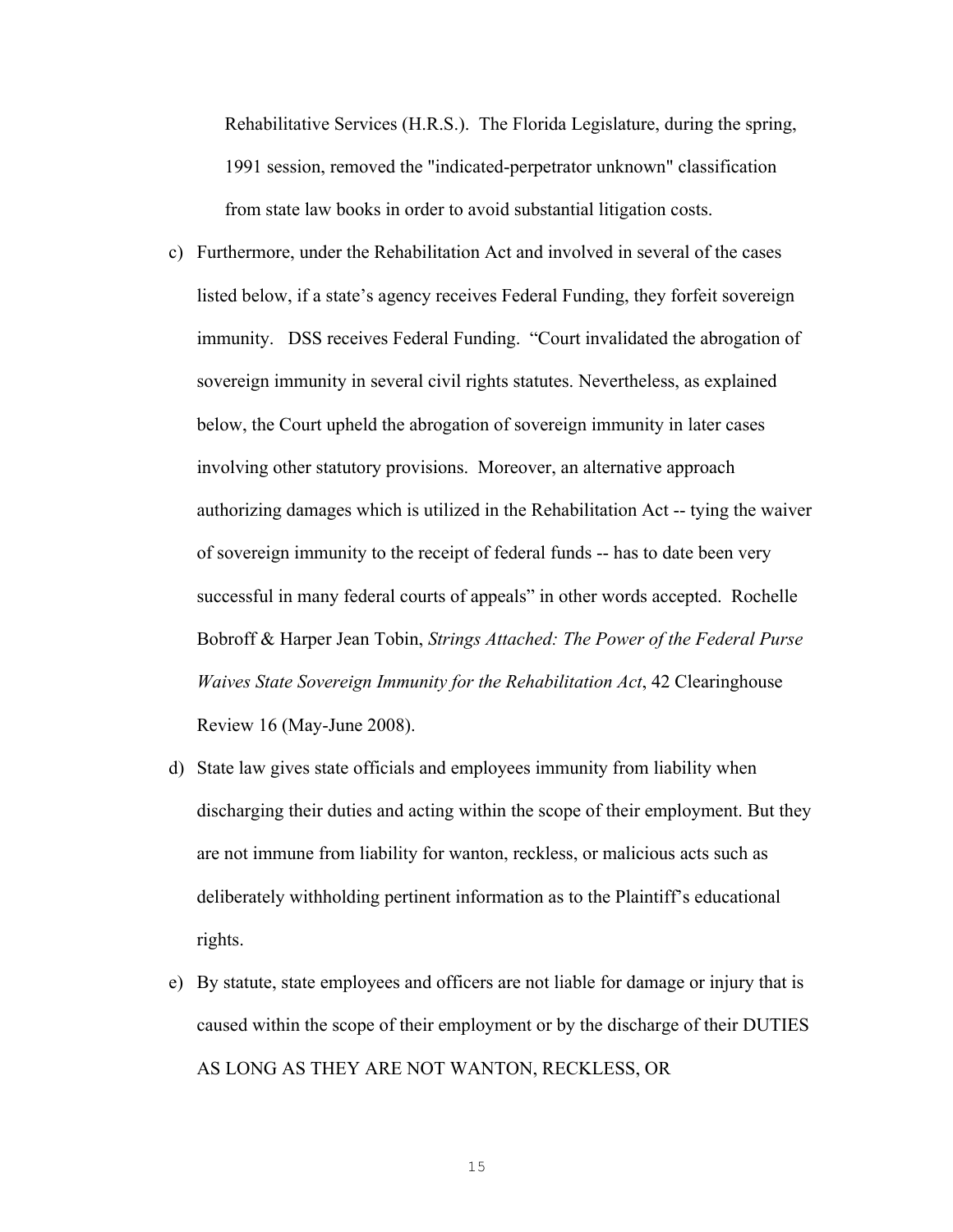MALICIOUS(CGS § 4-165). The DCF workers actions were deliberate done on purpose as they were clearly told by the Judge on November 18, 1997 and in subsequent follow-ups with this judge, that charges were dismissed and that they were the ones in neglect.

- 23) Per § 2000d–7. Civil rights remedies equalization (a) General provision (1) A State shall not be immune under the Eleventh Amendment of the Constitution of the United States from suit in Federal court for a violation of section 504 of the Rehabilitation Act of 1973 [29 U.S.C. 794], title IX of the Education Amendments of 1972 [20 U.S.C. 1681 et seq.], the Age Discrimination Act of 1975 [42 U.S.C. 6101 et seq.], title VI of the Civil Rights Act of 1964 [42 U.S.C. 2000d et seq.], or the provisions of any other Federal statute prohibiting discrimination by recipients of Federal financial assistance. (2) In a suit against a State for a violation of a statute referred to in paragraph (1), remedies (including remedies both at law and in equity) are available for such a violation to the same extent as such remedies are available for such a violation in the suit against any public or private entity other than a State. (b) Effective date The provisions of subsection (a) of this section shall take effect with respect to violations that occur in whole or in part after October 21, 1986. (Pub. L. 99–506, title X, §1003, Oct. 21, 1986, 100 Stat. 1845.)
- 24) There is no immunity for the state or it agencies under federal civil rights law for Defamation, Slander, Perjury, Due Process rights or any other acts that cause undue harm to another.
- 25) When a judge does not follow the law, i.e., they are a *trespasser of the law*, the judge loses subject-matter jurisdiction and the judges orders are void, of no legal force or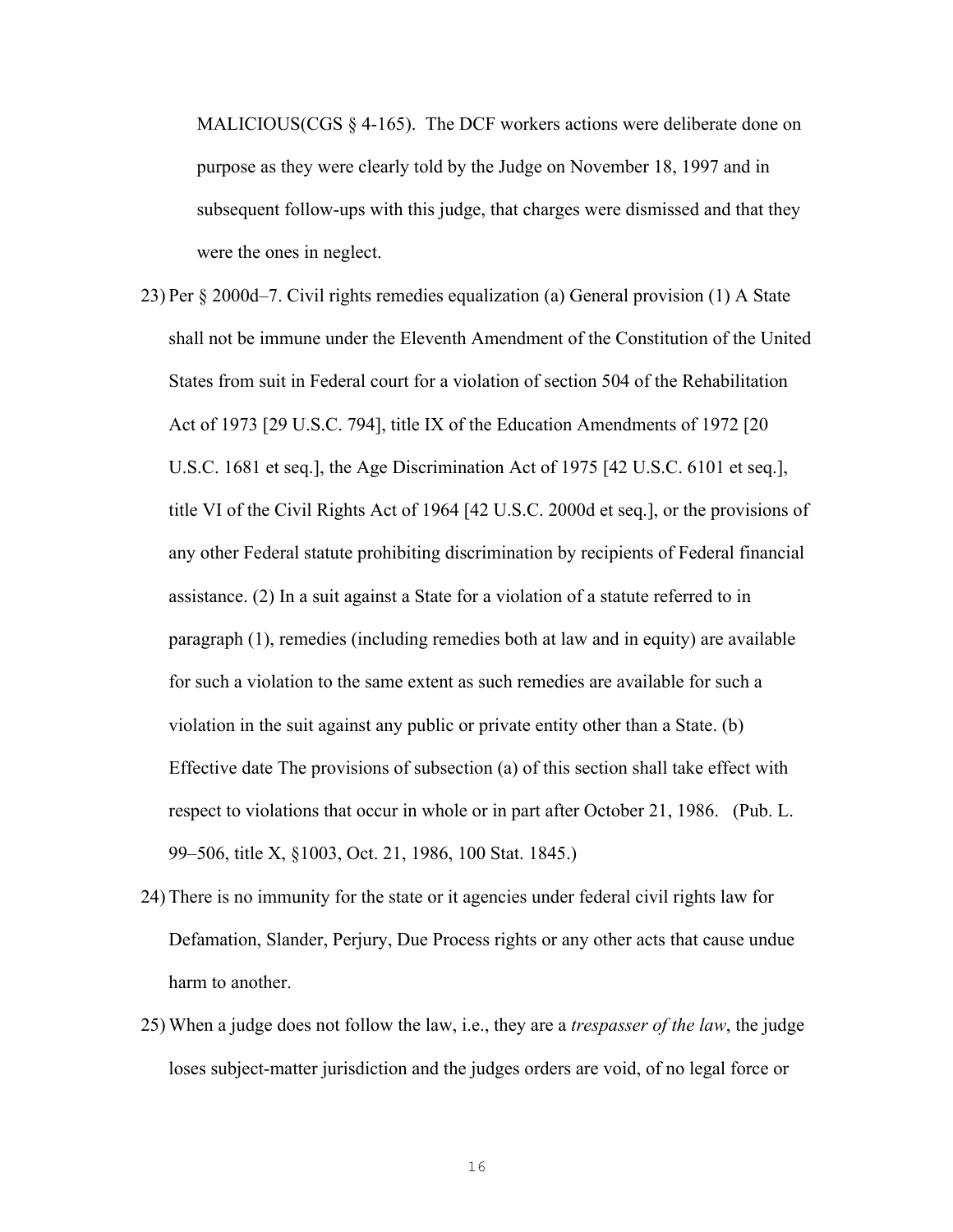effect." The U.S. Supreme Court, *in Scheuer v. Rhodes,* 416 U.S. 232, 94 S.Ct. 1683,

1687, 1974) stated that "when a state officer acts under a state law in a manner violative of the Federal Constitution, s/he comes into conflict with the superior authority of that Constitution, and he is in that case stripped of his official or representative character and is subjected in his person to the consequences of his individual conduct. The State has no power to impart to him any immunity from responsibility to the supreme authority of the United States." [Emphasis supplied in original]. "Whenever a judge acts where he/she does not have jurisdiction to act, the judge is engaged in an act or acts of treason." *U.S. v. Will, 449 U.S. 200, 216, 101 S.Ct. 471, 66 L.Ed.2d 392, 406 (1980 ); Cohens v. Virginia, 19 U.S. (6 Wheat) 264, 404, 5 L.Ed 257 (1821)* Any judge or attorney who does not report a judge for treason as required by law may themselves be guilty of *misprision of treason*, 18 U.S.C. Section 2382.

- 26) To remedy violations of these federal laws, an aggrieved individual may seek relief from states and/or state officials. (http://federalpracticemanual.org/node/47#1, *Rochelle Bobroff*)
	- a) Cases have reaffirmed the availability of injunctive relief against state officials for violations of safety net and civil rights statutes. *See* Rochelle Bobroff, *Ex Parte Young as a Tool to Enforce Safety Net and Civil Rights Statutes*, 40 Univ. of Toledo L. Rev. 819 (2009).
- 27) The Court upheld the abrogation of sovereign immunity in later cases involving other statutory provisions. *See* Rochelle Bobroff, *Scorched Earth and Fertile Ground: The Landscape of Suits Against the States to Enforce the ADA*, 41 Clearinghouse Review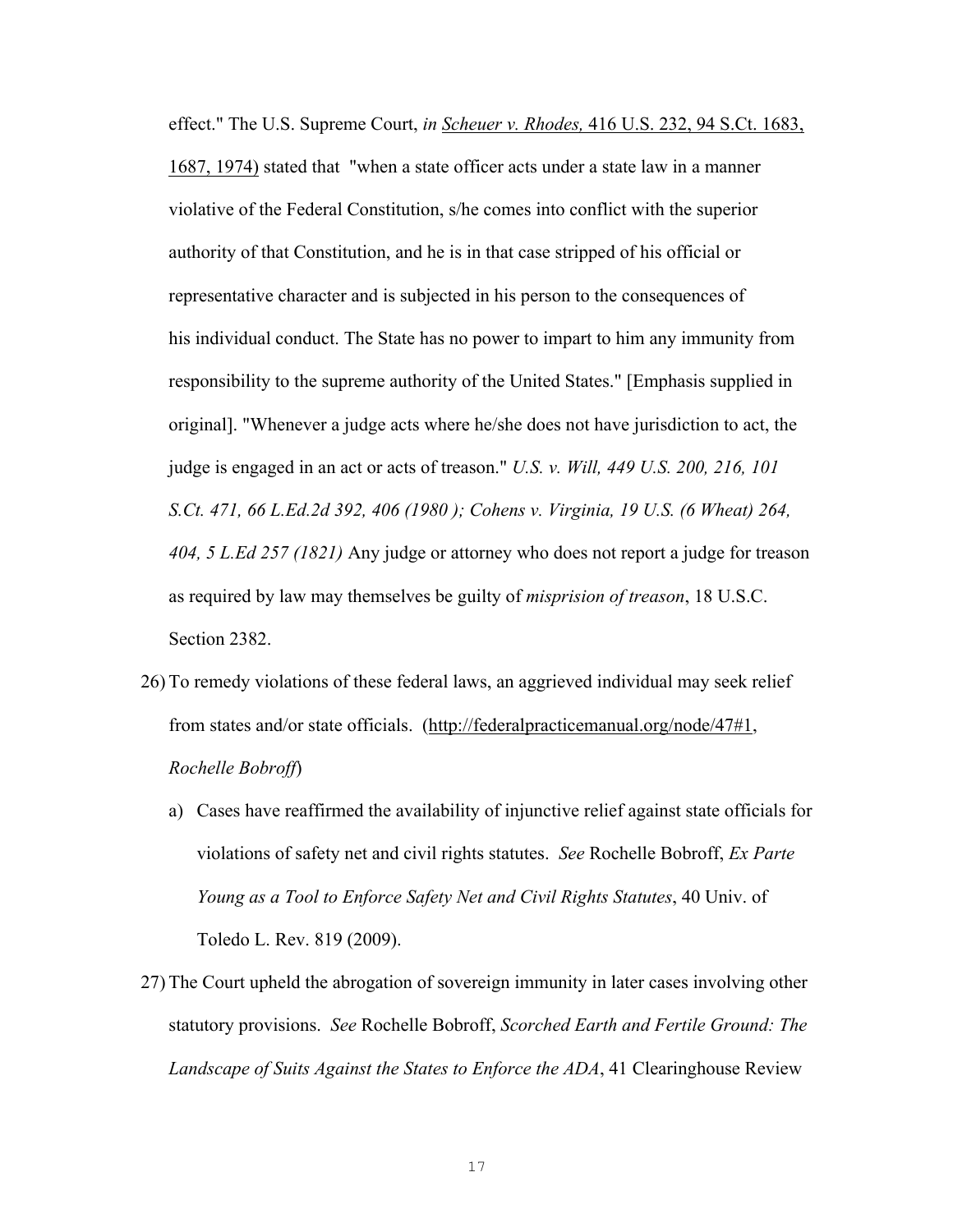298 (Sept.–Oct. 2007). *See also* Harper Jean Tobin, *The Genetic Information Nondiscrimination Act of 2008: A Case Study of the Need for Better Congressional Responses to Federalism Jurisprudence*, 35 J. of Legis. 113 (2009).

- 28) Moreover, an alternative approach authorizing damages which is utilized in the Rehabilitation Act -- tying the waiver of sovereign immunity to the receipt of federal funds -- has to date accepted. Rochelle Bobroff & Harper Jean Tobin, *Strings Attached: The Power of the Federal Purse Waives State Sovereign Immunity for the Rehabilitation Act*, 42 Clearinghouse Review 16 (May-June 2008).
- 29) State officials may be sued for damages in their *individual capacity* for violations of federal constitutional or statutory rights committed in the course of official duties but maybe entitled to claim qualified immunity. The Fourth Circuit held in *Lizzi v. Alexander*, 255 F.3d 128, 137-38 (4th Cir. 2001), *cert. denied sub nom. Lizzi v. Washington Metropolitan Area Transit Authority*, 534 U.S. 1081, *reh'g denied,* 535 U.S. 952 (2002), that individual capacity suits against state officials arising out of official acts may be limited to suits under 42 U.S.C. § 1983, and not to liability arising under other federal statutes, even though the statute specifically makes the state official liable. Without explanation, the court held that such suits are in fact against the state. Presumably, the court expected the state to indemnify the official for any liability.
	- a) As DSS was well aware of our statutory rights and denial of the plaintiff's educational rights under the Family Violence Act and Welfare Reform, qualified immunity is not barred from recovery as the official's conduct did "violate clearly established statutory or constitutional rights of which a reasonable person would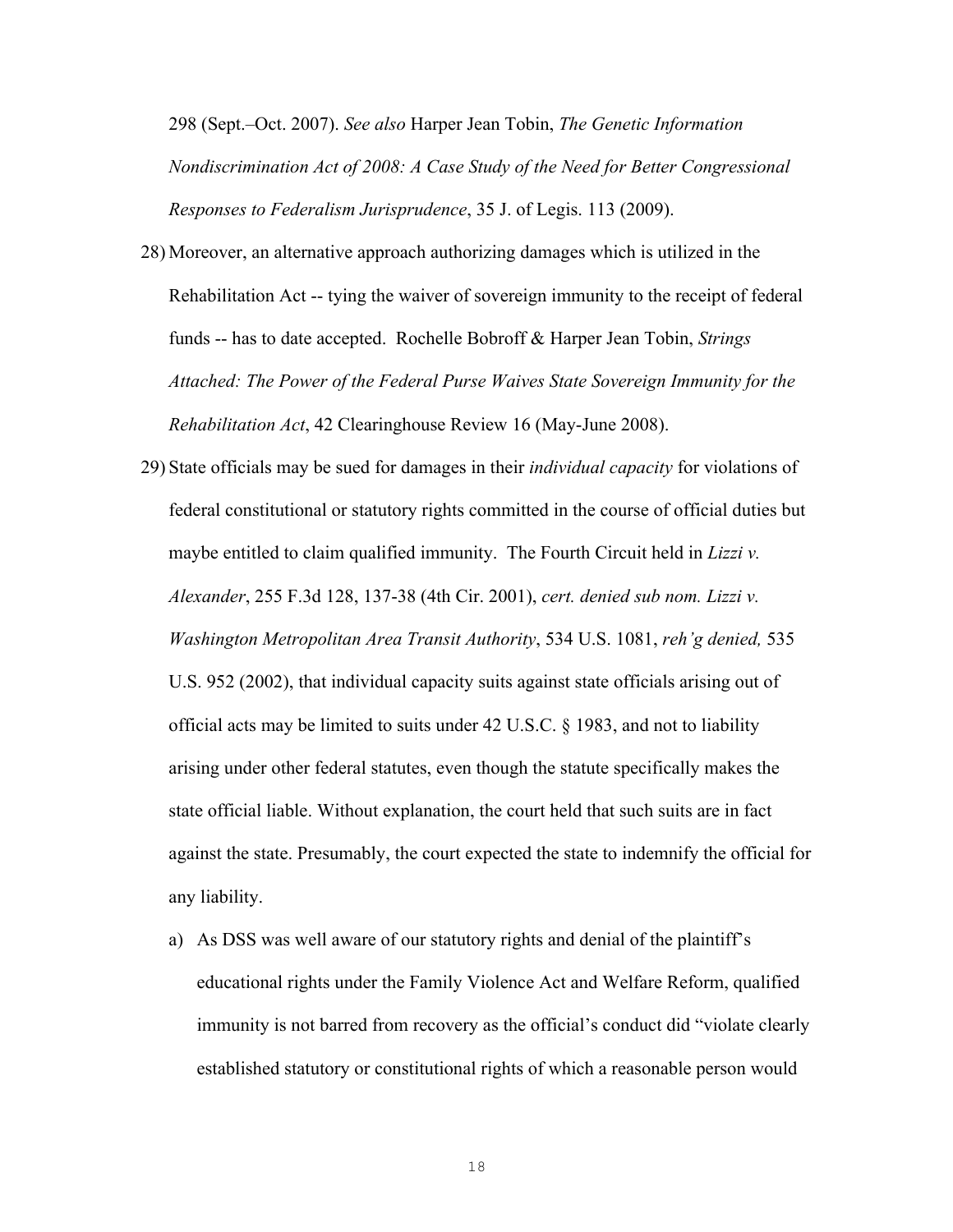have known." *Harlow v. Fitzgerald*, 457 U.S. 800, 818 (1982) (emphasis added). See Robert Capistrano, *Using Section 1983 to Raise Constitutional Claims in Garden-Variety Cases*, 38 Clearinghouse Review 734, 741 (March-April 2005).

- b) Congress has power to abrogate state sovereign immunity when it does so unequivocally and pursuant to a grant of constitutional authority. If the abrogation is constitutionally valid, states may be sued in federal court in their own name for violations of relevant statutes to which the abrogation applies, and plaintiffs may recover damages from states if the underlying statute so provides. (*Kimel v. Florida Board of Regents*, 528 U.S. 62, 73-74 (2000) (holding that congressional intent to abrogate state sovereign immunity is clearly expressed when a statute, by its plain terms, applies to state actors). *See aslo* Bobroff, *Scorched Earth*, *supra* note 10; Tobin, *supra* note 10.
- c) There are three ways that states waive their immunity: (1) by state legislation explicitly waiving immunity from suit; (2) by accepting federal funds that have been provided on the condition that sovereign immunity is waived; and (3) by removing state court litigation to federal court.
- 30) Many federal programs, including cash assistance, medical insurance, food stamps, and housing, are implemented through grants to the states. The states are responsible for the administration of these programs and are required to operate them in compliance with federal law. *Frew v. Hawkins*, 540 U.S. 431, 433 (2004). S*ee Dalton v. Little Rock Family Planning Services*, 516 U.S. 474, 476 (1996). Beneficiaries may have a claim in federal court if a state violates a federal directive in the administration or denial of benefits. Also, in *Rosie D. v. Swift*, 310 F.3d 230, 237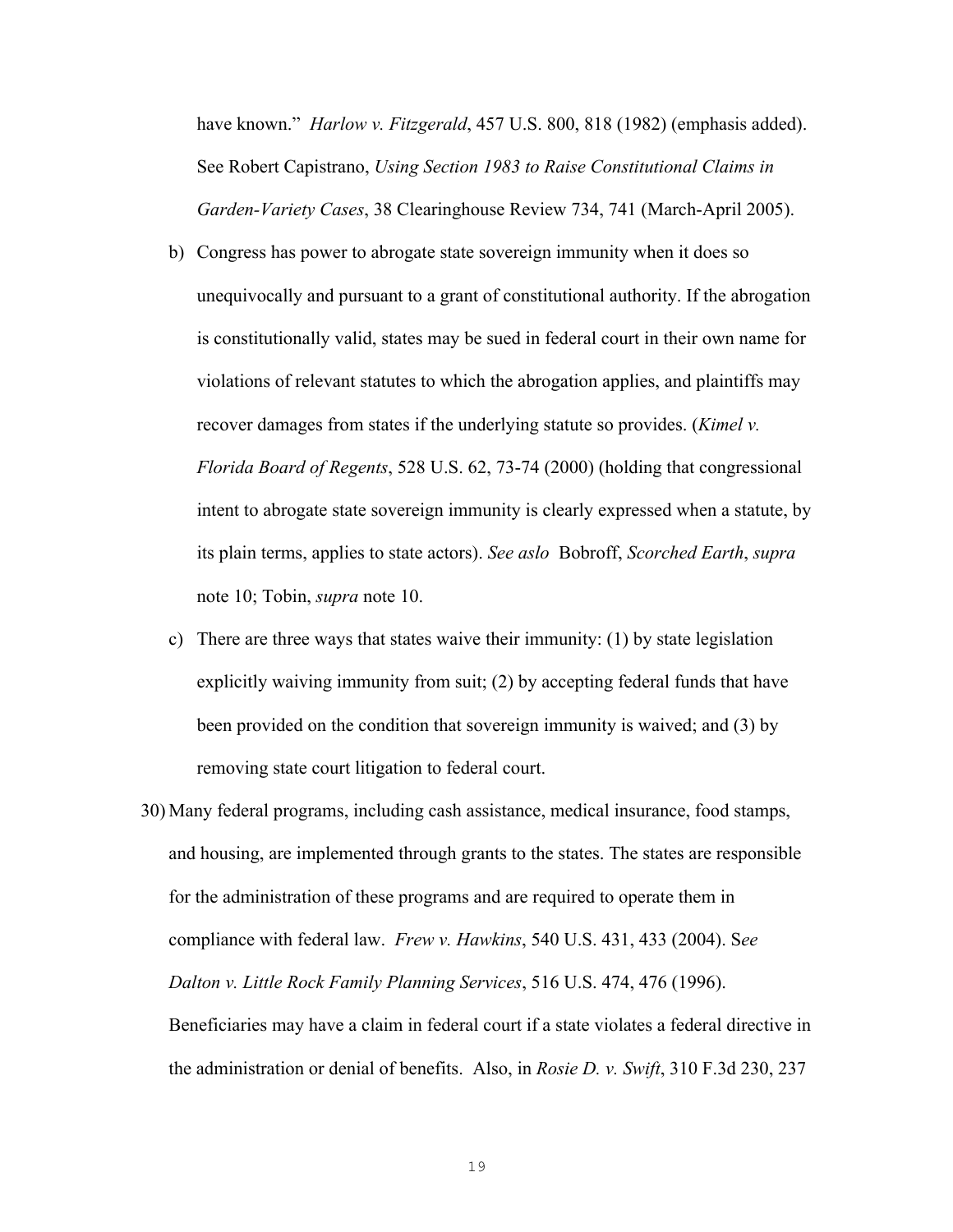(1st Cir. 2002). *Accord Westside Mothers v. Haveman*, 289 F.3d 852, 862 (6th Cir. 2002); *Antrican v. Odom*, 290 F.3d 178, 190 (4th Cir. 2002). *See also Reynolds v. Giuliani*, 118 F. Supp. 2d 352, 382 (S.D.N.Y. 2000) (holding that remedial scheme for both Food Stamps and Medicaid does not preclude relief under *Ex parte Young*).

- a) *Missouri Child Care Association v. Cross*, 294 F.3d 1034, 1038-39 (8th Cir. 2002). *Accord Joseph A. v. Ingram*, 275 F.3d 1253 (10th Cir. 2002), again he Eighth Circuit reached the same conclusion regarding the Child Welfare Act, holding that its remedial scheme was not similar to that at issue in *Seminole Tribe.*
- b) *Miranda B. v. Kitzhaber*, 328 F.3d 1181, 1188 (9th Cir. 2003). In the context of Title II of the Americans with Disabilities Act, the Ninth Circuit rejected arguments that the Eleventh Amendment prohibits prospective relief, finding that the remedial scheme of the Americans with Disabilities Act was similar to that in *Verizon*.
- 31) Looking at *Coeur d'Alene*, while states have argued that special sovereign interests provide prospective relief from the enforcement of safety net and civil rights statutes, this argument has been soundly rejected. In a Medicaid case, the Tenth Circuit explained that the "state's interest in administering a welfare program at least partially funded by the federal government is not such a core sovereign interest as to preclude the application of *Ex parte Young.*" *Lewis v. New Mexico Department of Health*, 261 F.3d 970, 978 (10th Cir. 2001). *Accord Antrican*, 290 F.3d at 190 (Medicaid); *Oklahoma Chapter of the American Academy of Pediatrics v. Fogarty*, 205 F. Supp. 2d 1265 (N.D. Okla. 2002) (Medicaid); *Office of the Child Advocate v. Lindgren*, 296 F. Supp. 2d 178 (D.R.I. 2004) (child welfare system).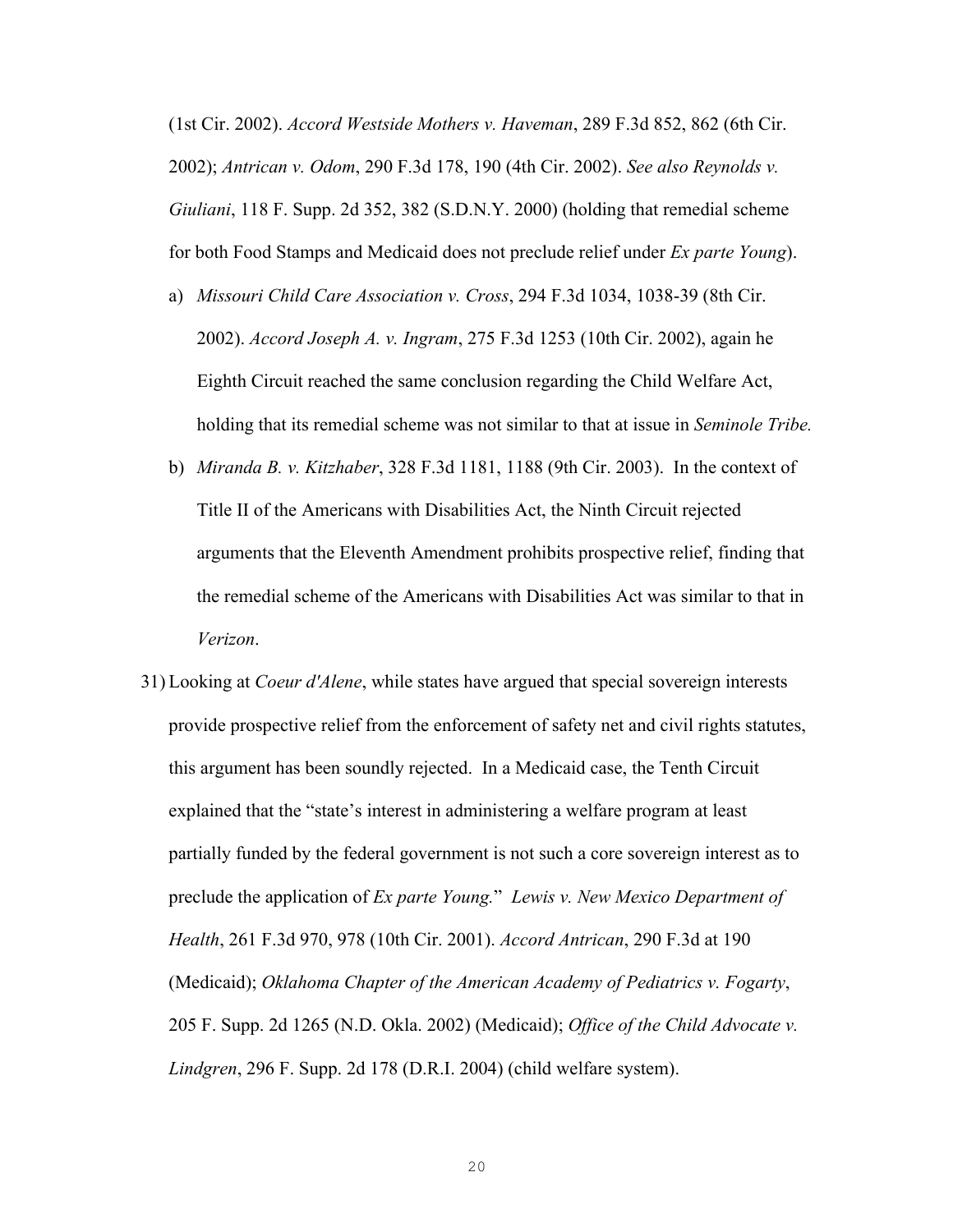- a) In addition, in *Ex parte Young*, *see Indiana Protection and Advocacy Services v. Indiana Family and Social Services Administration*, 603 F.3d 365, 370-74 (7th Cir. 2010) (*en banc*). The Supreme Court of New Mexico, holding *Ex parte Young* applicable in state court, reached the same result, concluding that the Age Discrimination in Employment Act did not implicate special sovereignty interests akin to those found in *Coeur d'Alene*. *Gill v. Public Employees Retirement Board*, 90 P.3d 491, 500, 501 (N.M. 2004).
- b) The Supreme Court confirmed, in *South Dakota v. Dole*, that "Congress may impose conditions on states in exchange for the provision of federal funds, *South Dakota v. Dole,* 483 U.S. 203 (1987) (upholding requirement that states raise the minimum drinking age to 21 as a condition on the receipt of federal highway funds); *Fullilove v. Klutznick,* 448 U.S. 448.

(http://federalpracticemanual.org/node/47#1).

- 32) Citing *Dole*, the Court recently stated, "Congress has broad power to set the terms on which it disburses federal money to the States." *Arlington Central School District Board of Education v. Murphy*, 548 U.S. 291, 295-96 (2006).
- 33) Congress may require that the states waive their sovereign immunity as a condition of receiving federal funds. *Sossamon v. Texas*, 131 S. Ct. 1651, 1657-58 (2011). *Atascadero State Hospital v. Scanlon*, 473 U.S. 234, 246-47 (1985)
	- a) Although expressed in terms of abrogation, Section 2000d-7 applies to the states as a waiver of immunity arising from a state accepting federal funds. If sovereign immunity is waived under statutes enacted as part of the spending power, a private plaintiff may sue the state or state agency as a named defendant and may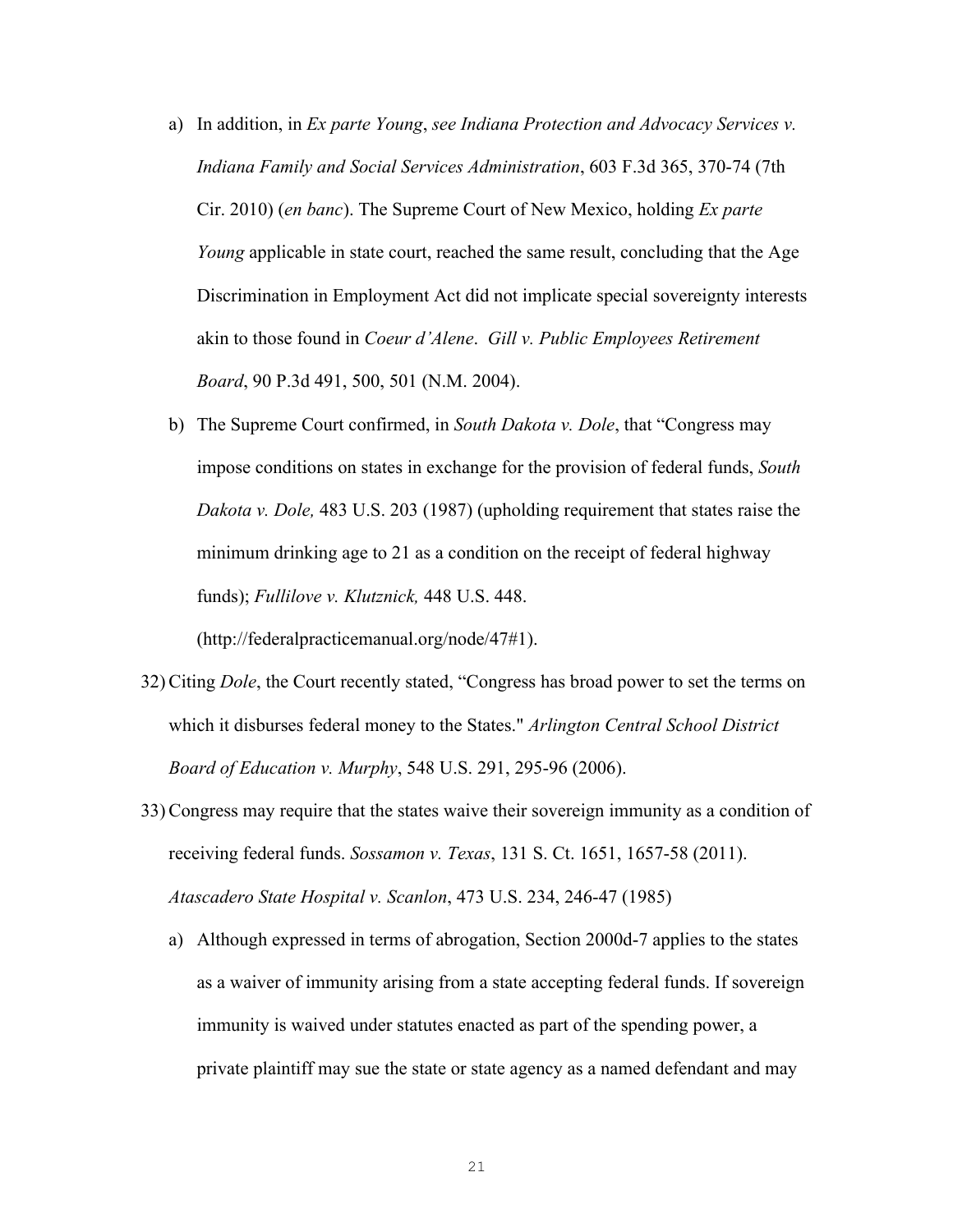recover damages to the extent that they are allowed by the underlying statute; the private plaintiff also may obtain injunctive and other relief.

b) Laws that waive sovereign immunity based on the acceptance of federal funds have a wide applicability. Because most state agencies receive some federal funds, it is generally not difficult to establish the state's acceptance of federal assistance. Bobroff & Tobin, *supra* note 11, at 24-25. The Rehabilitation Act, in particular, provides that if one part of a department or agency receives federal financial assistance, the entire entity is considered to receive federal assistance and must conform to the Act's requirements. Rehabilitation Act, 29 U.S.C.A. § 794(b); *see, e.g.*, *Schroeder v. City of Chicago*, 927 F.2d 957, 962 (7th Cir. 1991). *See also* the federal implementing regulations for Section 2000d-7, 70 Fed. Reg. 24314-22 (May 9, 2005) (final regulations) (amending the regulations governing nondiscrimination on the basis of race, color, national origin, handicap, sex, and age to conform to the Civil Rights Restoration Act of 1987). Even state agencies that merely distribute federal assistance are covered by the Rehabilitation Act. Rehabilitation Act, 29 U.S.C.  $\S$  794(b)(1)(B)

c) Furthermore, the following cases overrule the Eleventh Amendment:

- 34) Michelle Mammaro v. Department Children & Families, Division of Child Protection and Permanency (DYFS) et.al. January 2015.
- 35) The Federal District Court in Trenton ruled that these state employees are not immune from suit for conduct in violation of the constitution rights of parents, and Mammaro has won the right to sue department heads and individual employees of the state Department of Children & Families, its Division of Child Protection and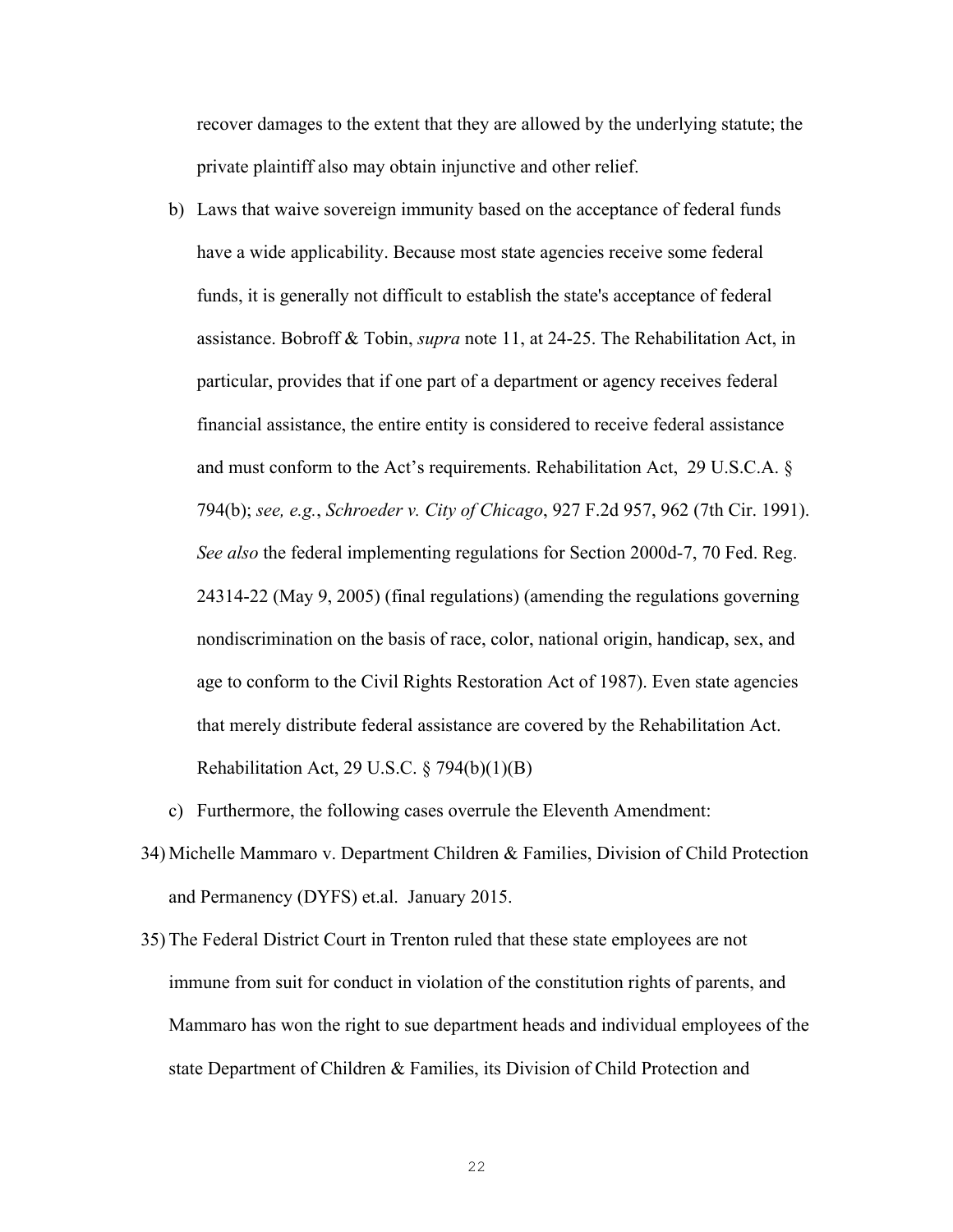Permanency (then the Division of Youth and Family Services, DYFS) and the Watchung Police Department, Kenneth Rosellini of Clifton said in a press release. http://www.nj.com/warrenreporter/index.ssf/2015/01/state\_takes\_child\_from\_home\_j u.html

- 36) *Ford Motor Co. v. Department of Treasury*, 323 U.S. 459 (1945)
- 37) Where relief is sought under general law from wrongful acts of state officials, the sovereign's immunity under the Eleventh Amendment does not extend to wrongful individual action, and the citizen is allowed a remedy against the wrongdoer personally. Atchison, T. & S.F. Ry. Co. v. O'Connor, 223 U.S. 280, 32 S.Ct. 216, 56 L.Ed. 436, Ann.Cas.1913C, 1050; cf. Matthews v. Rodgers, 284 U.S. 521, 528, 52 S.Ct. 217, 220, 76 L.Ed. 447.
- 38) *Lapides v. Board of Regents of University System of Georgia*, 535 U.S. 613 (2002)
- 39) *Parden v. Terminal Railroad Co. of Alabama Docks Department*, 377 U.S. 184 (1964)
- 40) *Welch v. Texas Department of Highways & Transportation*, 483 U.S. 468 (1987)
- 41) *Parden v. Terminal Railroad Co. of Alabama Docks Department*, 377 U.S. 184 (1964)
- 42) *College Savings Bank v. Florida Prepaid Postsecondary Education Expense Board*, 527 U.S. 666 (1999)*Shapiro v. Thompson*, 394 U.S. 618 (1969)
- 43) *State Department of Health & Rehabilitation Services. v. Zarate*, 407 U.S. 918 (1972)
- 44) *Sterrett v. Mothers' & Children's Rights Organization*, 409 U.S. 809 (1973)
- 45) *Wyman v. Bowens*, 397 U.S. 49 (1970)
- 46) *Edelman v. Jordan*, 415 U.S. 651 (1974)?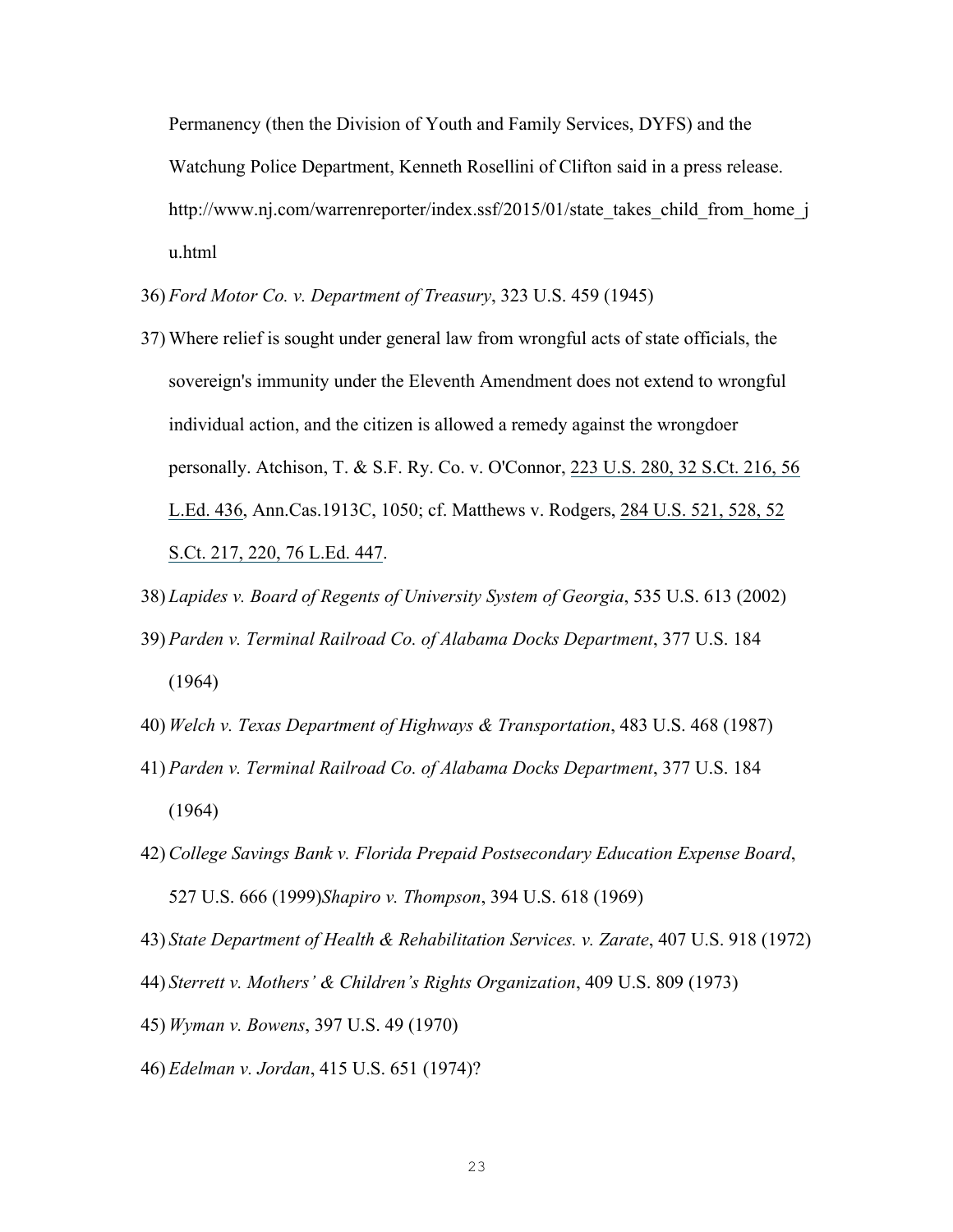47) *Pennsylvania v. Union Gas Co.*, 491 U.S. 1 (1989)

48) *Seminole Tribe of Florida v. Florida*, 517 U.S. 44 (1997)

- 49) In addition, in Frazar *v. Gilbert*, 300 F.3d 530 ( 5th Cir.2002) it was also determined that the state of Texas's claim of sovereign immunity was not upheld.
	- a) A class action suit on behalf of indigent children in Texas was filed against the Texas Health and Human Services Commissioner and others claiming the children received inadequate health care under a federally mandated program. The suit was settled through a consent decree that laid out detailed procedures for Texas health officials to follow to meet federal guidelines. Later, Linda Frew and other parents complained that these obligations were not being met. The court ruled that the state must present an action plan for remedying violations of the consent decree. In response, state officials contended the health care program had improved substantially and appealed to the Fifth Circuit, claiming immunity from enforcement of the decree under the Eleventh Amendment. The Fifth Circuit agreed that the Eleventh Amendment barred enforcement of the consent decree, even though state health officials had previously agreed to it. The Supreme Court agreed to review two questions: 1) Whether states implicitly forfeit Eleventh Amendment rights when they enter into a court-approved consent decree based on federal law that requires ongoing judicial supervision, and 2) Whether in order for a district court to enforce a consent decree, the violations must also be violations of federal rights. It appears that the Supreme Court also agreed that the state and it's employees forfeited their sovereign immunity rights.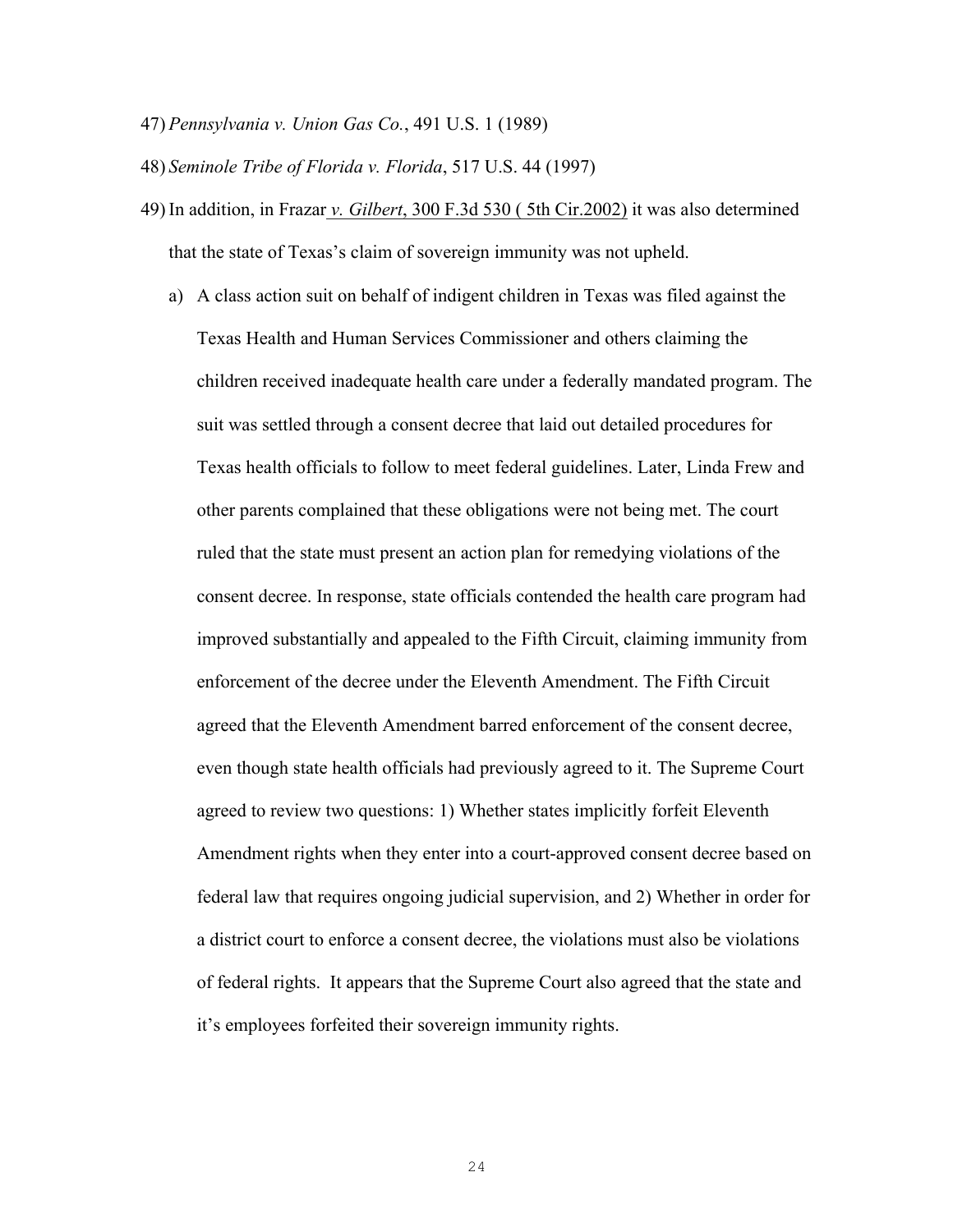#### **COUNT 1: VIOLATION OF ADA RIGHTS:**

**Title II of the Americans with Disabilities Act (ADA), 42 U.S.C. §§ 12131-12134, Section 504 of the Rehabilitation Act of 1973 (Section 504), 29 U.S.C. § 794, Section** 

### **28 CFR § 35 & 36 from the DOJ of the United States of America**

- 1) Plaintiff, Kloth-Zanard's ADA rights were violated beginning in 1995 and continue to be disregarded and ignored by the Defendants under Title II of the Americans with Disability Act. The ADA applies to State and local government entities. Subtitle A of the ADA, protects qualified individuals with disabilities from discrimination, on the basis of disability, and from services, programs, and activities that are provided by State and local government entities. Title II extends the prohibition on discrimination established by section 504 of the Rehabilitation Act of 1973, and as amended in 29 U.S.C. 794, to all activities of State and local governments regardless of whether these entities receive Federal financial assistance. Furthermore, Tittle II brings in the 14<sup>th</sup> Amendment Rights against discrimination. Additional to this is the DOJ's ADA effectuated 28-CFR-section 35.104-107b and section 36.104-107. that further protects the disabled. According to the ADA in Fed Court, The principles' of both Section 504 of the Rehabilitation Act and the ADA are fully applicable thru the Bill of Rights, basically via equal Protection, Due Process, rights to life, liberty, property and happiness.
	- a) The plaintiff contends that Affirmative Action which is covered under the Americans with Disability Act (ADA) of 1990 was meant to break down barriers, both visible and invisible, to level the playing field, and to make sure everyone is given an equal break. They are not meant to guarantee equal results -- but instead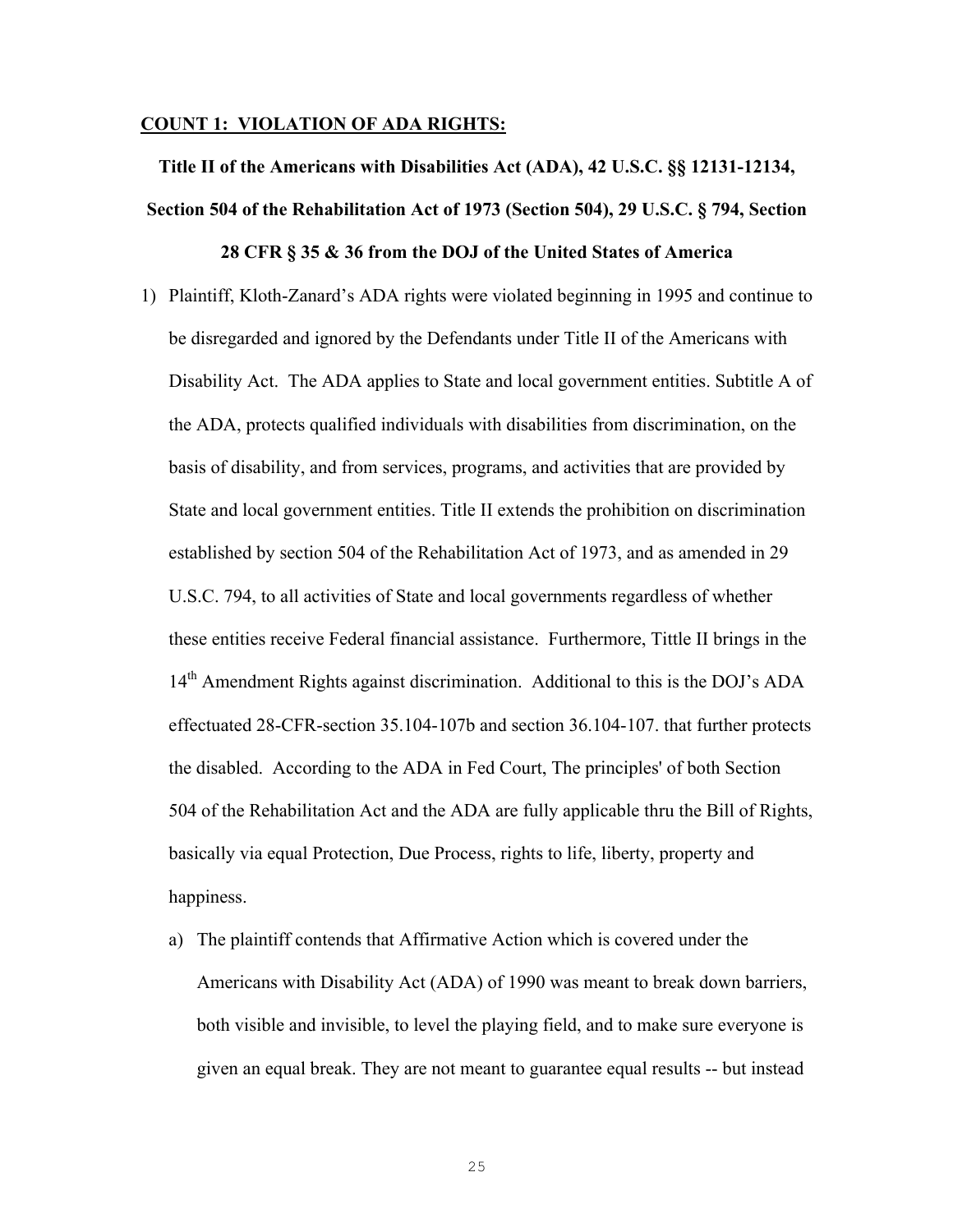proceed on the common-sense notion that if equality of opportunity were a reality, African Americans, women, people with disabilities and other groups facing discrimination would be fairly represented.

- b) Congress determined that "(2) historically, society has tended to isolate and segregate individuals with disabilities, and, despite some improvements, such forms of discrimination against individuals with disabilities continue to be a serious and pervasive social problem;
- c) Congress then set forth prohibitions against discrimination in employment (Title I, §§12111-12117), public services furnished by governmental entities (Title II, §§12131-12165), and public accommodations provided by private entities (Title III, §§12181-12189). The statute as a whole is intended "to provide a clear and comprehensive national mandate for the elimination of discrimination against individuals with disabilities." §12101(b)(1).
- d) Title II's definition section states that "public entity" includes "any State or local government," and "any department, agency, [or] special purpose district."  $\S$ §12131(1)(A), (B). The same section defines "qualified individual with a disability" as "an individual with a disability who, with or without reasonable modifications to rules, policies, or practices, the removal of architectural, communication, or transportation barriers, or the provision of auxiliary aids and services, meets the essential eligibility requirements for the receipt of services or the participation in programs or activities provided by a public entity." §12131(2).
- e) Per the UNITED STATES COURT OF APPEALS FOR THE SECOND CIRCUIT, August Term, 2003, (Argued October 7, 2003 Decided April 7,2004),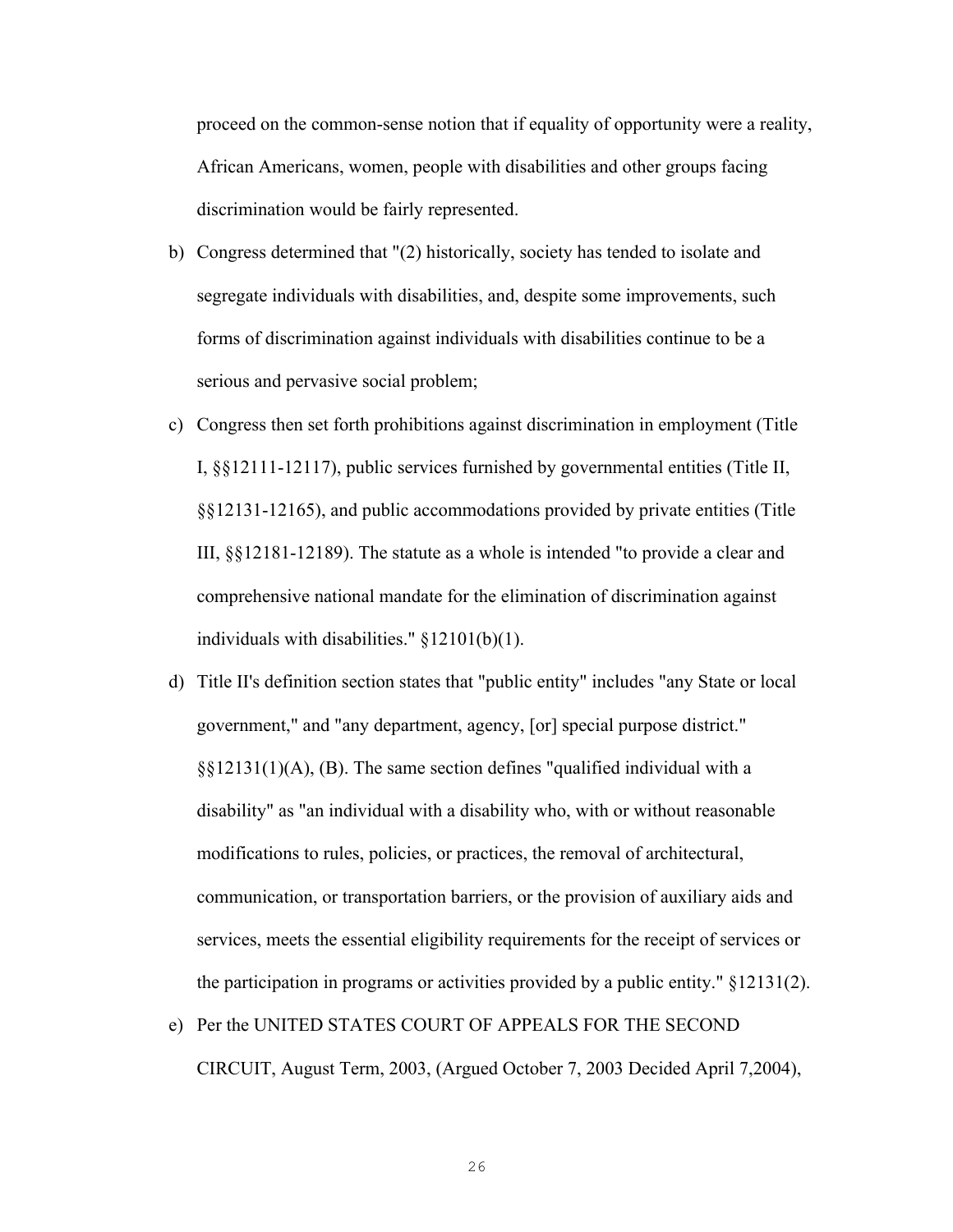Docket No. 02-9385, MARIE POWELL v. NATIONAL BOARD OF MEDICAL EXAMINERS, UNIVERSITY OF CONNECTICUT SCHOOL OF MEDICINE, BRUCE M. KOEPPEN, Before: WALKER, Chief Judges NEWMAN, and CARDAMONE, Circuit Judges. In order for a plaintiff to establish a prima facie violation under these Acts, she must demonstrate (1) that she is a "qualified individual" with a disability; (2) that the defendants are subject to one of the Acts; and (3) that she was "denied the opportunity to participate in or benefit from defendants' services, programs, or activities, or [was] otherwise discriminated against by defendants, by reason of [her disabilit[y]." Id. Plaintiff Kloth-Zanard intends to present and prove this to be factual.

- f) On redress for violations of §12132's discrimination prohibition, Congress referred to remedies available under §505 of the Rehabilitation Act of 1973, 92 Stat. 2982, 29 U. S. C. §794a. See 42 U. S. C. §12133 ("The remedies, procedures, and rights set forth in [§505 of the Rehabilitation Act] shall be the remedies, procedures, and rights this subchapter provides to any person alleging discrimination on the basis of disability in violation of section 12132 of this title.").
- g) Congress instructed the Attorney General to issue regulations implementing provisions of Title II, including §12132's discrimination proscription. See §12134(a) ("[T]he Attorney General shall promulgate regulations in an accessible format that implement this part.").  $5$  The Attorney General's regulations, Congress further directed, "shall be consistent with this chapter and with the coordination regulations . . . applicable to recipients of Federal financial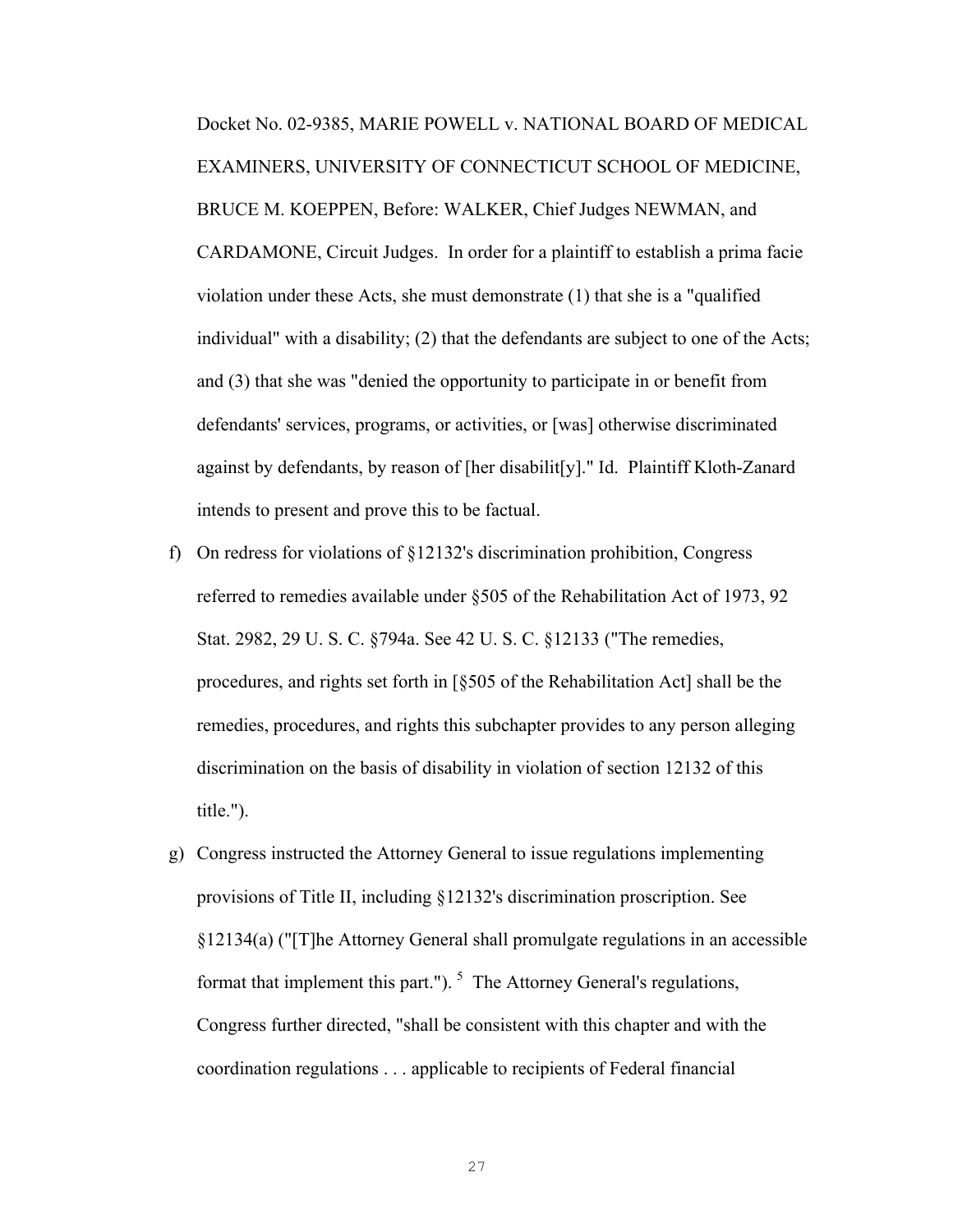assistance under [§504 of the Rehabilitation Act]." 42 U. S. C. §12134(b). One of the §504 regulations requires recipients of federal funds to "administer programs and activities in the most integrated setting appropriate to the needs of qualified handicapped persons." 28 CFR §41.51(d) (1998), 28 CF §36.202

- h) As Congress instructed, the Attorney General issued Title II regulations, see 28 CFR pt. 35 (1998) and Section 36, including one modeled on the §504 regulation just quoted; called the "integration regulation," it reads: "A public entity shall administer services, programs, and activities in the most integrated setting appropriate to the needs of qualified individuals with disabilities." 28 CFR §35.130(d) (1998) and §36.203 .
- i) The preamble to the Attorney General's Title II regulations defines "the most integrated setting appropriate to the needs of qualified individuals with disabilities" to mean "a setting that enables individuals with disabilities to interact with non-disabled persons to the fullest extent possible." 28 CFR pt. 35, App. A, p. 450 (1998) and Section 36. Another regulation requires public entities to "make reasonable modifications" to avoid "discrimination on the basis of disability," unless those modifications would entail a "fundamenta[l] alter[ation]"; called here the "reasonable-modifications regulation," it provides:
- j) "A public entity shall make reasonable modifications in policies, practices, or procedures when the modifications are necessary to avoid discrimination on the basis of disability, unless the public entity can demonstrate that making the modifications would fundamentally alter the nature of the service, program, or activity." 28 CFR §35.130(b)(7) (1998) and §36.302.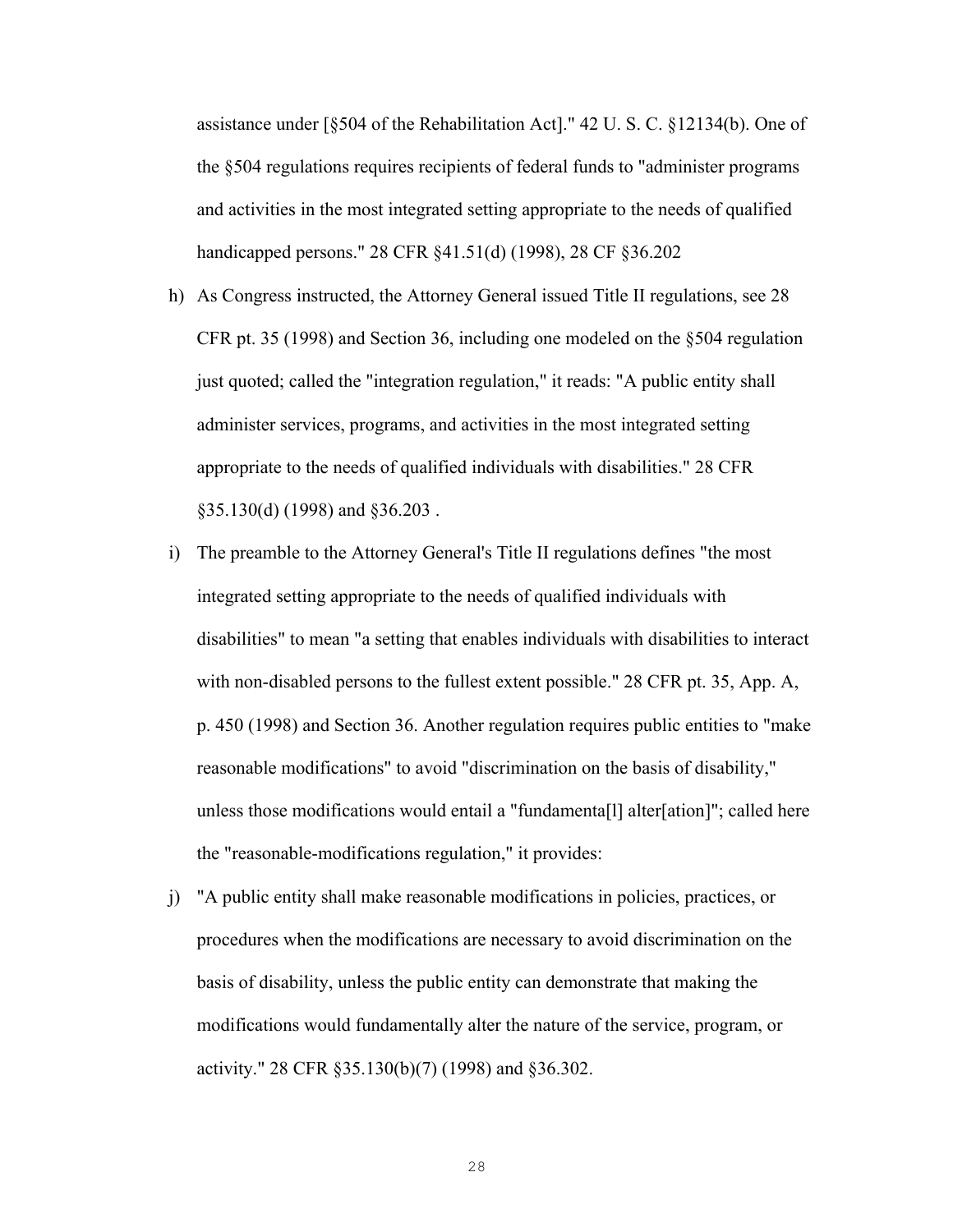k) The ADA stepped up earlier measures to secure opportunities for people with developmental disabilities to enjoy the benefits of community living. The Developmentally Disabled Assistance and Bill of Rights Act (DDABRA), a 1975 measure, stated in aspirational terms that "[t]he treatment, services, and habilitation for a person with developmental disabilities . . . *should be* provided in the setting that is least restrictive of the person's personal liberty." 89 Stat. 502, 42 U. S. C. §6010(2) (1976 ed.) (emphasis added); see also *Pennhurst State School and Hospital* v. *Halderman,* 451 U. S. 1, 24 (1981) (concluding that the §6010 provisions of the DDABRA "were intended to be hortatory, not mandatory"). In a related legislative endeavor, the Rehabilitation Act of 1973, Congress used mandatory language to proscribe discrimination against persons with disabilities. See 87 Stat. 394, as amended, 29 U. S. C. §794 (1976 ed.) ("No otherwise qualified individual with a disability in the United States . . . *shall* , solely by reason of her or his disability, be excluded from the participation in, be denied the benefits of, or be subjected to discrimination under any program or activity receiving Federal financial assistance." (Emphasis added)). Ultimately, in the ADA, enacted in 1990, Congress not only required all public entities to refrain from discrimination, see 42 U. S. C. §12132; additionally, in findings applicable to the entire statute, Congress explicitly identified unjustified "segregation" of persons with disabilities as a "for[m] of discrimination." See  $\S 12101(a)(2)$ ("historically, society has tended to isolate and segregate individuals with disabilities, and, despite some improvements, such forms of discrimination against individuals with disabilities continue to be a serious and pervasive social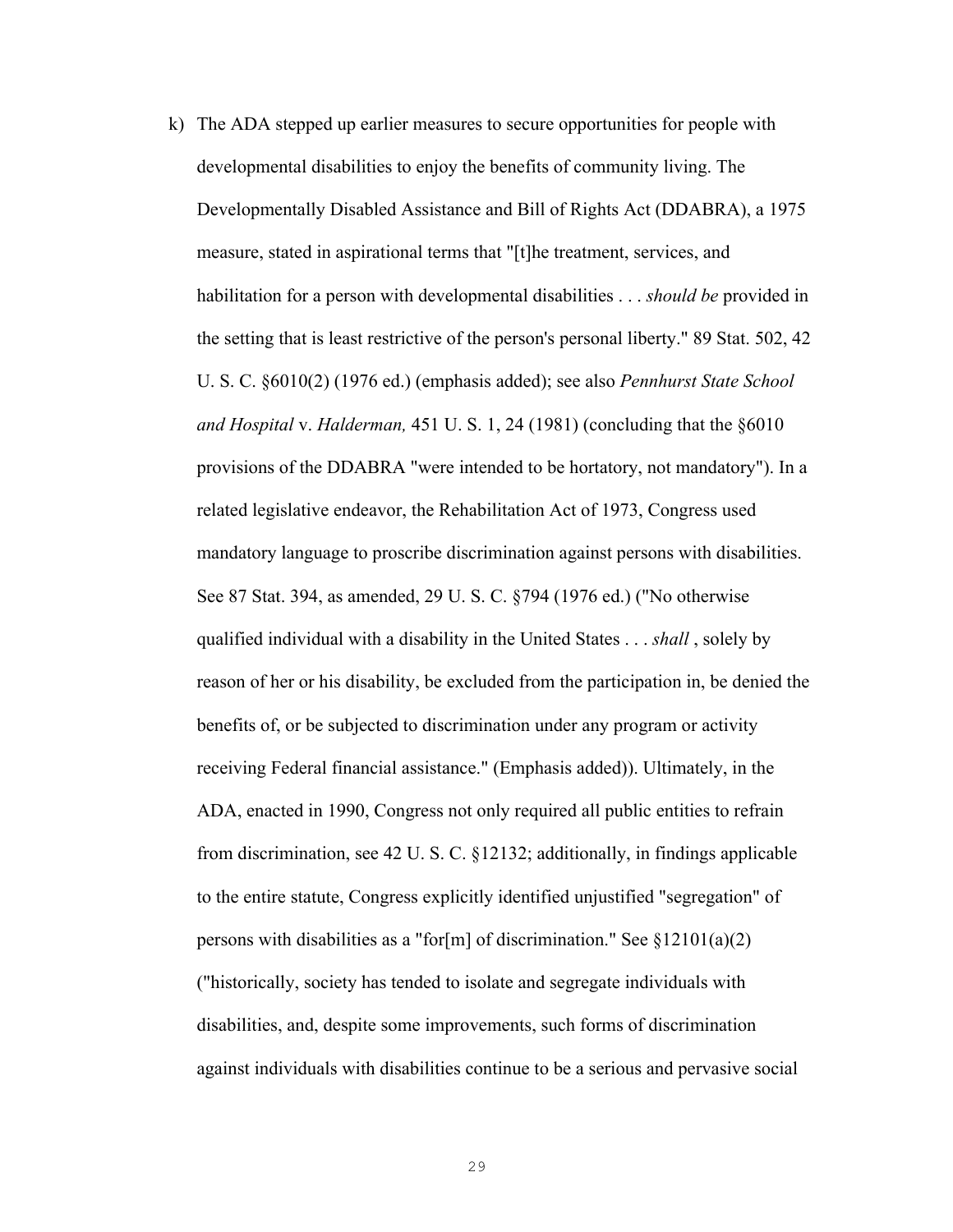problem");  $\S 12101(a)(5)$  ("individuals with disabilities continually encounter various forms of discrimination, including . . . segregation").

- l) 28 CFR pt. 35, App. A, p. 450 (1998) and §36.202 ("[P]ersons with disabilities must be provided the option of declining to accept a particular accommodation.")
- m) Omstead v. LC backs up all of the preceding information pertaining to disability rights and regulations.
- n) Viewed in light of the underlying Equal Protection principles, the ADA is appropriate preventive and remedial legislation. First, it is preventive in that it establishes a statutory scheme that attempts to detect government activities likely tainted by discrimination. For example, the ADA regulations require States to conduct self-evaluations of policies, programs, and activities in order to determine that any distinctions they make based on disability, or refusals to provide meaningful or integrated access to facilities, programs, and services are based on legitimate governmental objectives. The ADA thus attempts to ensure that inaccurate stereotypes or irrational fear are not the true cause of State decisions. See Bangerter v. Orem City Corp., 46 F.3d 1503 & n.20 (10th Cir. 1995); cf. School Bd. of Nassau County v. Arline, 480 U.S. 273, 284-285 (1987). This approach is similar to the standards articulated by the Court in Cleburne.
	- i) Furthermore, the ADA is remedial in that it attempts to ensure that the interests of people with disabilities are taken into account. Not surprisingly, given their profound segregation from the rest of society, see 42 U.S.C.  $12101(a)(2)$ , the needs of persons with disabilities were not considered when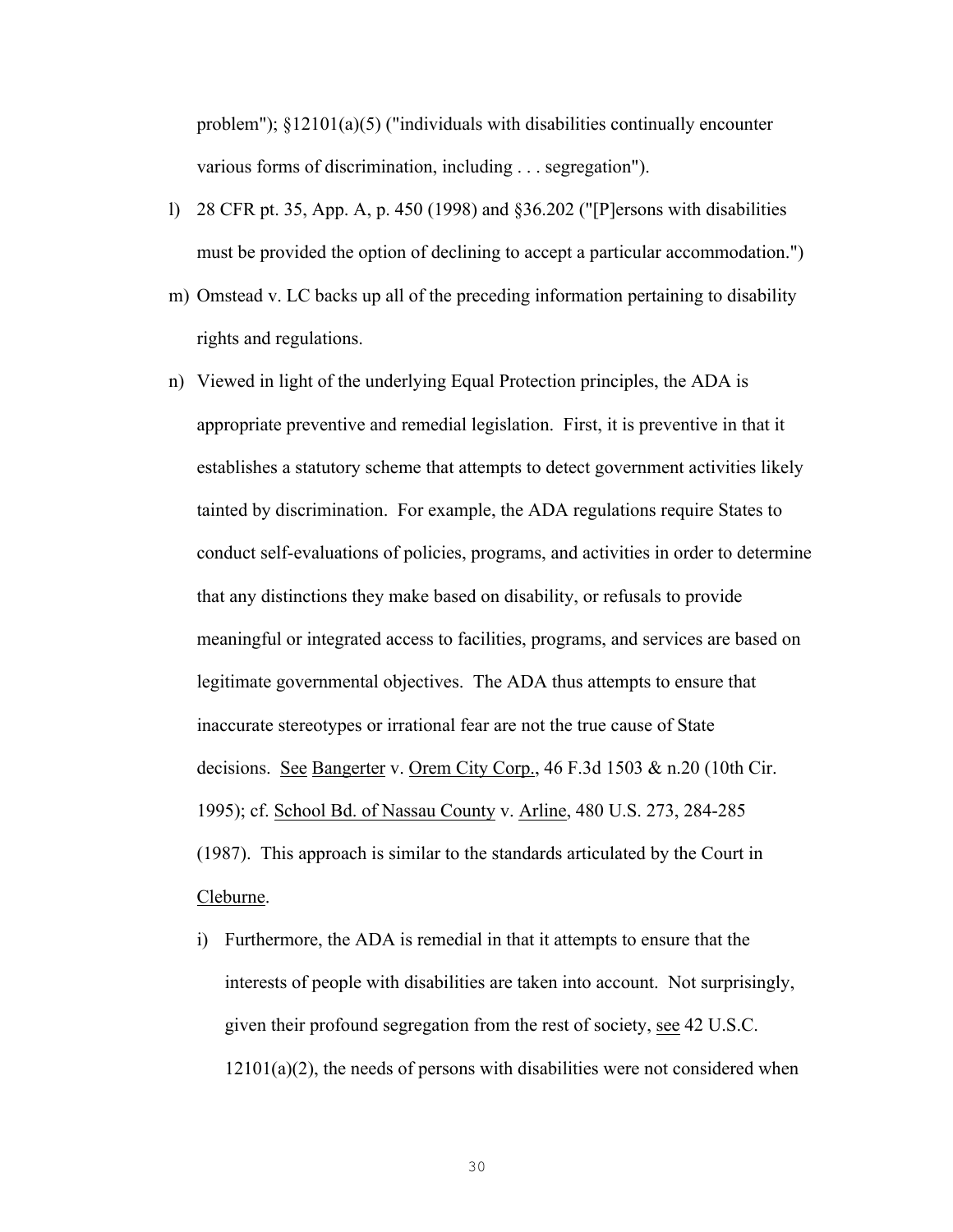rules were promulgated, standards were set, and the built environment was designed. As a result, Congress determined that for an entity to treat persons with disabilities as it did those without disabilities was not sufficient to eliminate the effects of years of segregation and to give persons with disabilities equally meaningful access to every aspect of society. See 42 U.S.C. 12101(a)(5); see also U.S. Commission on Civil Rights, supra, at 99. When persons with disabilities have been segregated, isolated, and denied effective participation in society, Congress may conclude that affirmative measures are necessary to bring them into the mainstream. Cf. Fullilove, 448 U.S. at 477-478.

ii) The ADA thus falls neatly in line with other statutes that have been upheld as valid Section 5 legislation. For when there is evidence of a history of extensive discrimination, as here, Congress may prohibit or require modifications of rules, policies and practices that tend to have a discriminatory effect on a class or individual, regardless of the intent behind those actions. In South Carolina v. Katzenbach, 383 U.S. 301, 325-337 (1966), and again in City of Rome v. United States, 446 U.S. 156, 177 (1980), both cited with approval in City of Boerne, the Supreme Court upheld the constitutionality of Section 5 of the Voting Rights Act, 42 U.S.C. 1973c, which prohibits covered jurisdictions from implementing any electoral change that is discriminatory in effect. Similarly, the courts of appeals have unanimously upheld the application of title VII's disparate impact standard to States as a valid exercise of Congress's Section 5 authority. See Grano v.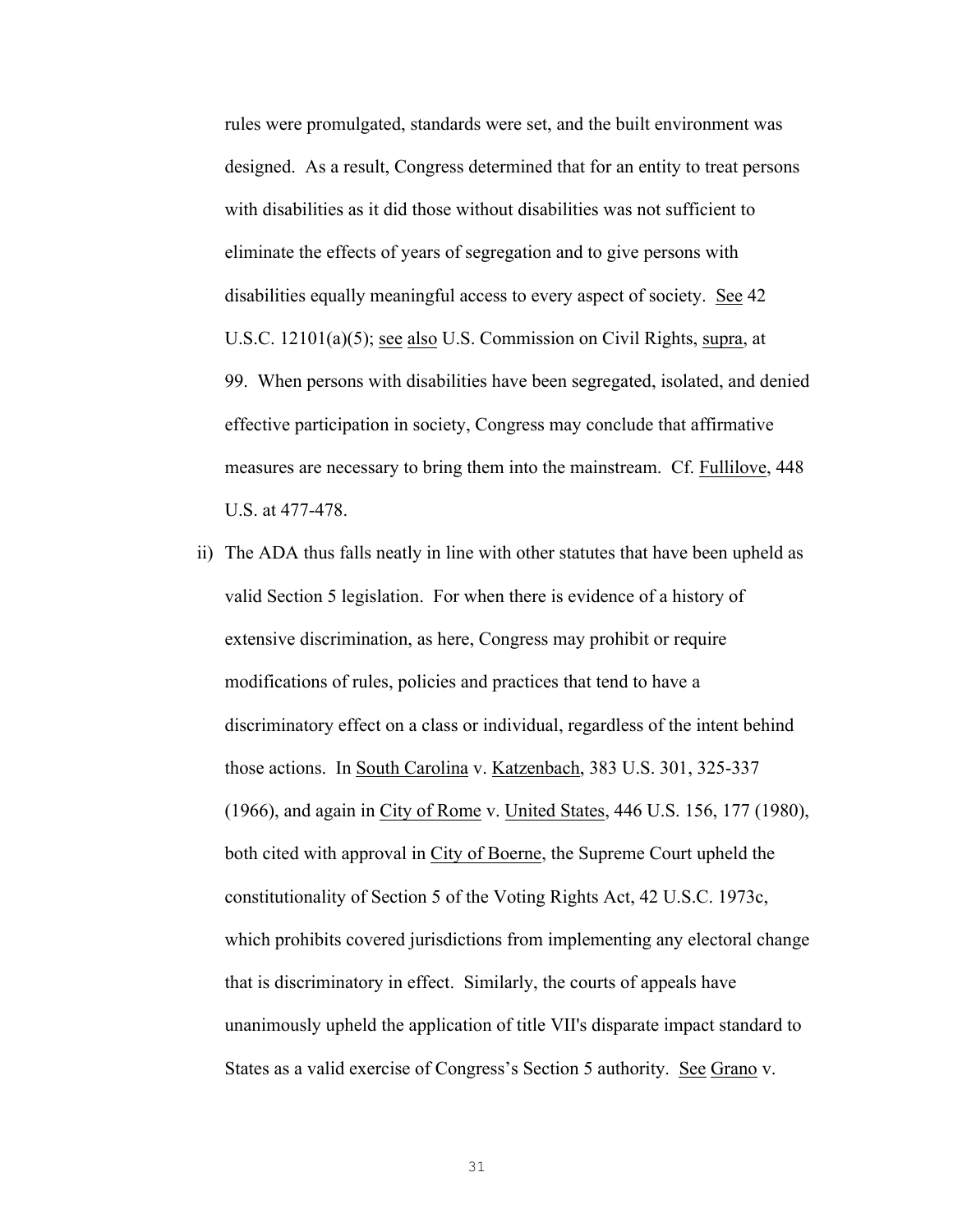Department of Dev., 637 F.2d 1073, 1080 n.6 (6th Cir. 1980) (collecting cases); see also City of Boerne, 117 S. Ct. at 2169 (agreeing that "Congress can prohibit laws with discriminatory effects in order to prevent racial discrimination in violation of the Equal Protection Clause").

- iii) In sum, there can be no dispute that "well-cataloged instances of invidious discrimination against the handicapped do exist." Alexander v. Choate, 469 U.S. 287, 295 n.12 (1985). In exercising its broad power under Section 5 to remedy the ongoing effects of past discrimination and prevent present and future discrimination, Congress is afforded "wide latitude." City of Boerne, 117 S. Ct. at 2164. As the Supreme Court reaffirmed in City of Boerne, "[i]t is for Congress in the first instance to 'determine whether and what legislation is needed to secure the guarantees of the Fourteenth Amendment,' and its conclusions are entitled to much deference." Id. at 2172 (quoting Katzenbach, 384 U.S. at 651).
- o) Plaintiff's ADA rights were violated based on her hidden disabilities under the Americans with Disabilities Act Title II and Section 504. Refusal of the state to provide advocacy and leniency during her fair hearing, shutting down her fair hearing prematurely, not providing various other amenities and modifications as prescribed by law thus shows that the Plaintiff was not afforded her ADA rights under Federal Statutes and Remedies such as The Civil Rights Act of 1964 which prohibits discrimination in public accommodations, facilities and schools and which outlawed discrimination in federally funded projects (P.L. 88- 352). Furthermore, once appraised of the Plaintiff's ADA need for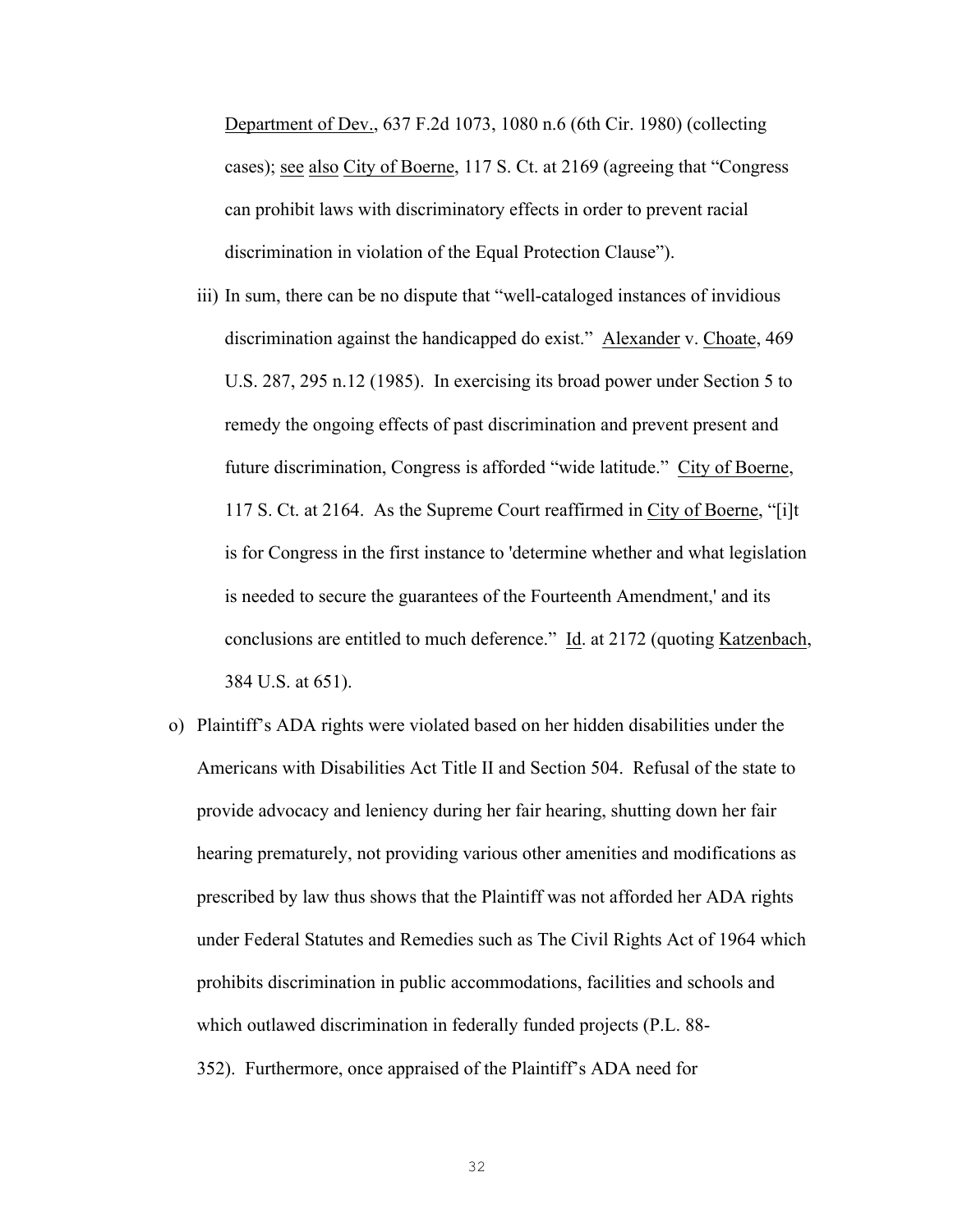accommodation, the state was put on notice to protect her civil rights and ensure a fair hearing and trial as well as be in compliance with Americans with Disability Act and it's additional laws as of January 1992.

- i) Title II of the Americans with Disabilities Act (ADA), 42 U.S.C. §§ 12131- 12134, and Section 504 of the Rehabilitation Act of 1973 (Section 504), 29 U.S.C. § 794. Plaintiff, Kloth-Zanard's ADA rights were also violated and continue to be. Title II applies to State and local government entities, and, in subtitle A, protects qualified individuals with disabilities from discrimination on the basis of disability in services, programs, and activities provided by State and local government entities. Title II extends the prohibition on discrimination established by section 504 of the Rehabilitation Act of 1973, as amended, 29 U.S.C. 794, to all activities of State and local governments regardless of whether these entities receive Federal financial assistance.
- ii) In 1995 to present, the plaintiff's hidden disabilities were quite evident and stated over and over in various documents including her DCF and DSS records. In fact, in 1995, it should have been self-evident to DSS that a Single Mother with an 11-month-old child, who had been a victim of domestic violence, 3 times during her pregnancy, and had arrived in CT after being homeless for 9 months, would have hidden disabilities associated with PTSD, Stress and anxiety. More importantly, DSS social workers are supposed to be specifically trained to address and deal with people who have had this kind of trauma in their lives. Yet, DSS took advantage of Plaintiff Kloth-Zanard's domestic violence status, duress, stress, homelessness along with impending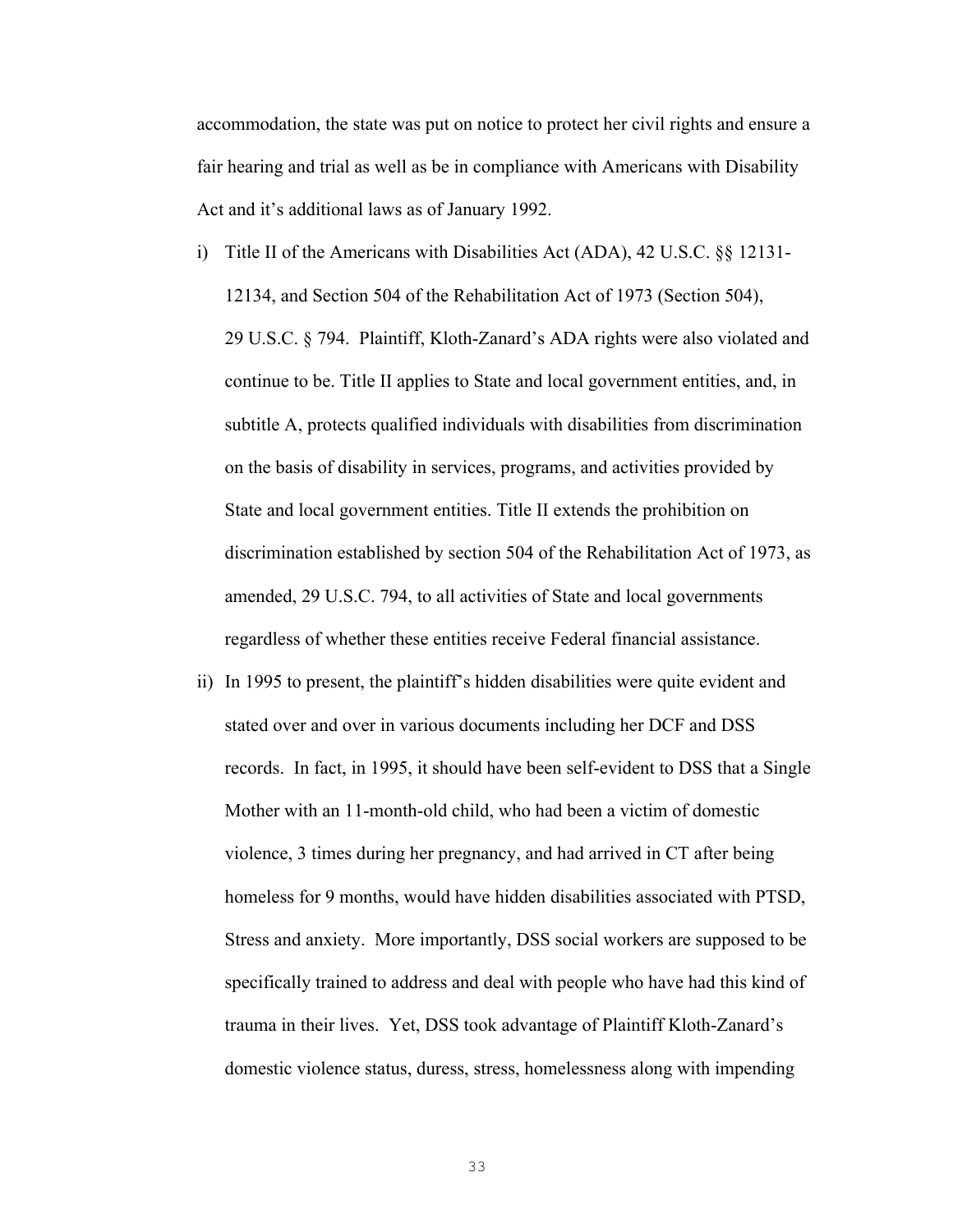new homelessness and single parentage situation, when in 1995 it first denied her education and threatened to take her housing, food stamps and energy assistance way without offering any modification and thus violated began the first of the violation of her rights.

- iii) The Supreme Court held in Univ. of Alabama v. Garrett, 531 U.S. 356 (2001), and determined that the states were held liable for ADA unconstitutionally discrimination and damages under the employment, educational and other provisions of the ADA that falls under Title I and Title II of the Americans with Disabilities Act (ADA).
- iv) Under 28 CFR PART 35.104, 105, 106, 107a and 107b, and it's sister Section 36, DSS and DCF was and still are in non-compliance with the Federal Laws setup to protect the Disabled. According to the Department of Justice´s 1991 title II ADA regulation published July 26, 1991, and that required compliance by January 26, 1992, it "provided comprehensive civil rights protections to individuals with disabilities in the areas of employment, public accommodations, State and local government services, and telecommunications."
- v) Under Section 35.104 and it's sister section 36, "*1991 Standards* means the requirements set forth in the ADA Standards for Accessible Design, originally published on July 26, 1991," the Plaintiff qualifies and passes all of the tests then and now that qualify her as having not only a hidden disability back then but physical disabilities now plus her hidden disabilities. Plaintiff Kloth-Zanard is legally disabled on Social Security Disability.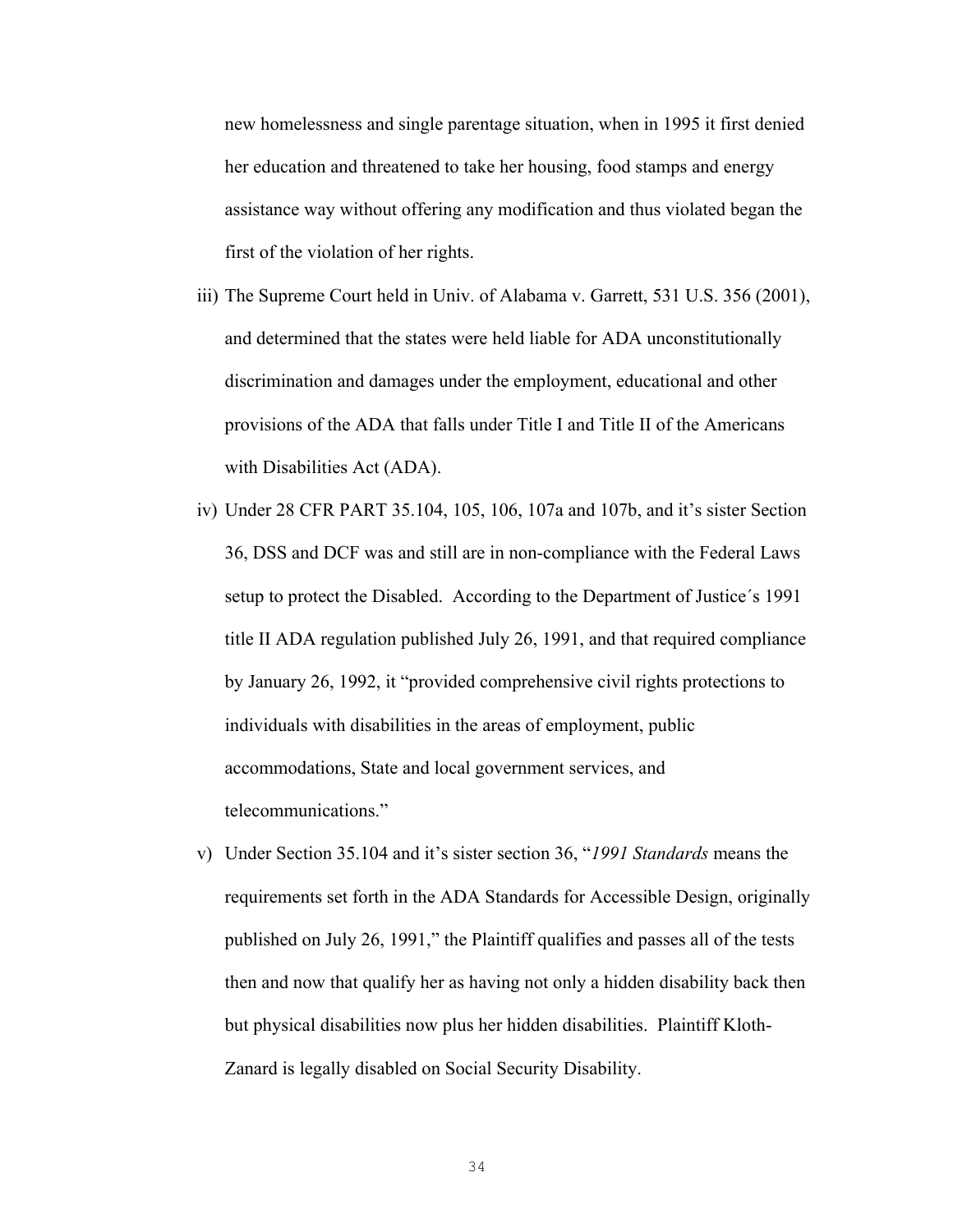- vi) Under Section 35.105 and it's sister setion 36, which "establishes a requirement, based on the section 504 regulations for federally assisted and federally conducted programs, that a public entity evaluate its current policies and practices to identify and correct any that are not consistent with the requirements of this part", by January 26, 1992, The State and it's Agencies had/have a duty to self-evaluate their own forms and procedures to ensure compliance with Title II and 28-CFR-35 and Sister Section 36 by 1992. No where on the forms DSS claims were used in 1995-1998 to apply for assistance and placed into evidence by DSS, does it state or site anything about the rights of the disabled under the ADA, let alone even hint at it.
- vii)In Section 35.106 and it's sister section 36, it further states that it "requires a public entity to disseminate sufficient information to applicants, participants, beneficiaries, and other interested persons to inform them of the rights and protections afforded by the ADA and this regulation." No where in any of the states evidence is this dissemination of information available or prevalent, nor was it available in 1995-1998.
- viii) More importantly, under Section 35.107a and 107b and it's sister section 36,, "the final rule requires that public entities with 15 or more employees designate a responsible employee and adopt grievance procedures." There was no grievance procedure n 1995-1998 when the plaintiff, Kloth-Zanard, first began her association with CT's DSS and when she was denied her education, which violated her DV rights.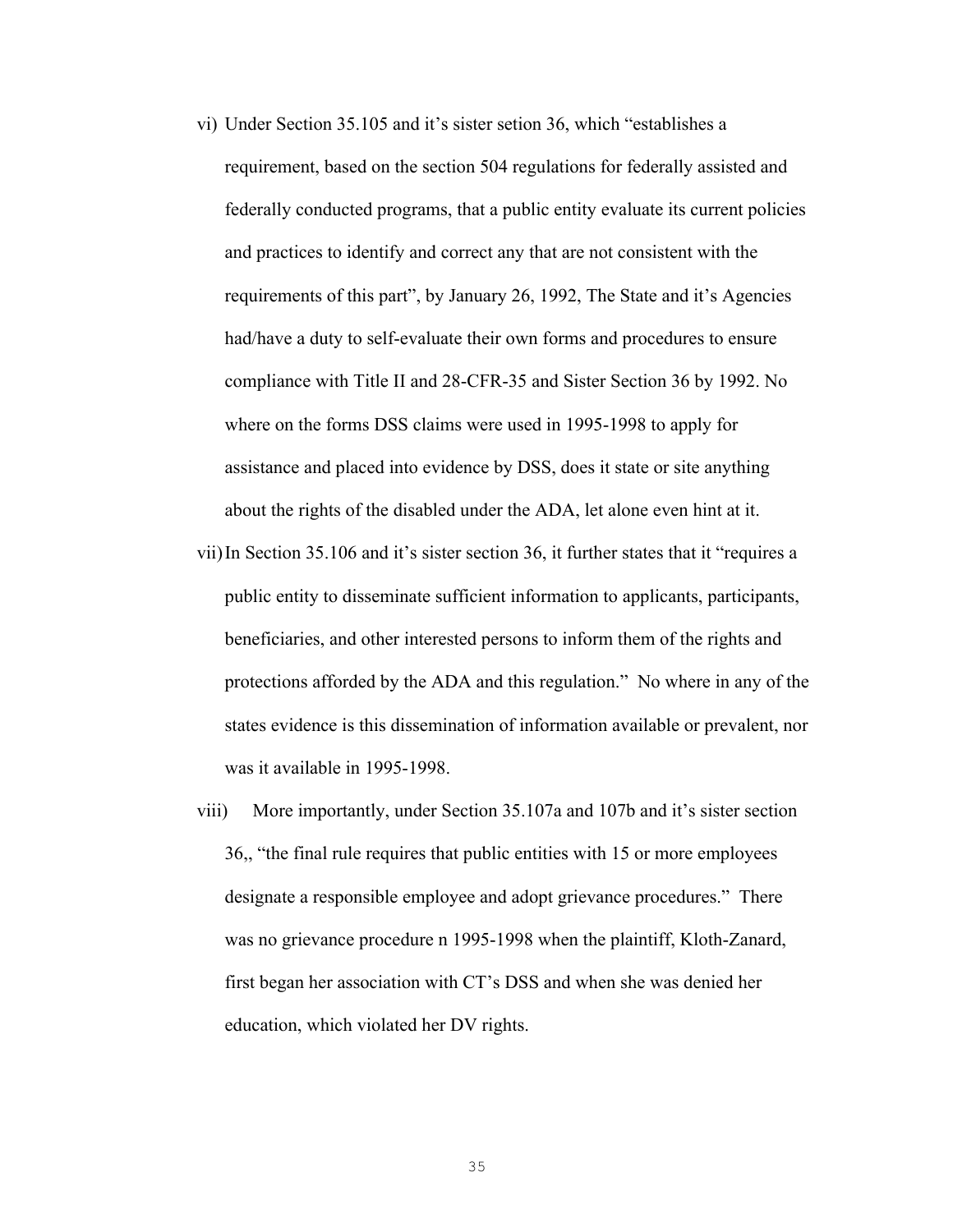- ix) In 1995, there was also no "designated responsible employee" to "ensure that individuals dealing with large agencies are able to easily find a responsible person who is familiar with the requirements of the ADA and thus impart and communicate those requirements to other individuals in the agency who may be unaware of their responsibilities."
- x) Furthermore, the fact that the Plaintiff never even received a single point of contact, DV counseling, let alone protection but was instead ordered to divulge who the father of her child was, despite a permanent restraining order, was not only a serious violation and welfare endangerment of mother and daughter but clearly shows that the employees were not properly educated or ignored the Plaintiff's DV trauma and the hidden disabilities associated to being a victim of DV. It also shows that the state and its agencies were not in compliance with Section 35.107a and it's sister section 36 to appoint a designated employee to ensure that the Entities and their employees complied with Title II and its subsequent rules and regulations.
- xi) This notification applies not only to walking into any building but also to any communications including phone calls received, or made, emails or letters.
- xii)There was no affective communication nor proper notification to the plaintiffs and is evidenced by the state and its agencies own submitted evidence of forms and spreadsheets created or used back in 1995-2004. Furthermore, when in 2012, Plaintiff Kloth-Zanard repeatedly wrote and called and emailed DSS to inform them that she needed assistance to present her case to have the lien removed off of her and her property, DSS repeatedly denied any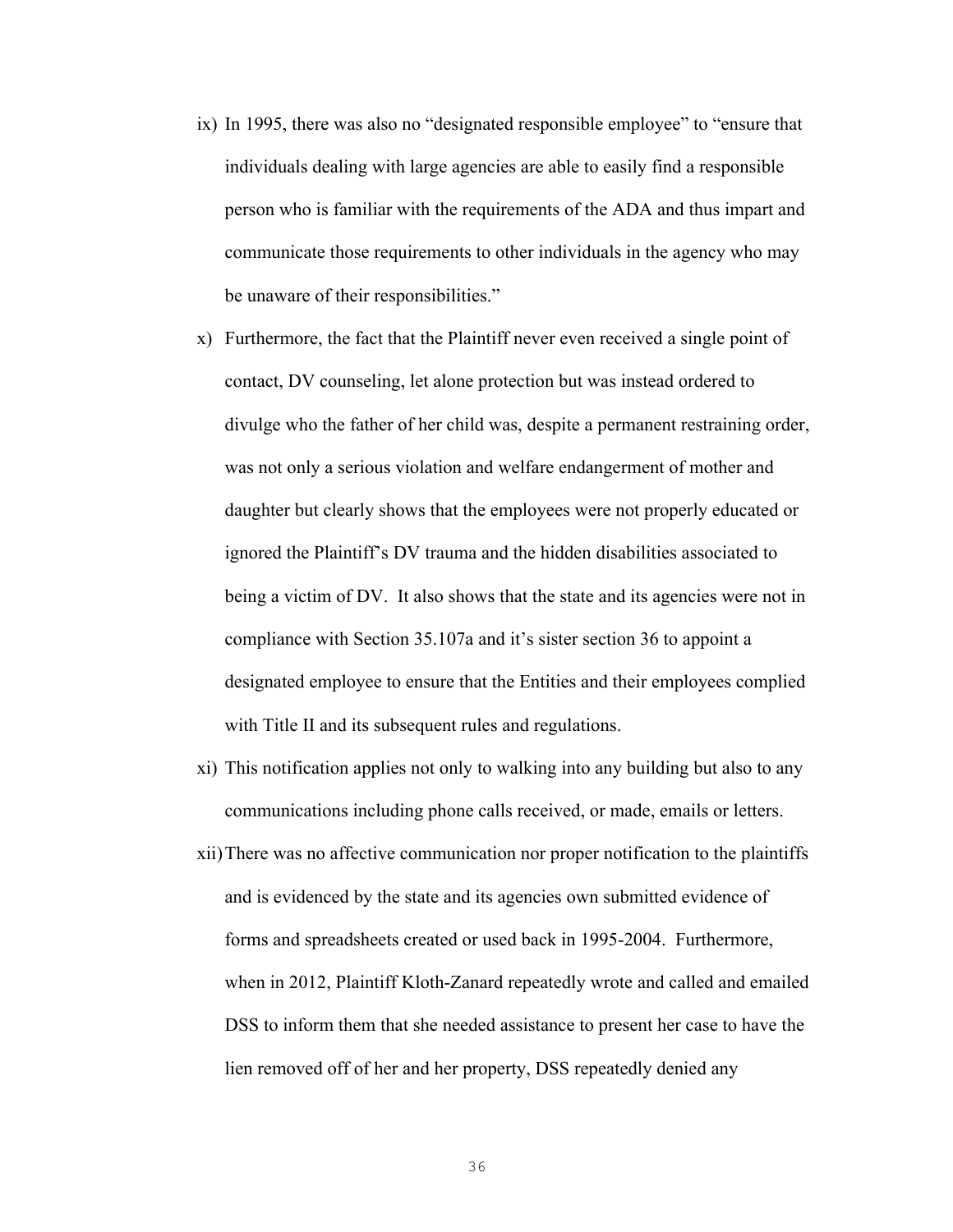modification or accommodations or refers for assistance including never providing the plaintiff with even written information about her ADA rights. In fact, the Plaintiff was told that despite her disabilities she would NOT need an attorney at the Fair Hearing for the Lien, nor did she need any help if she could not afford an attorney. Thus DSS and DCF provided no effective communication for someone with hidden disabilities and further segregated her and treated her differently than all other clients who were NOT disabled by not leveling the playing field during the fair hearing for someone who's disabilities put her at a disadvantage.

- xiii) Lack of compliance with ADA rules and regulations was clearly addressed in Raymond v. Rowland, United States District Court, 3:03cv0118 (MRK), and shows that DSS and DCF were not in compliance even back in 2004.
- xiv) As well, under Olmstead vs. LC were the Supreme Court of the United States Eleventh Circuit Court of Appeals, No. 98-536, DSS and DCF were obligated to offer Modifications that a Client could reference or refer to.
- xv) Moreover, Section 504 of the Federal Rehabilitation Act of 1973 (Section 504) and Title II of the Americans with Disabilities Act of 1990 (ADA) protects parents and prospective parents with disabilities from unlawful discrimination in the administration of child welfare programs, activities, and services. The plaintiff, Kloth-Zanard was denied repeatedly and discriminated against for her hidden disabilities by DSS and DCF when her access an education in 1995 and then threatened the welfare of her daughter and herself if she attended school anyway.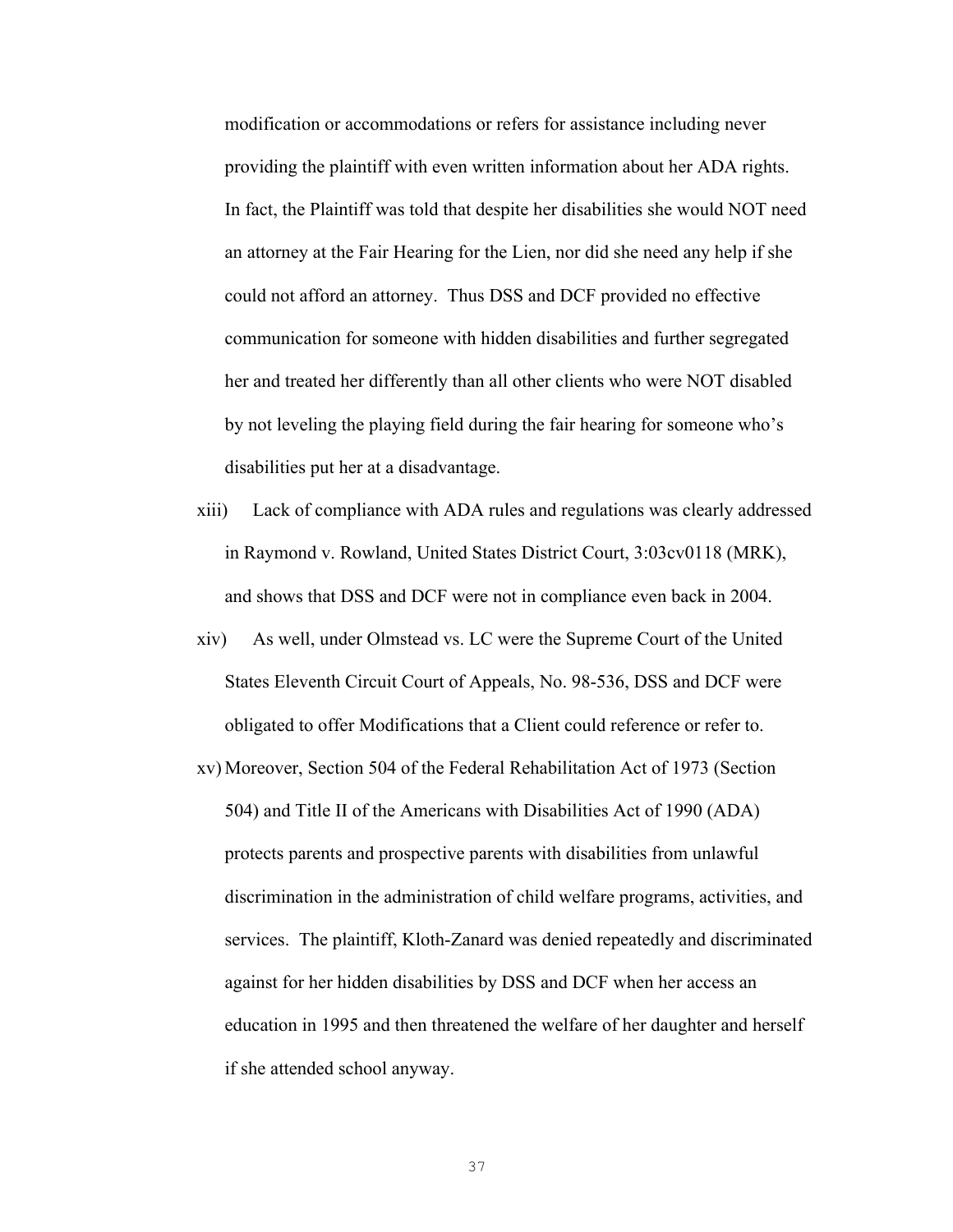- xvi) The plaintiff's fundamental inalienable rights were violated and Discriminated against and thus are a violation of the  $14<sup>th</sup>$  Amendment of the U.S. Constitution, which protects a citizen from being judged unfairly or treated unfairly because of their differences to another or group of others. In DSS's denial of the Plaintiff, Kloth-Zanard's education in 1995 despite DV polices and rules and then the false placement of Plaintiffs, Kloth-Zanard and Zanard, on the DCF Abuse and Neglect Registry falsely are prime examples of these violations as both segregated and prevented the Plaintiffs from being gainfully employed and accepted in society. (Tennessee v. Lane, in the Supreme Court of the United Stats, **No. 02-1667).**
- xvii) Our laws were created to Remedy the Past, Eliminate the Current Issues and Prohibit the future damages. Clearly, while these rights and rules were set in place to do this, the State of CT and it's agencies ignored them in the case of the Plaintiffs especially in light of the fact that compliance with the ADA policies had to begin by January 26, 1992, 3-years prior to when the plaintiff's first complaint began and to this date are still out of compliance including the plaintiff Kloth-Zanard's latest issue with a bogus lien that was placed in 2012 upon her property and herself.
- xviii) More poignantly, is that at any point during the plaintiff's lien fair hearing, Hearing Officer Tar could have accommodated the Plaintiff's disabilities and asked her if she needed time to compose herself. Because of this, Plaintiff did not receive equal access to the Fair Hearing/Court Process and had her hearing prematurely closed down. Popovich v. Cuyahoga County Court of Common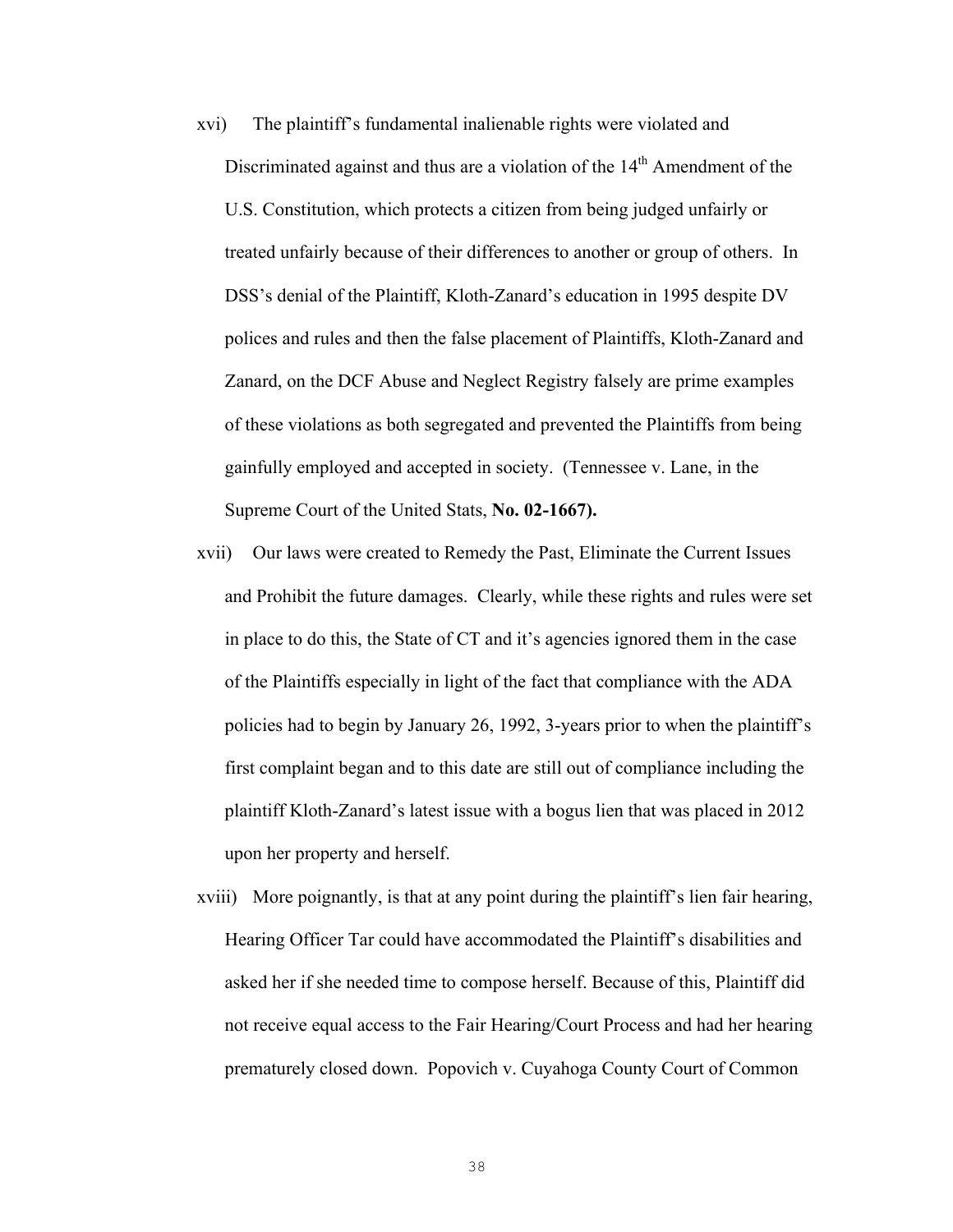Please, Domestic Relations Division, 6th Circuit court of Appeals, Rule 206, Nos. 98-4100/4540, 2001-2002. Olmstead, Commissioner, Georgia Department of Human Resources, *et al. v.* L. C., No. 98-536. Argued April 21, 1999--Decided June 22, 1999,. ADA Raymond v Rowland, Civil Action No. 3:03CV0118 (MRK) United States District Court – District of Connecticut.

- xix) Under the ADA laws, the Plaintiff repeatedly asked for modifications, assistance and accommodations but was repeatedly denied. Once informed of her request for ADA accommodations and modifications, the State and it's Agency were on notice and their sovereign immunity revoked.
- xx) Federal/State of CT ADA Regulations § 35.130 and it's sister section 36: General prohibitions against discrimination. Supreme Court's decision in *Olmstead v. L.C.*, a ruling that *requires states to eliminate unnecessary segregation of persons with disabilities and to ensure that persons with disabilities receive services in the most integrated setting appropriate to their needs.* Lane, Jones vs. State of TN, 6th Circuit of Appeals, No. 98-6730; 2003. Popovich v. Cuyahoga County Court of Common Please, Domestic Relations Division, 6th Circuit court of Appeals, Rule 206, Nos. 98- 4100/4540, 2001-2002. Olmstead, Commissioner, Georgia Department of Human Resources, *et al. v.* L. C., No. 98-536. Argued April 21, 1999-- Decided June 22, 1999, *et al. v.* L. C., No. 98-536. Argued April 21, 1999-- Decided June 22, 1999. ADA Raymond v Rowland, Civil Action No. 3:03CV0118 (MRK) United States District Court – District of Connecticut.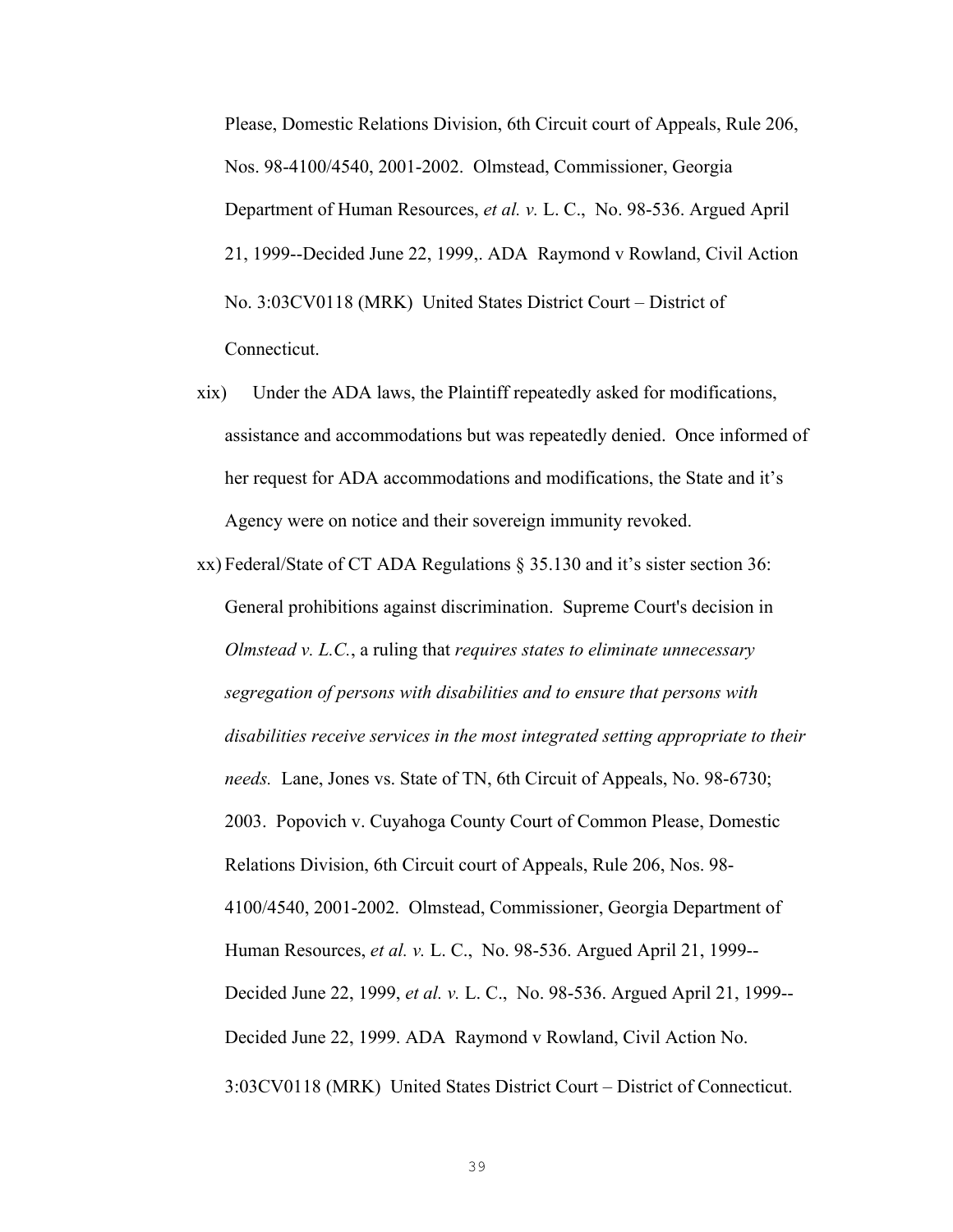- xxi) The following excerpts come directly from the DOJ concerning Title II and 504 of the Rehabilitation Act.
	- (1) Under the ADA and Section 504, programs cannot deny people with disabilities an opportunity to participate, and must provide people with disabilities with meaningful and equal access to programs, services, and activities. Programs and services must be accessible to and usable by people with disabilities. In addition, programs must provide people with disabilities with an equal opportunity to participate in and benefit from the programs, services and activities of the entity; they are also prohibited from using methods of program administration, which includes written rules as well as agency practices, that have a discriminatory effect on individuals with disabilities. Moreover, programs must provide reasonable modifications in policies, practices, and procedures when necessary to avoid discrimination; and must take appropriate steps to ensure that communications with applicants, participants, members of the public, and companions with disabilities are as effective as communications with others through the provision of auxiliary aids and services. Plaintiff, Kloth-Zanard was denied these rights starting in 1995 when she was denied her education.
	- (2) Congress has made clear that the definition of disability in the ADA and Section 504 is to be interpreted broadly. Even if an individual's substantially limiting impairment can be mitigated through the use of medication; medical supplies, equipment, and devices; learned behavioral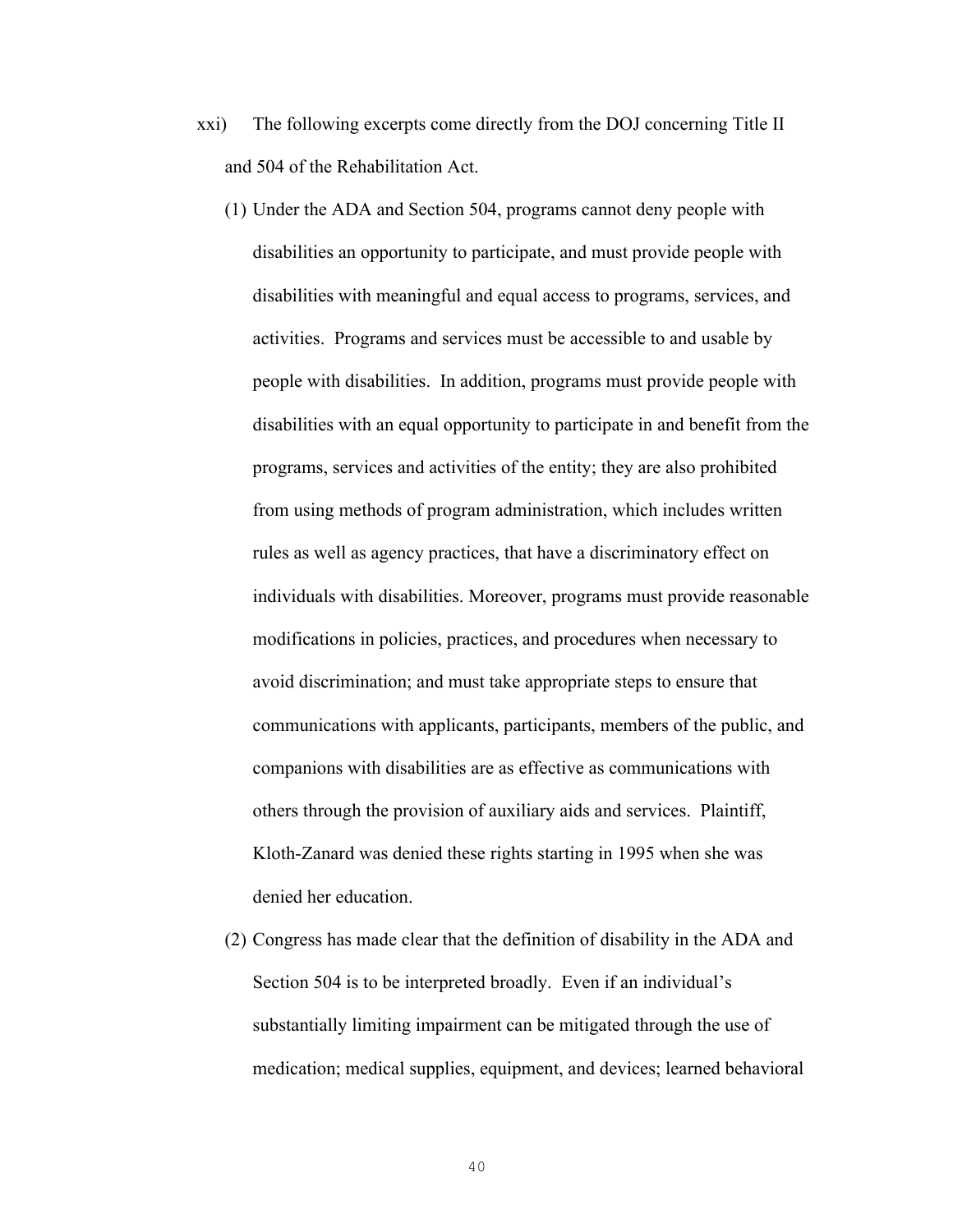or adaptive neurological modifications; assistive technology (e.g. a person with a hearing disability who uses hearing aids that substantially restores the sense of hearing); or reasonable modifications to policies, practices, or procedures, the individual is still protected by the ADA and Section 504. The ADA and Section 504 also apply to people who have a record of having a substantial impairment (e.g., medical, military, or employment records denoting such an impairment), or are regarded as having such an impairment, regardless of actually having an impairment.

- (3) Like child welfare agencies, courts must also make reasonable modifications to policies, practices, and procedures where necessary to avoid discrimination on the basis of disability. For example, it may be necessary to adjust hearing schedules to accommodate the needs of persons with disabilities, if the need for the adjustment is related to the individual's disability. Or it may be necessary to provide an aide or other assistive services in order for a person with a disability to participate fully in a court event.
- (4) Examples of auxiliary aids and services include, among others, qualified interpreters, note takers, computer-aided transcription services, accessible electronic and information technology, written materials, telephone handset amplifiers, assistive listening devices, assistive listening systems, telephones compatible with hearing aids, closed caption decoders, open and closed captioning, telecommunications devices for deaf persons (TDD's), videotext displays, qualified readers, taped texts, audio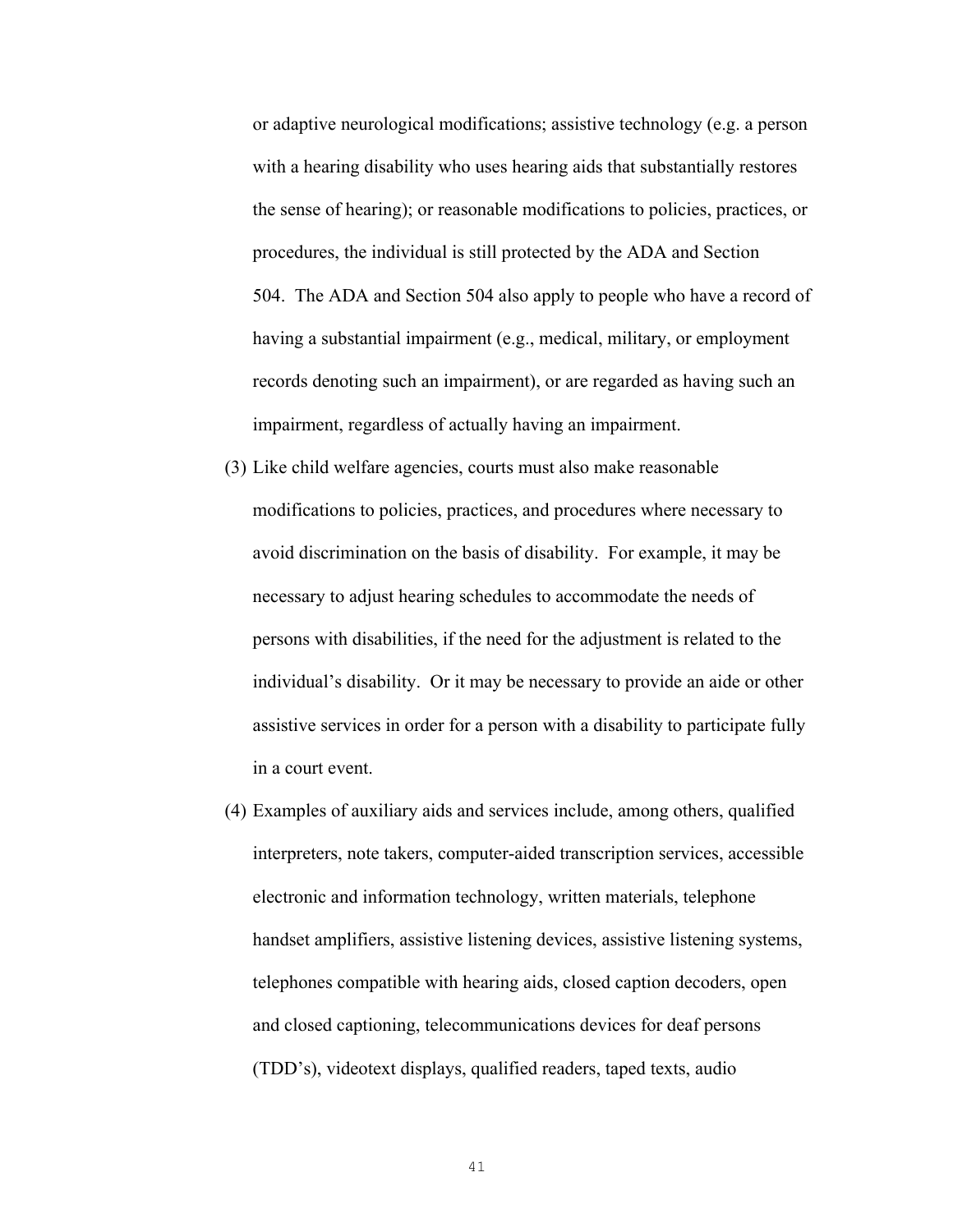recordings, braille materials, large print materials, and modifications to existing devices. Thus the courts denial of the e-filing on any of the plaintiffs cases is a violation of her Title II and 504 Rehabilitation Rights. 28 CFR § 36.204 Administrative methods.

- (5) A public accommodation shall not, directly or through contractual or other arrangements, utilize standards or criteria or methods of administration that have the effect of discriminating on the basis of disability, or that perpetuate the discrimination of others who are subject to common administrative control.
- xxii) Title II and Section 504 allow for declaratory and injunctive relief, such as an order from a court finding a violation and requiring the provision of reasonable modifications. Title II and Section 504 also allow for compensatory damages for aggrieved individuals. Individuals who prevail as parties in litigation may also obtain reasonable attorney's fees, costs, and litigation expenses.
	- (1) Under Section 504, remedies also include suspension and termination of Federal financial assistance, the use of cautionary language or attachment of special conditions when awarding Federal financial assistance, and bypassing recalcitrant agencies and providing Federal financial assistance directly to sub-recipients.
	- (2) Furthermore, Attorney General Richard Blumenthal signed off on the following: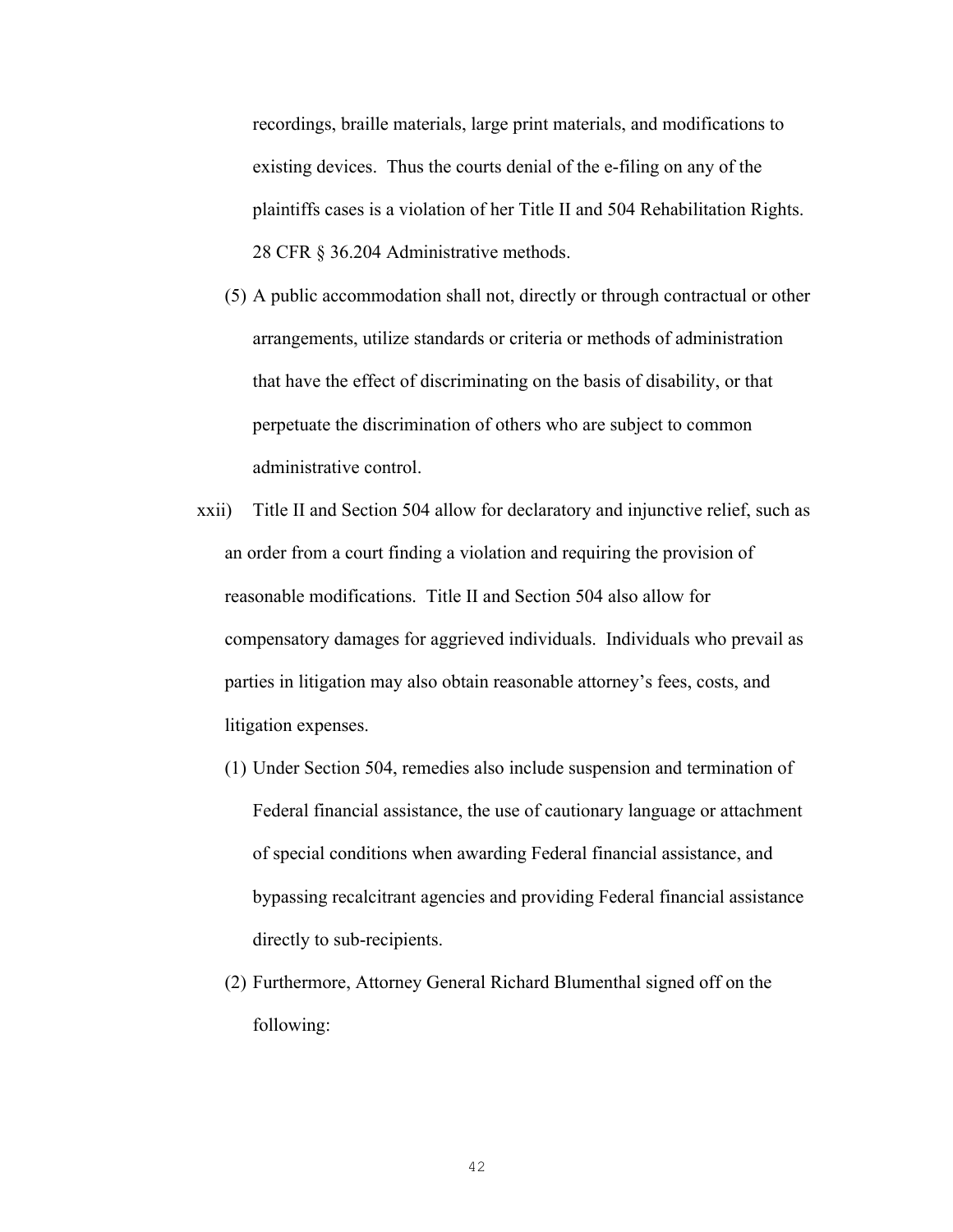(a) "In contrast to the overbreadth of the reasonable accommodation standard of Title I, which was a central part of the *Garrett* Court's analysis, Title II's analogue, reasonable modification, appropriately effectuates the states' constitutional responsibilities. The protection of fundamental rights often requires a state to do more than simply refrain from discriminating against its citizens. This and other courts have found that states are constitutionally required "to shoulder affirmative obligations" to ensure meaningful access to public services, as well as abolish barriers preventing such meaningful access.[if !supportFootnotes][21][endif] *Bounds v. Smith*, 430 U.S. 817, 824‑25 (1977) (holding that fundamental right of access to courts required state to provide inmates with adequate law libraries or adequate assistance from persons trained in the law; while economic factors may be considered in choosing method to provide meaningful access, "the cost of protecting a constitutional right cannot justify its total denial"); *Katzenbach v. Morgan*, 384 U.S. 641 (1966) (upholding Voting Rights Act ban on voting literacy tests although literacy tests themselves do not violate the Equal Protection Clause; destruction of this barrier enabled individuals to better "obtain 'perfect equality of civil rights and the equal protection of the laws'") (citations omitted); *Popovich v. Cuyahoga County Court of Common Pleas*, 276 F.3d 808 (6th Cir. 2002), *cert. denied*, 123 S. Ct. 72 (2002) (finding that state could be required to provide accommodation to hearing-impaired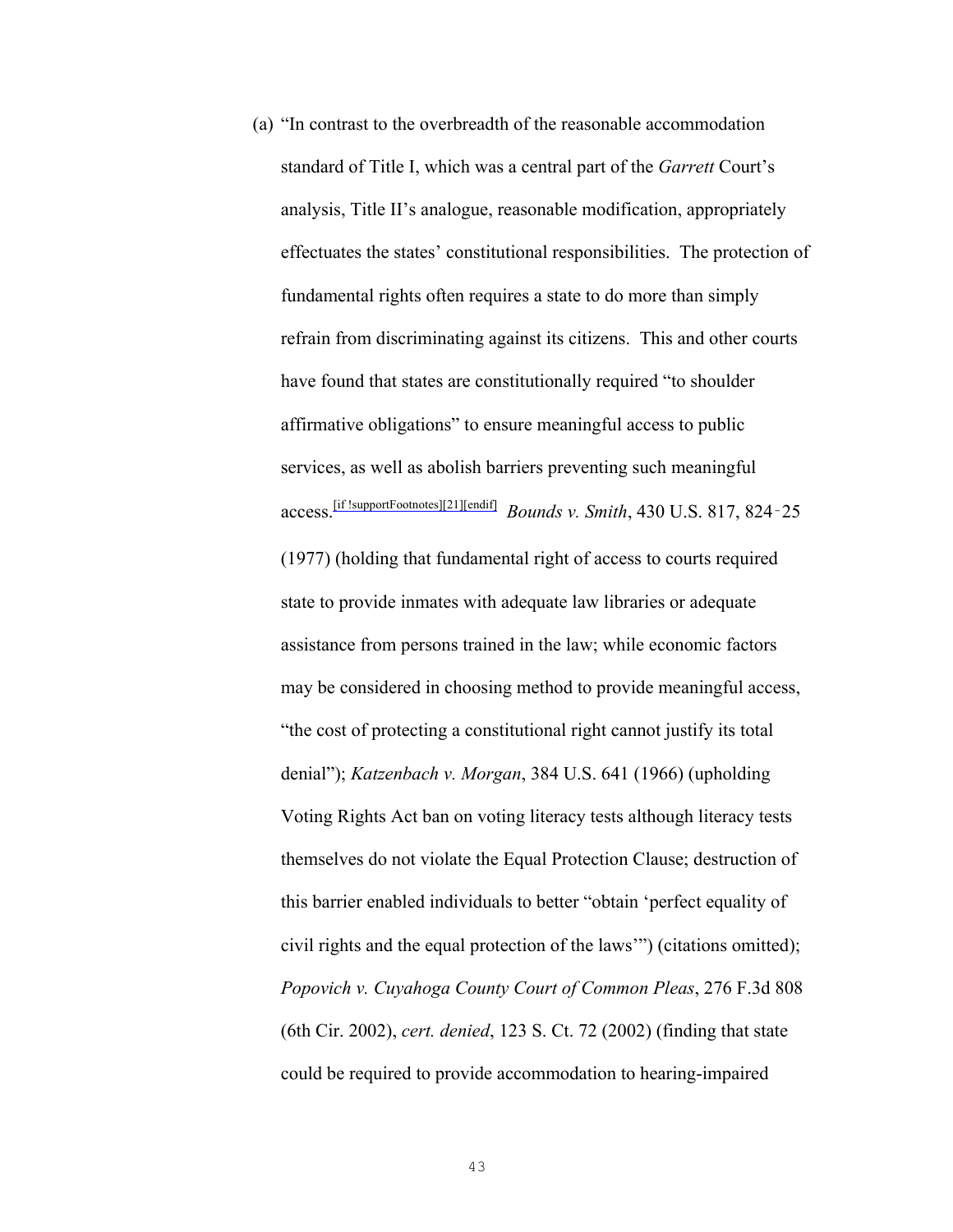father in child custody proceedings both under Title II and as a matter of due process); *Amadon v. Immigration & Naturalization Serv.*, 226 F.3d 724 (6th Cir. 2000) (holding that due process right to full and fair deportation hearing required government to provide competent foreign-language interpreter).

- (b) "In the same fashion as the cases cited above, Title II's "reasonable modification" provision enables people with disabilities to obtain their constitutionally guaranteed rights. Therefore, this provision is consistent with states' constitutional responsibilities.
- (c) "This Court recently forcefully reiterated the importance of effectuating Congress's remedial purpose when analyzing congruence. *See Hibbs*, \_\_ U.S. \_\_, 123 S. Ct. 1972. The *Hibbs* Court upheld the FMLA despite its inclusion of a mandatory twelve-week leave provision. The Court recognized that without the mandatory leave, an employer could treat males and females equally by providing for no leave whatsoever, a result "which would not have achieved Congress's remedial object." *Id.* at 1983. Similarly, a simple mandate of equal treatment of the disabled and non-disabled would fail to achieve Congress' remedial goals here. Thus, just as the twelve-week leave provision in the FMLA met the congruence factor in *Hibbs,* the reasonable modification requirement in Title II meets the congruence factor here."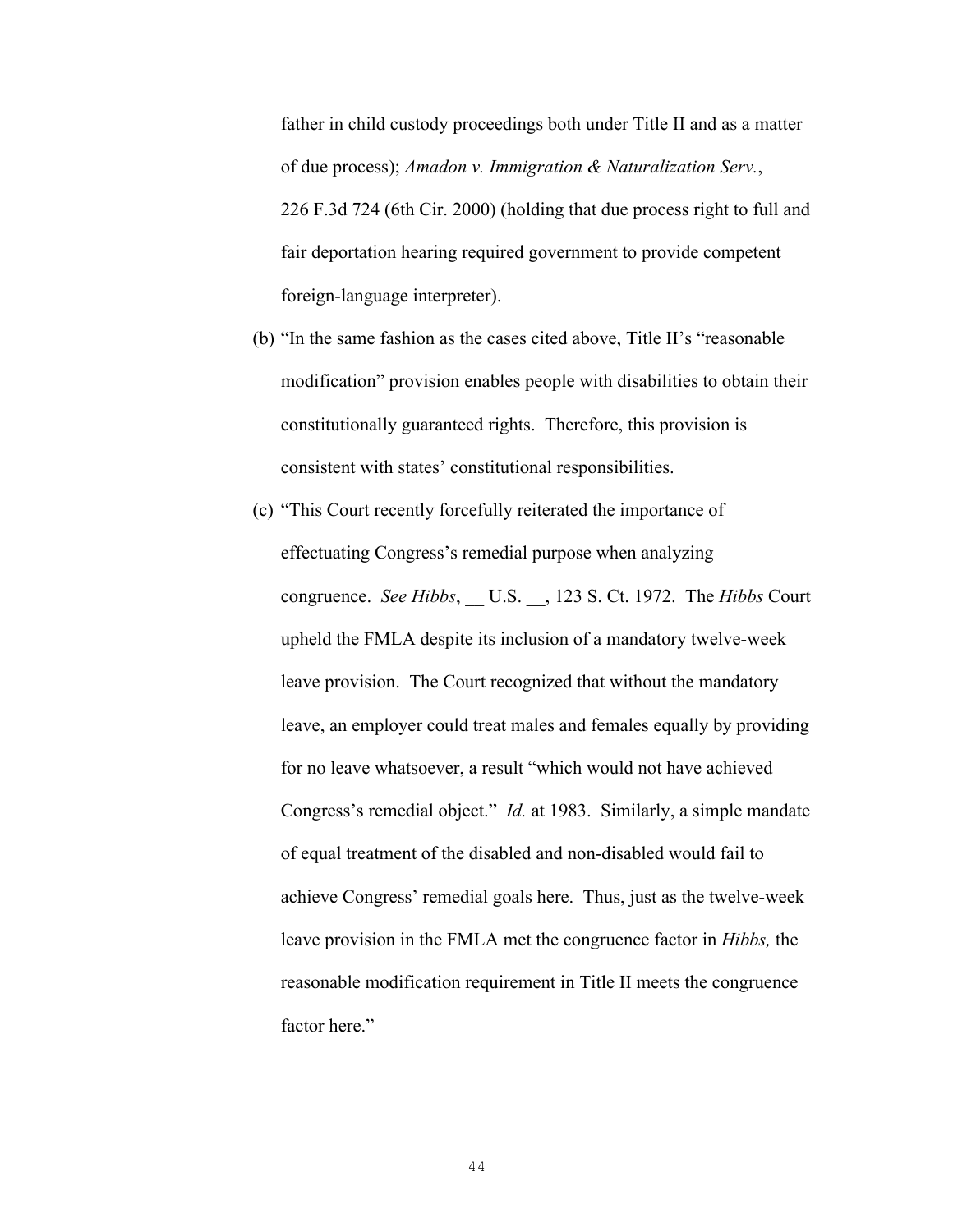### **COUNT 2: VIOLATION OF RULES OF EVIDENCE SEC. 1-21J-37. RULES OF EVIDENCE, (B) DOCUMENTARY EVIDENCE, COPIES.**

Documentary evidence may be received at the discretion of the commission or presiding officer in the form of copies or excerpts, if the original is not found readily available. Upon request by any party an opportunity shall be granted to compare the copy with the original, which shall be subject to production by the person offering such copies, within the provisions of section 52-180 of the general statutes. (c) Cross examination. Cross examination may be conducted as the presiding officer shall find to be required for a full and true disclosure of the facts.

- 2) The Defendant is unable to produce any exculpatory evidence to back up their claims for cash assistance from 1995-1998.
	- a) The Brady Rule, named for Brady v. Maryland, 373 U.S. 83 (1963), requires prosecutors to disclose materially exculpatory evidence in the government's possession to the defense. "Brady material" or evidence the prosecutor is required to disclose under this rule includes any evidence favorable to the accused- evidence that goes towards negating a defendant's guilt, that would reduce a defendant's potential sentence, or evidence going to the credibility of a witness.
	- b) If the prosecution does not disclose material exculpatory evidence under this rule, and prejudice has ensued, the evidence will be suppressed. The evidence will be suppressed regardless of whether the prosecutor knew the evidence was in his or her possession, or whether or not the prosecutor intentionally or inadvertently withheld the evidence from the defense. The defendant bears the burden of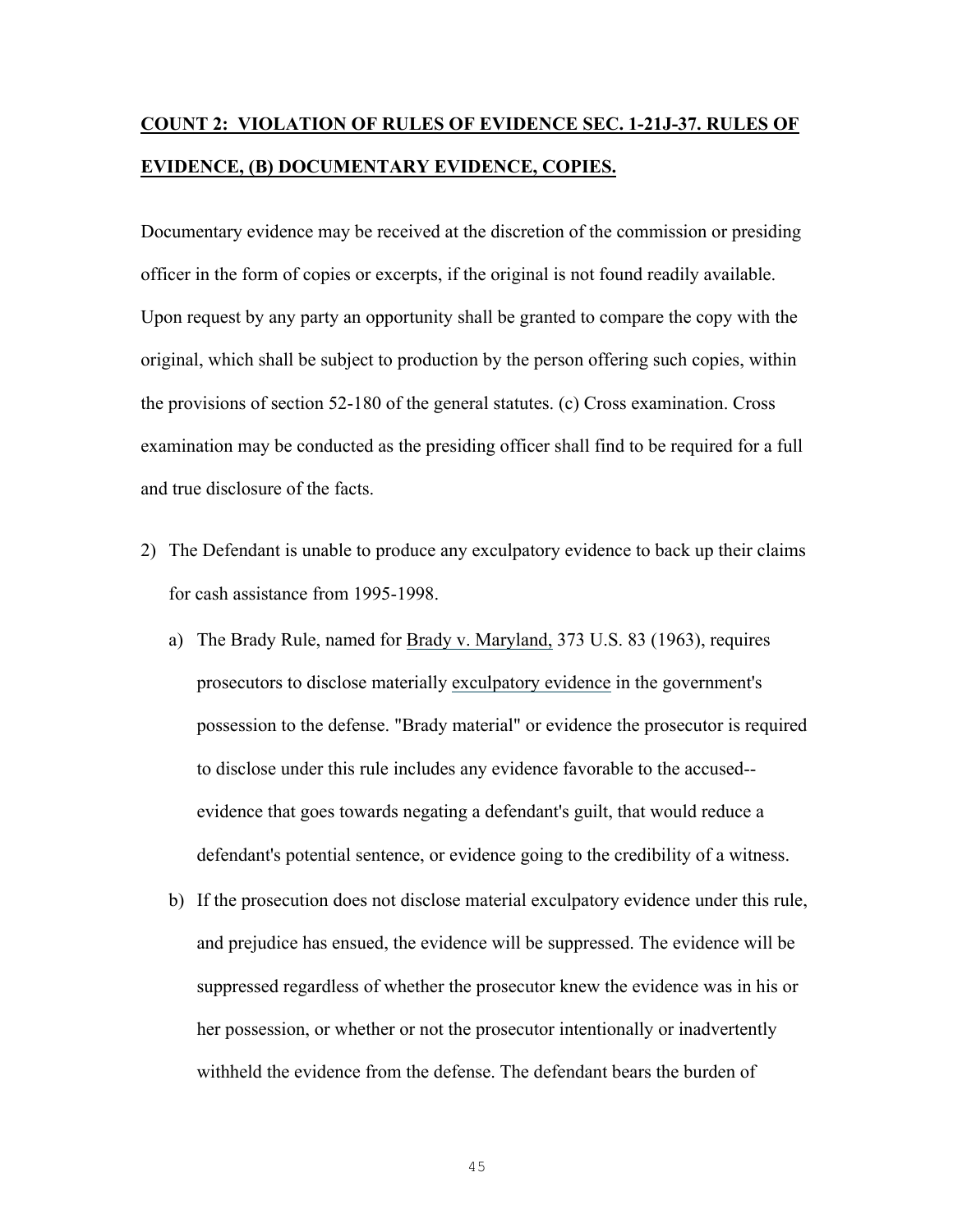proving that the undisclosed evidence was material, and the defendant must show that there is a reasonable probability that there would be a difference in the outcome of the trial had the evidence been disclosed by the prosecutor.

- c) The court/judges claim that the Appellant did not object to the reconstructed spreadsheet being used as evidence by the Defendant is false. In fact, the Plaintiff objected to the Statement of Financial Assistance (SOFA) which is the spreadsheet in two different letters to DSS. One dated February 7, 2012 and March 17, 2012. All of these letters were entered into evidence.
- d) In the letter dated February 7, 2012, the Appellant states, "*For these reasons, I am contesting and appealing the SOFA (Statement of Financial Assistance) amounts*".
- e) In the letter dated March 17, Appellant states again, "*I believe it should be voided. This letter as I write it today, is similar to the letter I sent on February 7, 2012 to Dee Stygar at Social Services stating that it was my official request for contesting the money Social Services claims I owe them.*"
- f) Assistant Attorney General Gary Williams also includes these letters as evidence.
- g) Furthermore, the state's lack of exculpatory evidence to back up the figures on the spreadsheet violate the Rules of Evidence to allow the spreadsheet as evidence. Despite several Freedom of Information Act Requests for the production of these documents in an email chain that concludes on August 9, 2012, Thomas Gaudette, a caseworker investigator for DSS, admits the following, "I am sorry to report that as of today your historical case record cannot be located." Appendix \*\*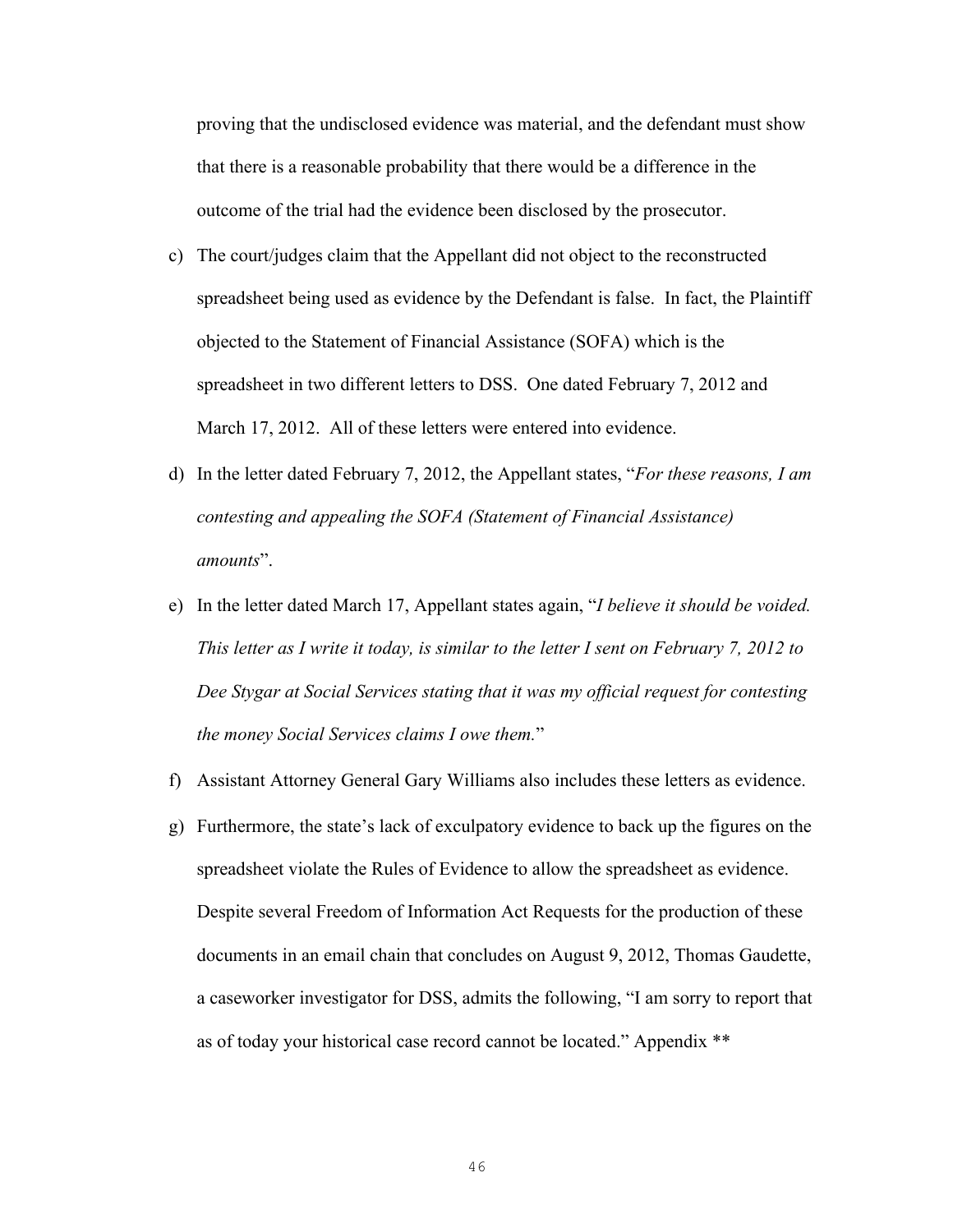### **COUNT: 3 VIOLATION OF RULE 901, AUTHENTICATING OR IDENTIFYING OF EVIDENCE**

- 3) As to the spreadsheet itself, it violates Rule 901. Authenticating or Identifying Evidence (a) In General. To satisfy the requirement of authenticating or identifying an item of evidence, the proponent must produce evidence sufficient to support a finding that the item is what the proponent claims it is.
	- a) There is no sufficient evidence or exculpatory evidence to back up the spreadsheet figures
	- b) Caseworker Gillette cannot attest to its accuracy without backup documents or evidence to verify where the figures came from.
	- c) This witness was never the plaintiff's caseworker, he did not create the spreadsheet, nor does he know who created or how or from what the spreadsheet was created. His ability as a 3rd party to validate this spreadsheet that the defendant admits is "reconstructed" is suspect as the witness has no exculpatory evidence to back up the validity of where the figures in the spreadsheet arose from.
	- d) This falls under the realm of hearsay evidence, as no one even knows who or how this spreadsheet was created or even when.
	- e) No matter whether the figures are accurate or not, the burden of proof still remains with the state who could not produce the records and who's witness, Caseworker Gillette, would therefore not be able to validate without that evidence as he was not a party to this case in 1995-1998.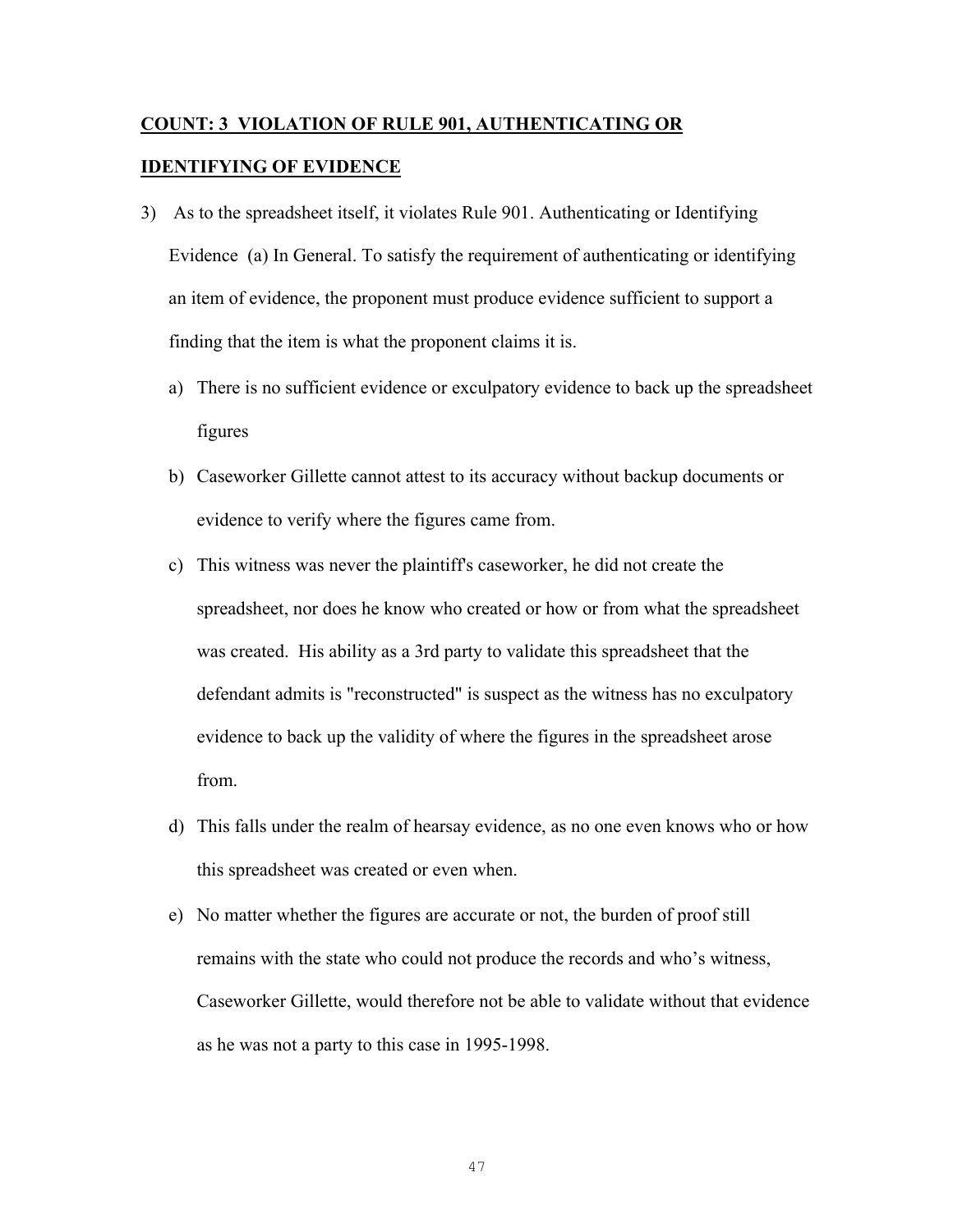### **COUNT 4: VIOLATION OF 6TH AMENDMENT RIGHT TO CONFRONT THE WITNESS, RIGHTS UNDER 5TH AND 14TH AMENDMENTS**

4) Appellant's due process rights under the Bill of Rights, 5th and 14h Amendments along with her 6th Amendment right to confront her accuser and/or their witnesses were violated through out the entire Fair Hearing process. Appellant was never given the opportunity to cross exam the Appellee's, witness, Caseworker Gillette, whom DSS claims could validate a "reconstructed spreadsheet" despite having no evidence, no known witnesses to the time in question, no signed applications from the time in question nor was he the creator of said "reconstructed spreadsheet". This is a civil rights violation under Section 1983 of Title 42 of the U.S. Code and, is part of the Civil Rights Act of 1871, and violates Article 10 of the Universal Declaration of Human Rights, Sixth Amendment to the United States Constitution, which protect the Appellant's right to a fair trial.

### **COUNT 5: VIOLATION OF EDUCATIONAL RIGHTS**

5) As previously stated, at the time of this discovery of the Plaintiff's false placement by DCF on the Abuse and Neglect Registry, Plaintiff Kloth-Zanard also discovered that her rights to an education under the Welfare Reform act and Domestic Violence Laws were violated by DSS. Plaintiff Kloth-Zanard came to the State of CT as a domestic violence victim, single mother and homeless with an 11-month-old child. She came to CT to complete her degree in Physical Therapy so she could be self-sufficient and raise her child on her own. DSS refused to let her complete her last 18 months of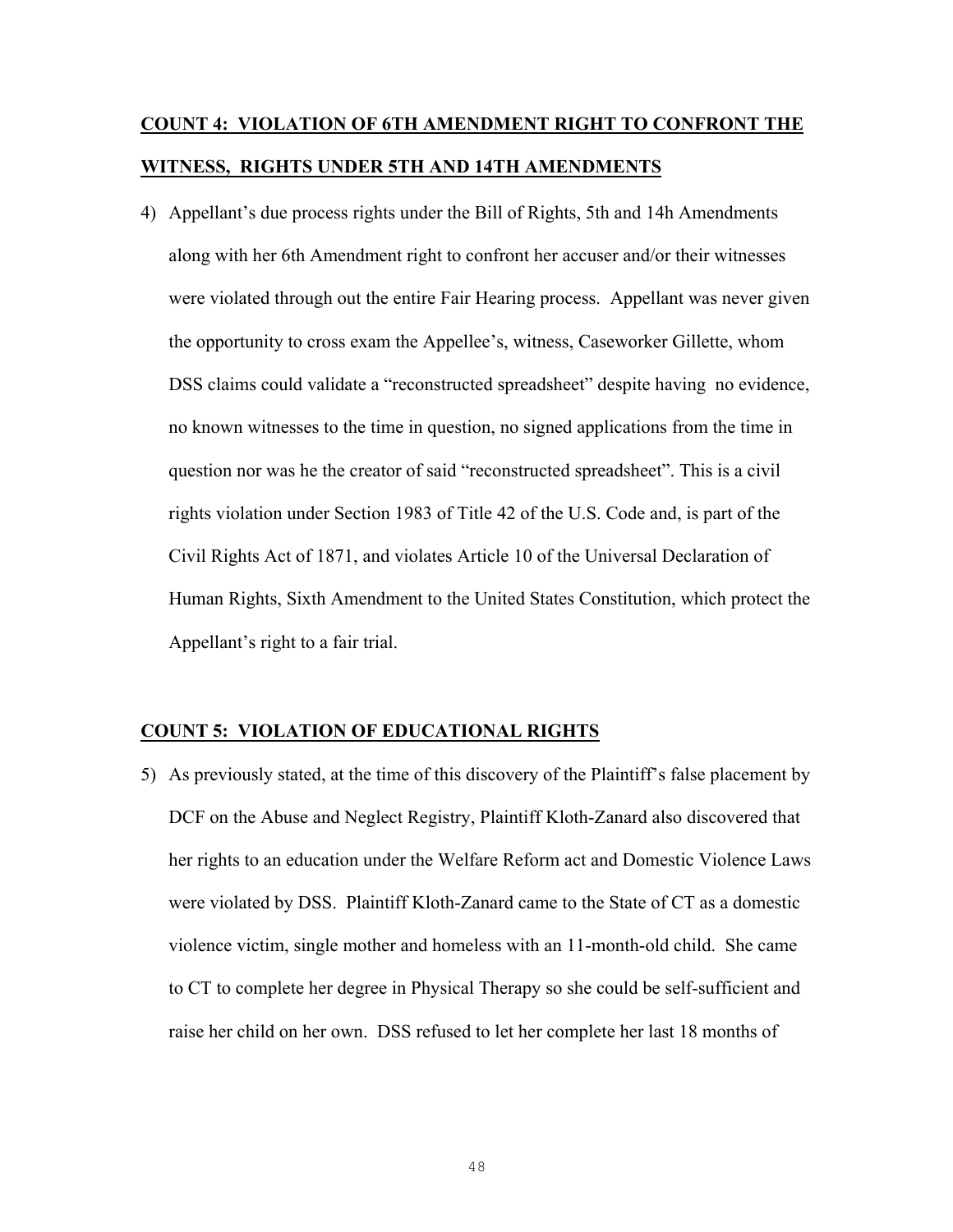education that she came to CT to complete at Sacred Heart University, despite the following statues and laws under Welfare Reform:

- a) In January 1993, a task force adopted essential guiding principles for a successful welfare-to work program and final recommendations were organized by these principles. Welfare Reform Act Recap 2006:
	- i) An Act Concerning Welfare Reform and The Expenditures Of The Department of Social Services (PA 97-2, June 18 Special Session) The act exempts Temporary Family Assistance applicants and recipients who are victims of family violence from job training, work placement assistance, subsidized and unsubsidized employment, and child support enforcement requirements. It defines a domestic violence victim as someone who has been battered or subjected to extreme cruelty by (1) physical acts that resulted in, or threatened to result in, physical injury; (2) sexual abuse; (3) sexual activity involving a child in the home; (4) being forced to participate in sexual acts; (5) mental abuse; or (6) neglect or medical care deprivation. 6. Access to quality child care, quality educational opportunities, adequate health care, and decent housing are essential to supporting self-sufficiency. October 2, 2009, 2009-R-0349, SUMMARY OF FAMILY VIOLENCE LAWS, By: Sandra Norman-Eady, Chief Attorney
	- ii) Furthermore, the defendant's constructively concealed evidence from the plaintiff, Kloth-Zanard, related to Welfare Reform laws and rules when they did NOT disclose Governor Rowland's circumventing of the Federal Welfare Reform laws or disclosed her rights as a Domestic Violence Victim and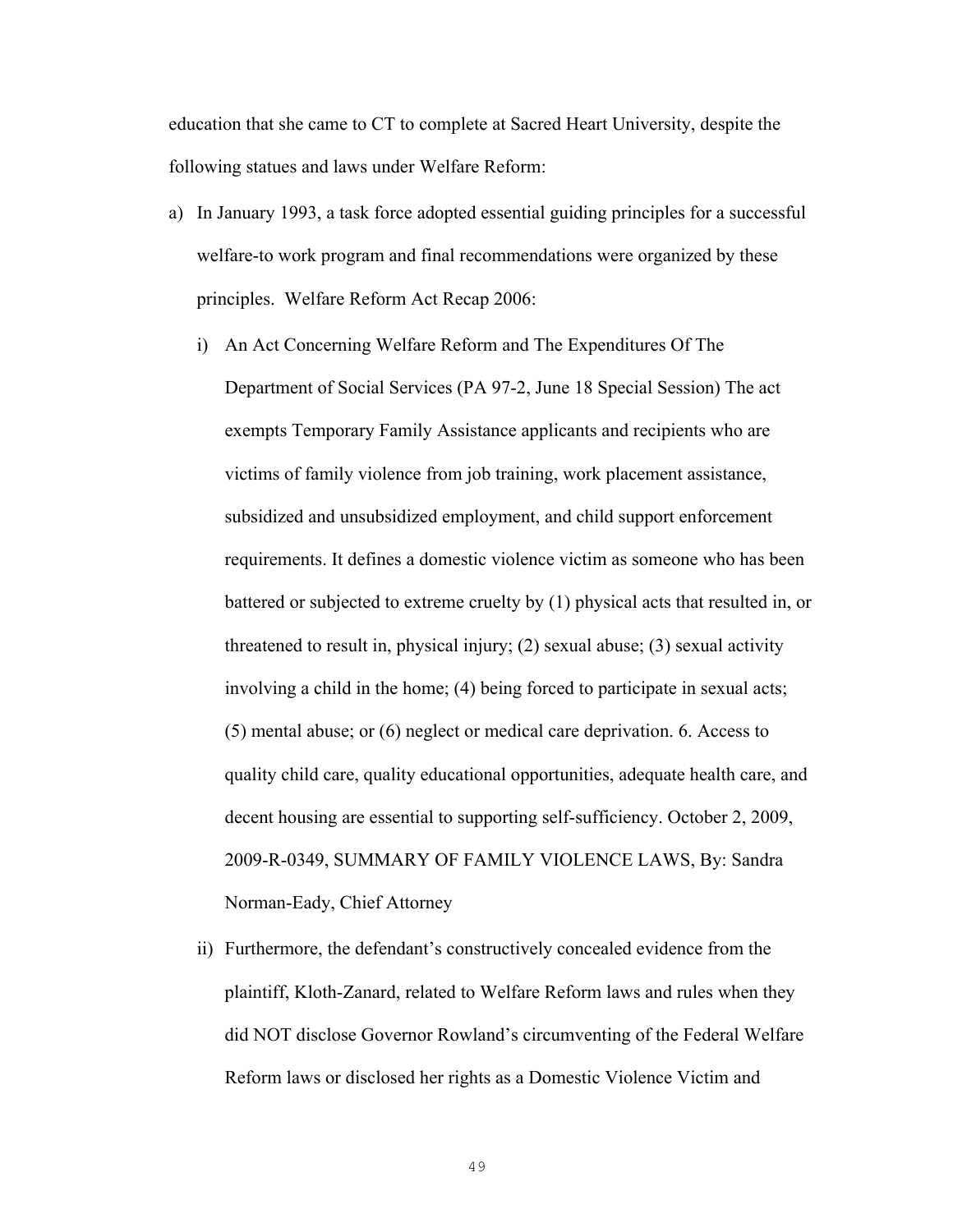obtaining an education. No explanation of benefits were ever presented, explained or otherwise. And No proof exists that the Plaintiff was informed of any of these new laws and rules. Plaintiff has now discussed this with several retired Social Services caseworkers who admit that explanation of services and the new Welfare Reform were NEVER divulged to the recipients and definitely never in writing.

- (1) Due to the defendant's unconscionable actions, Plaintiff Kloth-Zanard did not even realize until 2009 the extent of how much she was suffering from anxiety and stress related to these harmful acts and the domestic violence she had been a victim of. Plaintiff Kloth-Zanard's disability actually dates back to 1993 when she became a homeless battered pregnant single parent, and then attempted to move to CT in January 1995.
- (2) Furthermore, when Kloth-Zanard's education rights were violated by DSS in 1995, they actually took advantage of her duress and stress of being a homeless single mom and domestic violence victim. They told her that if she tried to go back to school, they would take away her Section 8 housing, food stamps and energy assistance.
	- (a) This violated her educational rights under Welfare to Work and Welfare Reform whose sole purpose was to help parents become selfsufficient.
	- (b) This action further violated her Domestic Violence rights under the Family Violence Laws: An Act Concerning Welfare Reform and The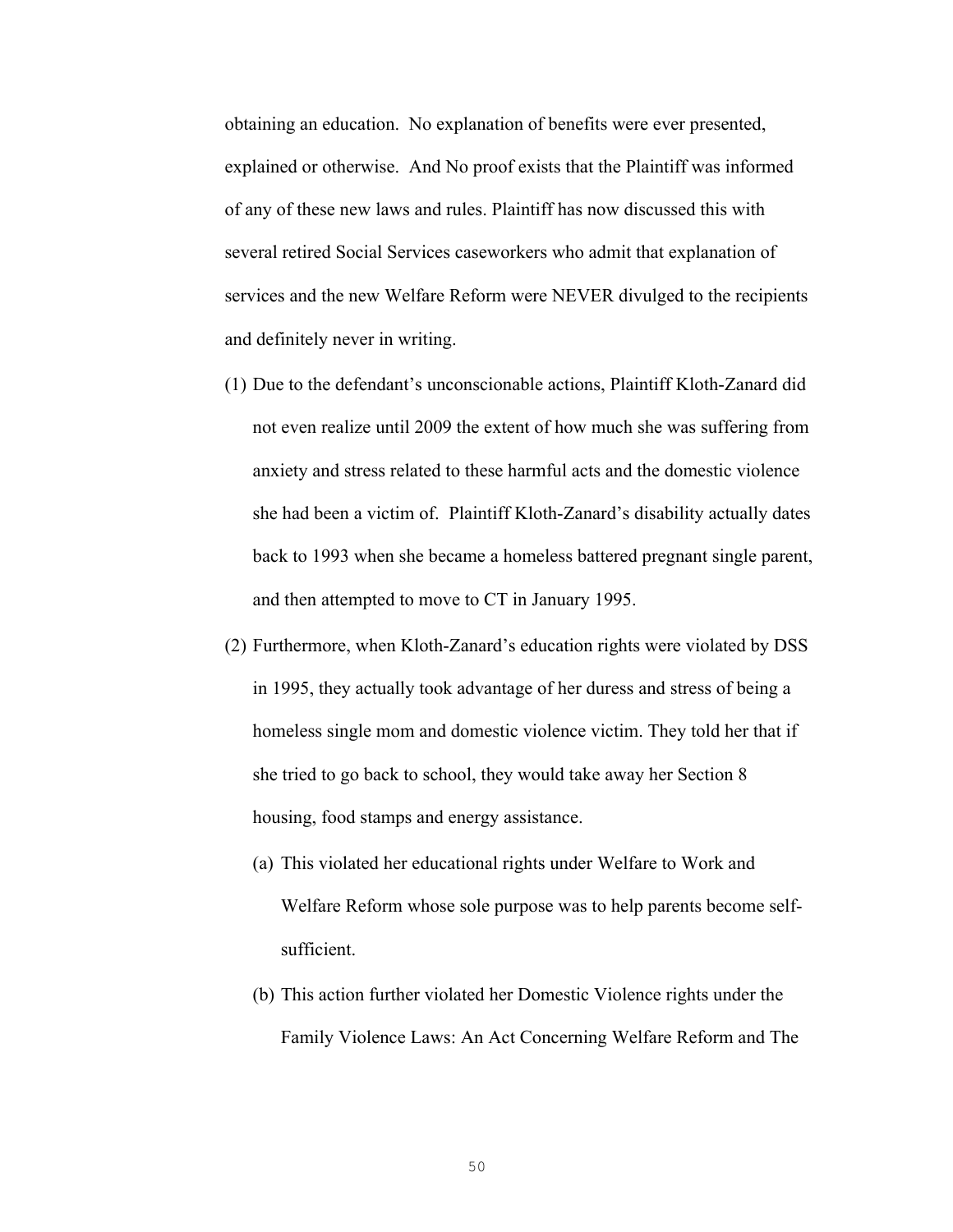Expenditures Of The Department of Social Services (PA 97-2, June 18 Special Session)

### **COUNT 6: VIOLATION OF APPELLANT'S HOUSING RIGHTS IN FORCING HER TO FORECLOSE ON HER PROPERTY BECAUSE OF THE LIEN.**

6) Due to the Lien on Appellant's home, she is forced to foreclose as it is upside down and the lien has impeded any modification process. According to Federal and State law, if the State's placement of a lien on a home causes further adversity such as foreclosure, the lien must be removed. There must be reasonable belief that the person can repay. As the home is underwater and about to be foreclosed on, DSS has no reasonable belief in their demands for repayment.

### **COUNT 7: VIOLATION OF WELFARE REFORM ACT**

- 7) With no production of application or evidence, this is a violation of Chapter 319s, Sec. 17b-77(b) The Commissioner of Social Services shall notify each applicant for aid …who may be liable for repayment of such aid, if known, of the provisions of sections 17b-93 to 17b-97, inclusive, … not later than thirty days after the applicant is determined to be eligible for such aid. The notice shall be (1) written in plain language, (2) in an easily readable and understandable format, and...Lien was not placed within 30 days but 15 years later.
	- a) It was not until July 1, 2010, that P.A. 10-183…re notice of liability for repayment of aid, became effective, thus 12 -15 years later.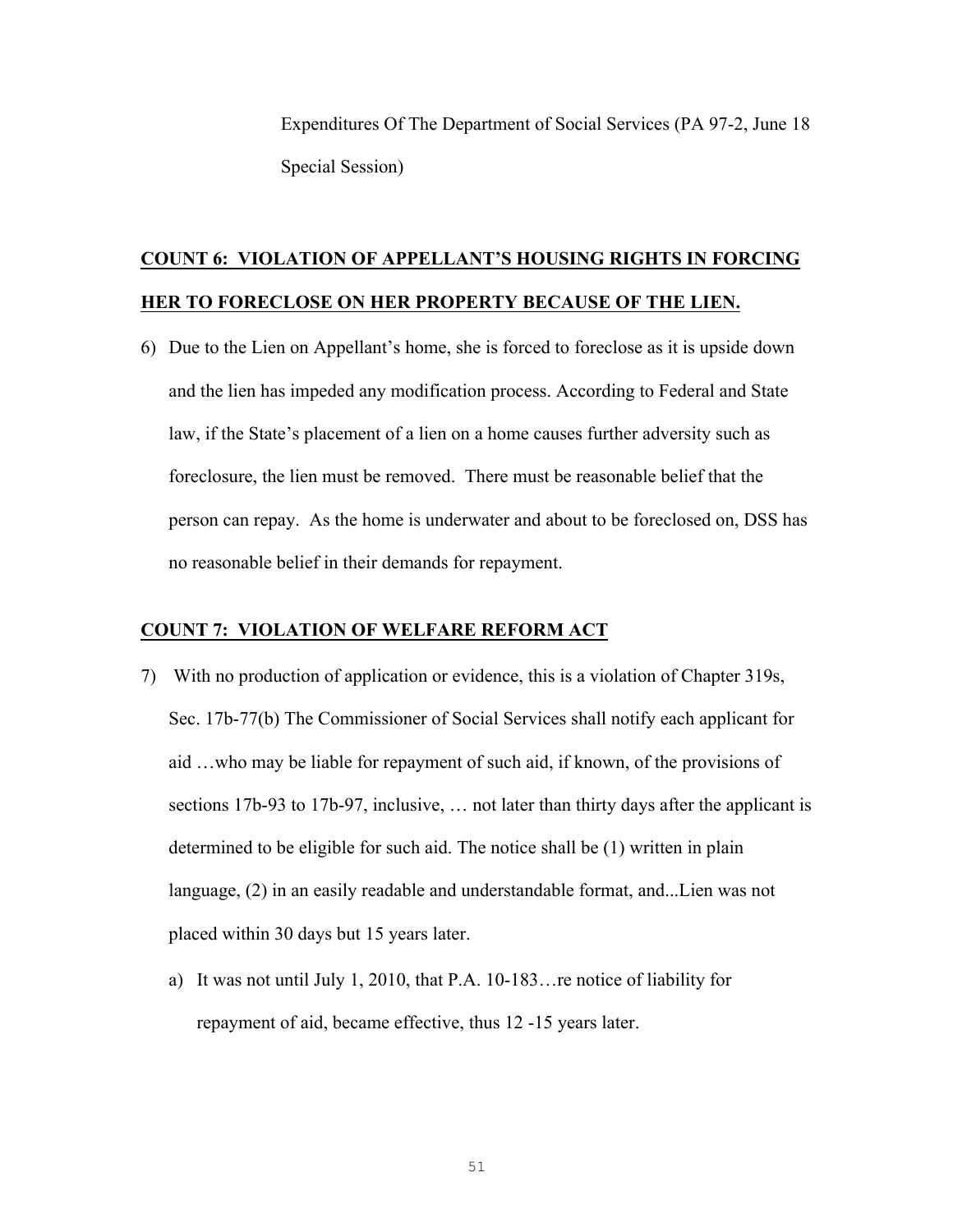- b) The point of Welfare and Welfare Reform was to assist people in becoming selfsufficient. This lien causes the reverse.
- c) NY and CT are the only states that require repayment through liens or signing over of mortgages. This aggressive behavior "perpetuates an archaic practice and creates a severe impediment to the goal of self-sufficiency. By taking a lien on real estate for the value of benefits received, the law burdens public assistance recipients with debt and blocks their ability to move ahead in life due to the onerous and extremely confusing mortgage or lien on the property. "http://www.empirejustice.org/assets/pdf/publications/reports/welfare-lien-reportdec-2013/dont-lien-on-me-rev-2.pdf
- d) "The Fundamental requisite of due process of law is the opportunity to be heard." Due process requires that a person who faces the possibility of serious loss be given "notice of the case against him and an opportunity to meet it." Such an opportunity to be heard must be given "at a meaningful time and in a meaningful manner." The procedure for hearing any issues raised must be tailored, in light of the decision being made, to " the capacities and circumstances of those who are to be hear: so anyone with a grievance is given a meaningful opportunity to state their case. None of the above due process requirements are met under the current statutory framework. In fact, in 1995, no explanation of assignment of property or inheritance was never explained to recipients. And nothing was in writing on any of the contracts/applications signed by a recipient. In addition, the Appellant was not given this opportunity prior to the placement of the lien based on her "capacity & circumstances".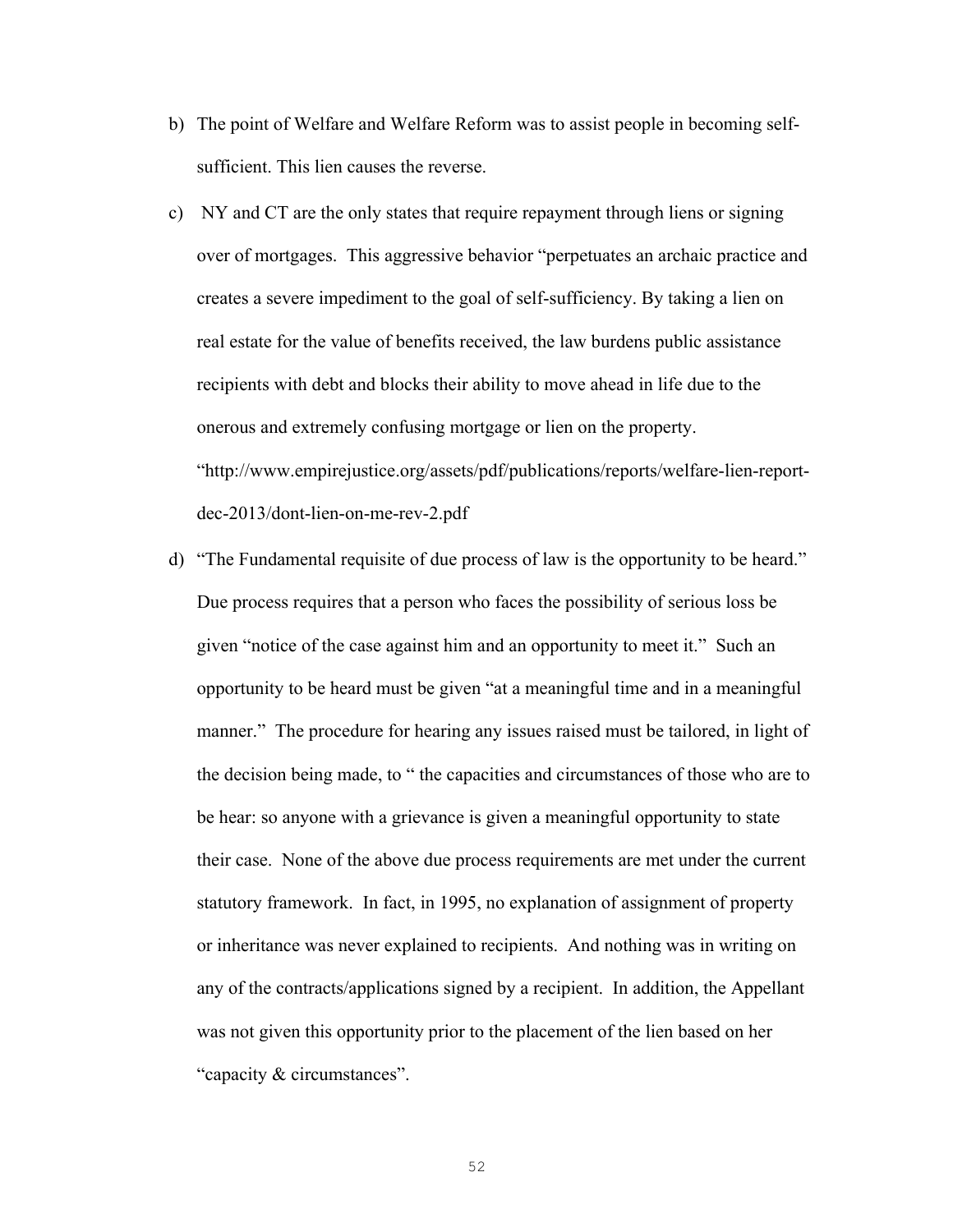- e) Most other categories of assistance are exempt from recovery including Supplemental Nutritional Assistance Program (SNAP, formerly Food Stamps), Home Energy Assistance Program (HEAP) and childcare assistance. Medicaid is generally exempt with two exceptions noted below and cannot be included when calculating the amount of the mortgage due.
	- i) As a general rule, with respect to Medicaid, no lien may be imposed against the real property of any individual on account of medical assistance paid or to be paid, except in cases of long term care (not reasonably expected to be discharged from the institution and to return home) or where a Medicaid recovery is taken against a home after the death of an individual who received Medicaid and over the age of 55 where the home is part of the individual's estate. Part of the state of CT's lien includes Medicaid reimbursement and thus is illegal.
	- ii) In *Flowers v. Perales,* the New York State Appellate Division, Second Department limited the retroactive reach of SSL §106 to ten years prior to the date of the mortgage. The Court determined that the 10 year Statute of Limitations in SSL §104 applied to mortgages taken under SSL §106 and precluded the County from recovering benefits paid more than 10 years prior to the execution of the mortgage and directed Nassau County to modify the lien accordingly. Thus the State's claim for a lien on the Appellant's home which Is 18 years old, is way out Statute of Limitations as Mortgage was last refinanced in 2008.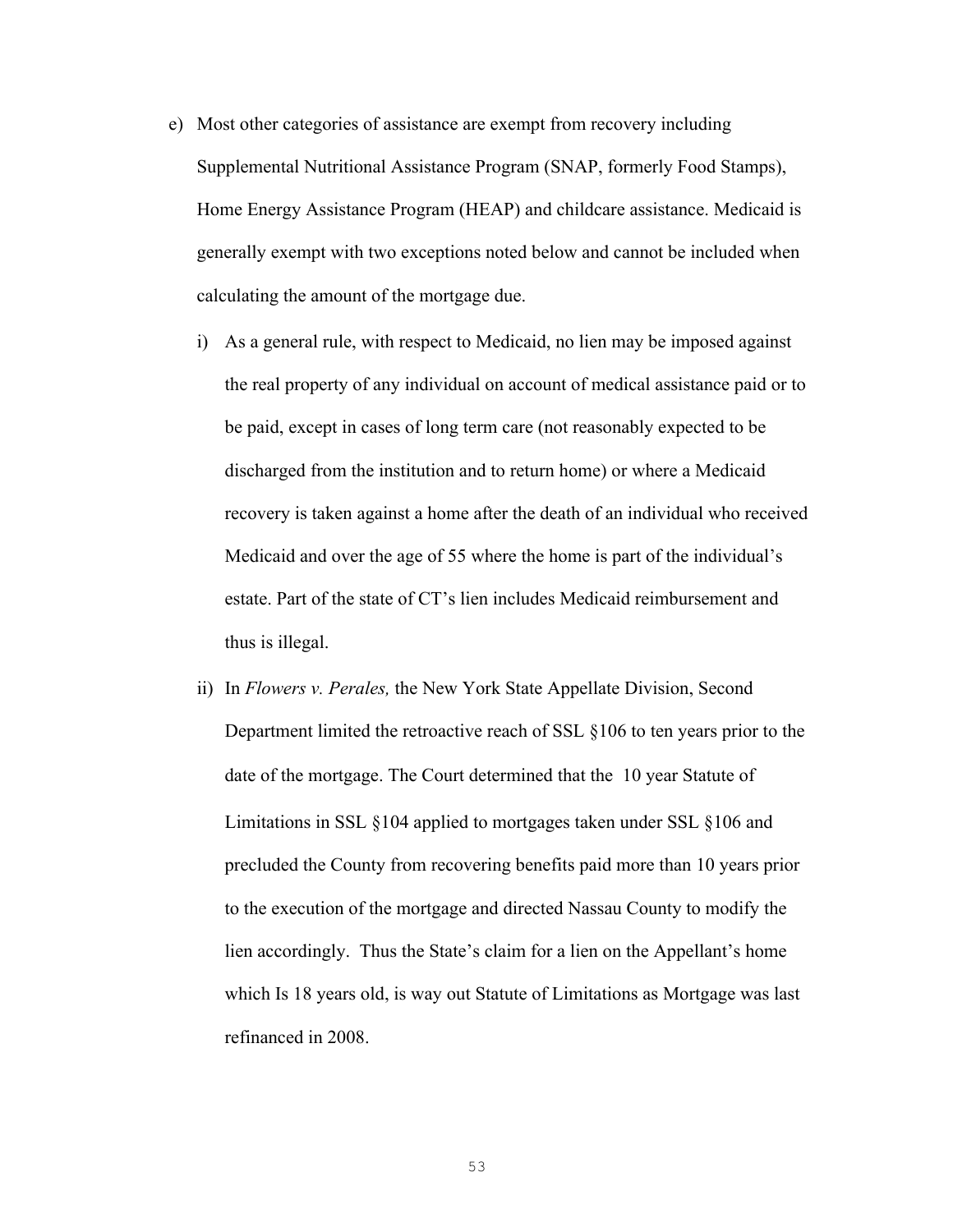- iii) DSS's right to demand repayment is governed by the six year Statute of Limitations as set forth in Chapter 926§ 52-573-575. The law gives DSS a possible maximum of sixteen years – "ten years to discover assets (Chapter 926 §52-573) of 15 years within which to seek reimbursement of the public funds expended. The State of Connecticut did not seek reimbursement until 2012, some 18 years after they claim she received assistance.
- iv) Every month, as the foreclosure crisis continues, thousands of homeowners default on their mortgages, usually due to a loss of employment or income. Federal and State programs have been developed over the last five years to assist homeowners in getting loan modifications from their lenders so that they can remain in their home. Organizations funded through the Federal Government and State Agencies, which include non-profit housing counseling and legal services organizations that work directly with homeowners in default, report that liens taken by the county/state in consideration for public assistance are jeopardizing homeowners' chances of accessing these programs.
- v) Because of the state's action of placing a lien on an upside down property that the appellate was trying to modify, the Appellant is now forced to foreclose permanently on her property. This action leaves the Appellant's anything but self-sufficient. In fact, they will become wards of the state and the state will need to pay for all of their medical care, housing once homeless, nursing care and so forth with no chance of reimbursement as the Appellant's will never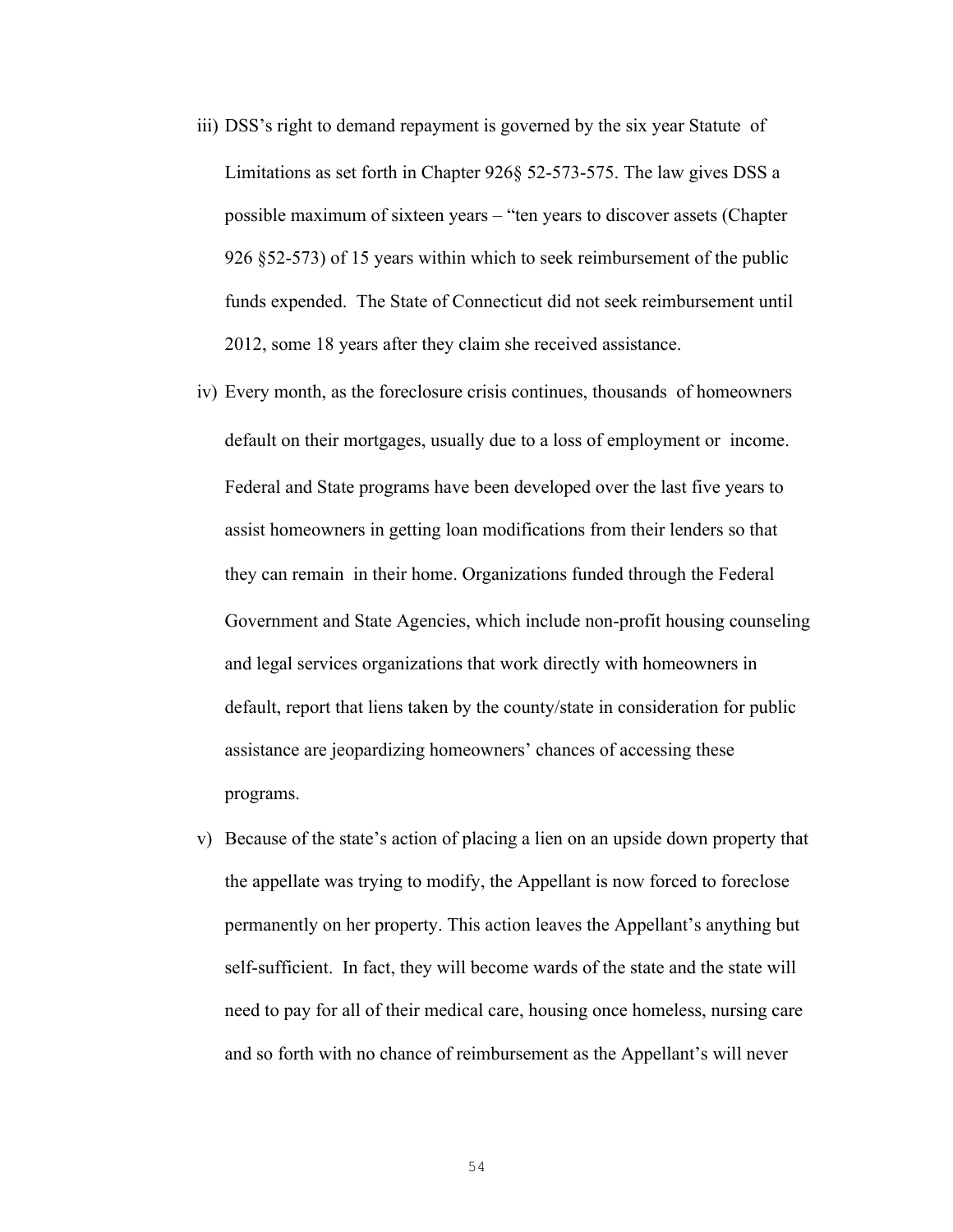have anything in their names. In addition, any inheritance has long been disposed of because of their financial devastation.

## **COUNT 8: THE STATE COMMITTED REVERSIBLE ERROR BY ADMITTING THE HEARSAY "SPREAD SHEET" DOCUMENT INTO EVIDENCE AND ADMISSION OF THIS DOCUMENT INTO EVIDENCE WAS ARBITRARY, CAPRICIOUS AND AN ABUSE OF DISCRETION.**

- 8) The reconstructed "Spread Sheet" that was admitted into evidence, over my objection, was a summary of additional hearsay documents, which was not in possession of D.S.S. nor were the authors of any of these original documents known to D.S.S. Moreover, failing to disclose, prior to the hearing, that this anonymous reconstructed "Spread Sheet" document would be admitted into evidence, I was unable to subpoena the author of this document at the hearing, since its author was unknown to D.S.S., though it is claimed to be a document produced by D.S.S. employees.
	- a) The only evidence used to ascertain that the Plaintiff owed any money under Conn. Gen Statute Sec. 17b-93 (formerly Sec. 17-83e) was this reconstructed "Spread Sheet" which the State admitted into evidence, over my objections. Though I requested this many times in writing, the State provided no documents or any proof whatsoever (cancelled checks, direct deposit receipts, receipts etc.) for the years in question (1995-1998) verifying that I actually received this aid. The State simply provided and entered into evidence an unverified, reconstructed spread sheet allegedly entered on a computer by an Unknown Person listing a summary of the amounts of alleged aid I allegedly received, (**which is disputed**)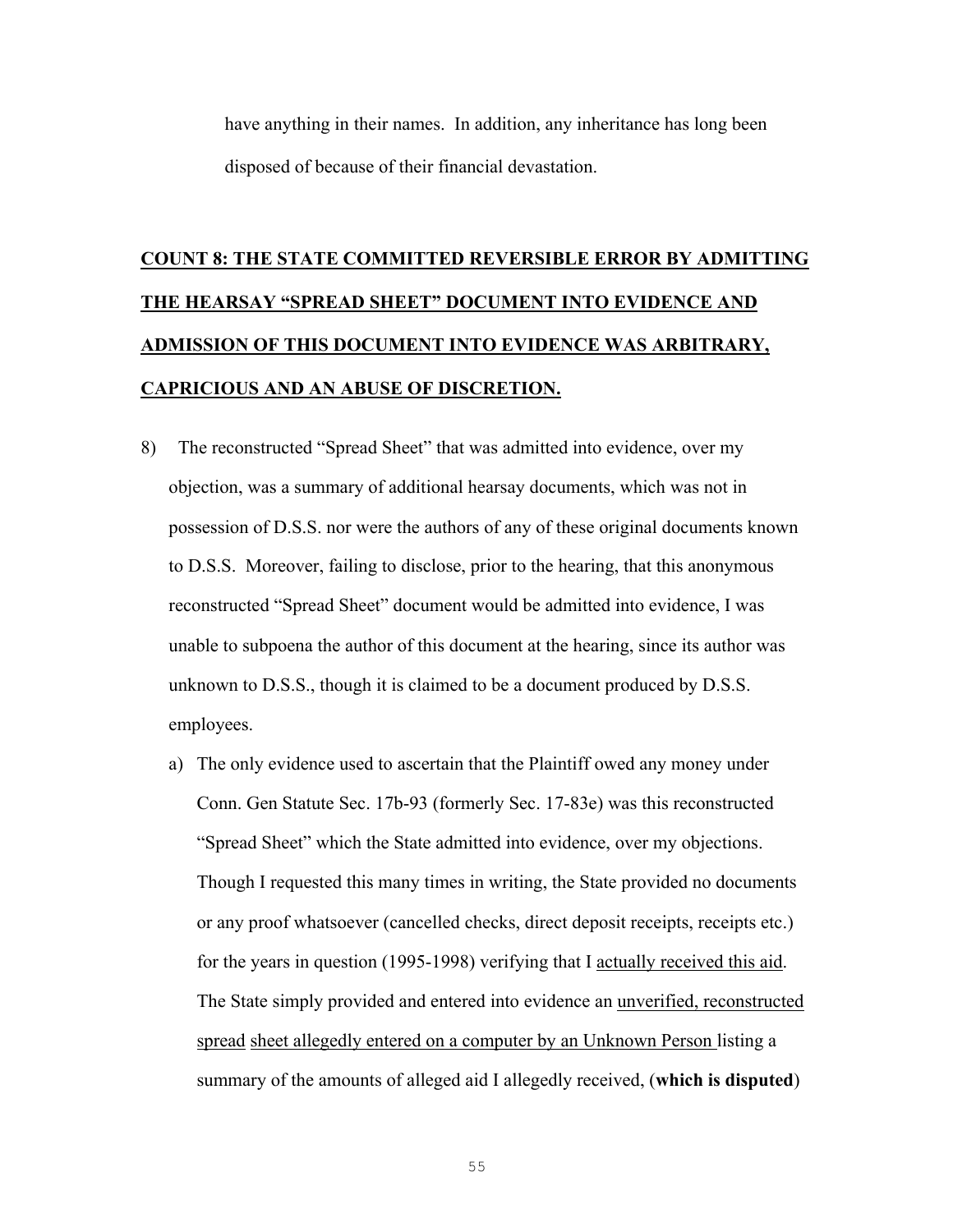based upon additional multiple hearsay documents which are not available, even to D.S.S.

b) Since this reconstructed "spread sheet" document was a summary of previous individual documents, which D.S.S. was not in possession of nor did D.S.S. know the author of these original documents, this reconstructed "spread sheet" is hearsay based on multiple individual hearsay documents. When D.S.S. introduced this reconstructed "Spread Sheet" at the Fair Hearing, I objected to its admission, which was overruled. Moreover, I demanded from DSS the name, address and telephone number of the person(s) who allegedly prepared this document and all of the other documents that this spread sheet was based upon, so that I could **subpoena these persons** for the Fair Hearing. I was told in writing by DSS that: *"Dear Ms. Kloth:* 

> *I am sorry to report that your historical case record cannot be located. Please see the copied email message below from the regional office today:*

*From: McCarthy*

*Sent: Wednesday, August 8, 2012, 2:13 PM*

*To: Lombardi, Annette R.*

*Subject: RE: Joan Kloth-CL--------- Case Record Help*

*Annette:*

 *We have been unable to locate any additional information for this client. We have searched the entire filing cabinet where this record should be located, and the one before and the one after as well as in both the active and closed files. I have looked through all listings of case records that were sent to the Archives. We also checked the LTC files, and requested*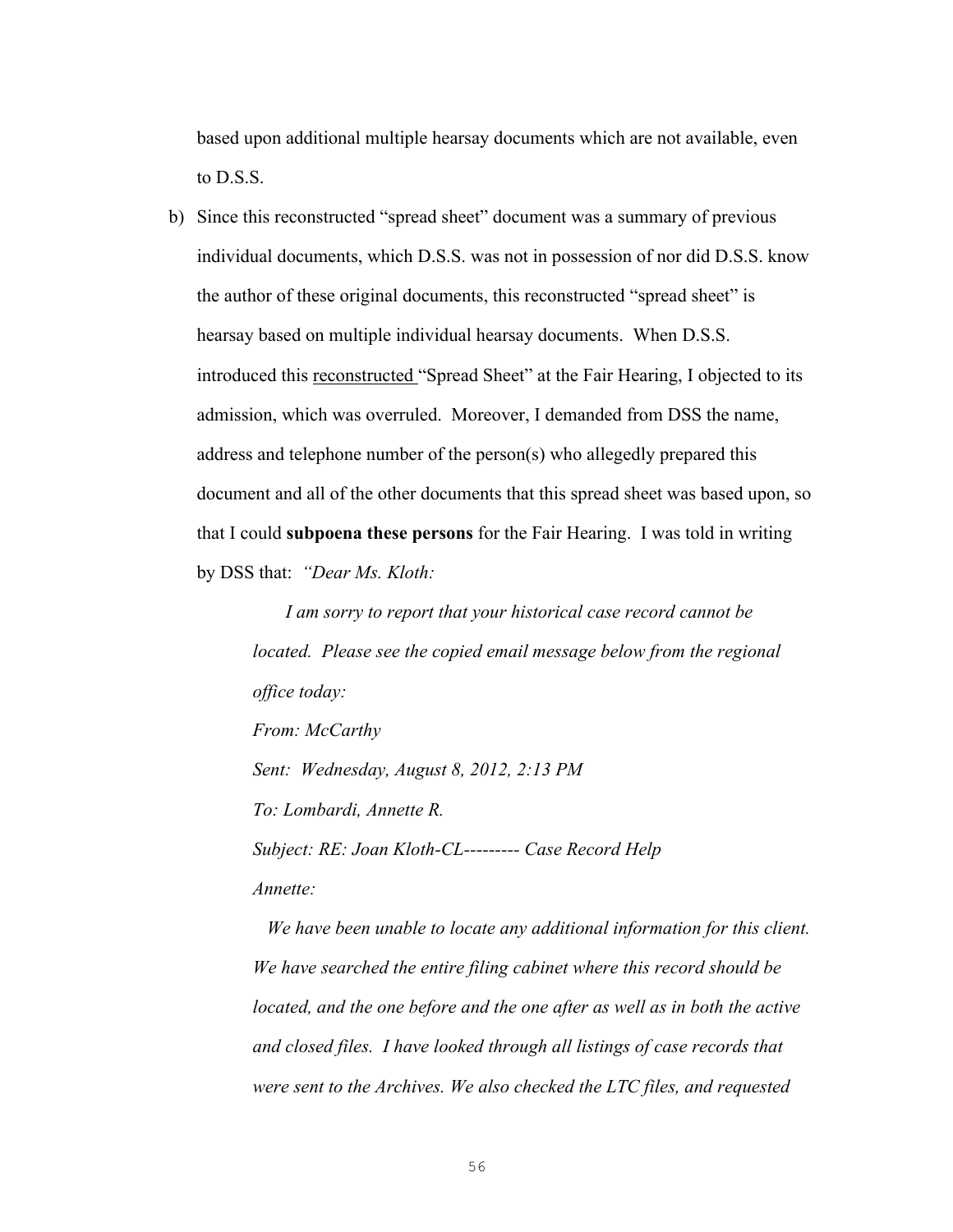*Theo to check the Confidential filing cabinet for this record. We also checked with workers in this office that have worked on this case. Cindy will continue to look for any additional information for this client." Thanks.*

*Carolyn McCarthy, Unit Supervisor*

*As you can see, significant effort was made to locate your historical case record. The best I can do is reconstruct* (emphasis added) *your case from our computer and send you annotated screen prints of your eligibility. However, I believe you desire the documents in your file rather than a computer reconstruction. If any records/documents are located, I will send copies to you.*

*I apologize for your inconvenience and the unnecessary lengthy delay.*

 *Sincerely,*

### *Tom Gaudette*

Thomas Gaudette

Public Assistance Consultant/HIPAA Privacy Officer

State of Connecticut, Dept. of Social Services

25 Sigourney St.

Hartford, Ct. 06106

PH (860) 424-5527

F (860) 424-5403

c) In *Morel v. Connecticut Commissioner of Public Health*, 2001 Conn. Super. LEXIS 1551, the Court held that "*if hearsay evidence is sufficiently trustworthy to*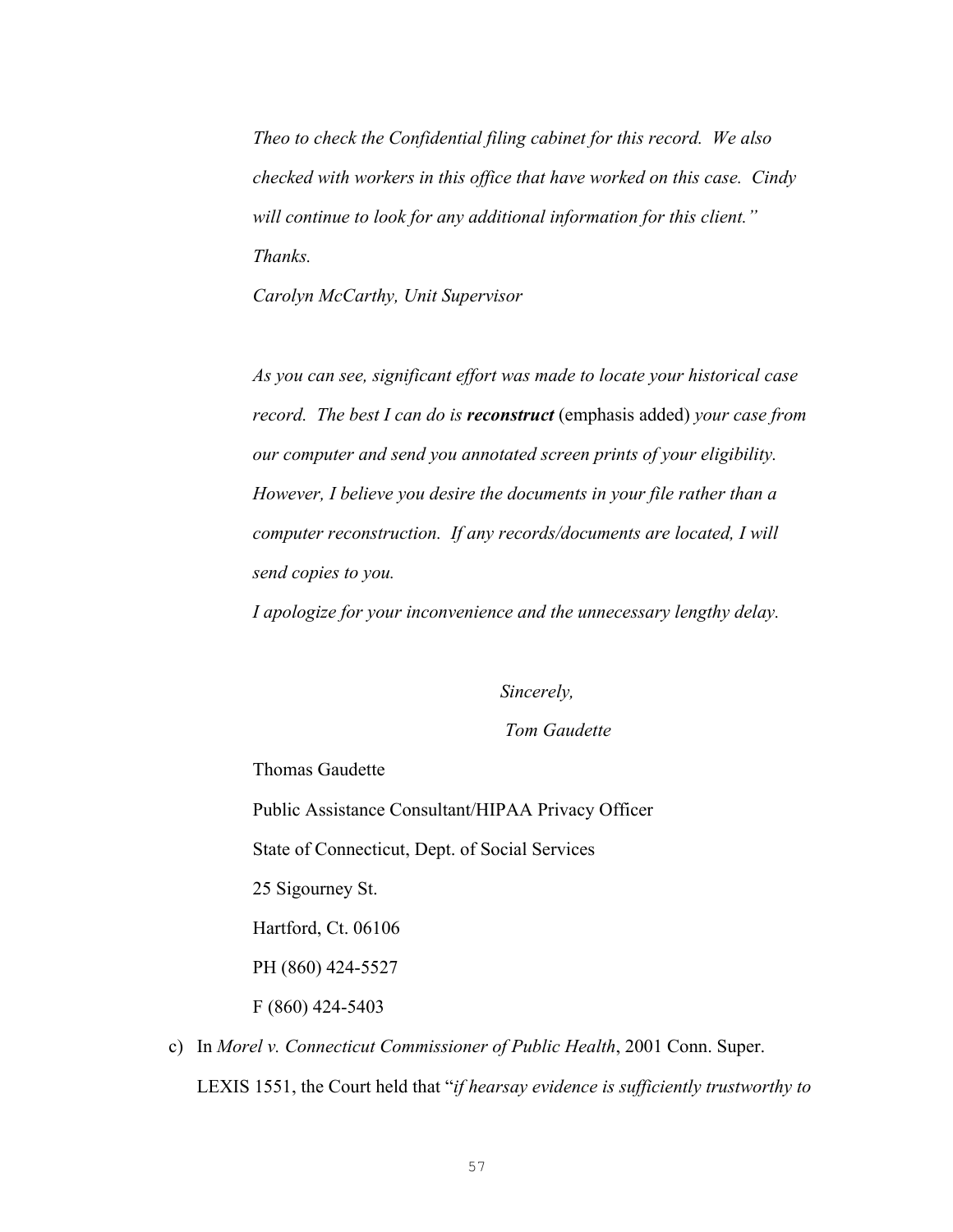*be considered substantial evidence and it is the only evidence probative of a plaintiff's culpability, its use to support an agency decision will be prejudicial to the plaintiff, absent a showing that the plaintiff knew it would be used and failed to ask the agency commissioner to subpoena the declarant."*

- d) In this case, the Plaintiff was never informed by DSS that this hearsay "Spread Sheet" would be used in my hearing, and when it was used, the Plaintiff protested stating DSS did not even know its author so that it was impossible for me to subpoena this unknown author. I even provided many documents from DSS Supervisors stating that they were unable to ascertain the author(s) of this inadmissible hearsay reconstructed "Spread Sheet."
- e) The years in question are 1995-1998 and these documents are 16 -19 years old**.**  Just as in *Morel,* the reconstructed Spread Sheet in my case was admitted into evidence over my objections in the absence of any author of this document and without authentication or qualification as a business record.
- f) Moreover, the *Morel* Court held that "*Proceedings before administrative agencies are not bound by strict rules of evidence and procedures but they cannot be conducted so as to violate fundamental rules of justice. Nor may the informalities that are permissible in an administrative hearing be permitted to prejudice the rights of the parties. If this should happen, the Court is available to rectify the wrong*." *Morel v. Connecticut Commissioner of Public Health*, 2001 Conn. Super. LEXIS 1551.
	- i) *"Judicial Review of an administrative agency's action is governed by the Uniform Administrative Procedures Act and the scope of review is restricted. However, if the Court finds that the substantial rights of the person appealing have been prejudiced because the administrative findings, conclusions or*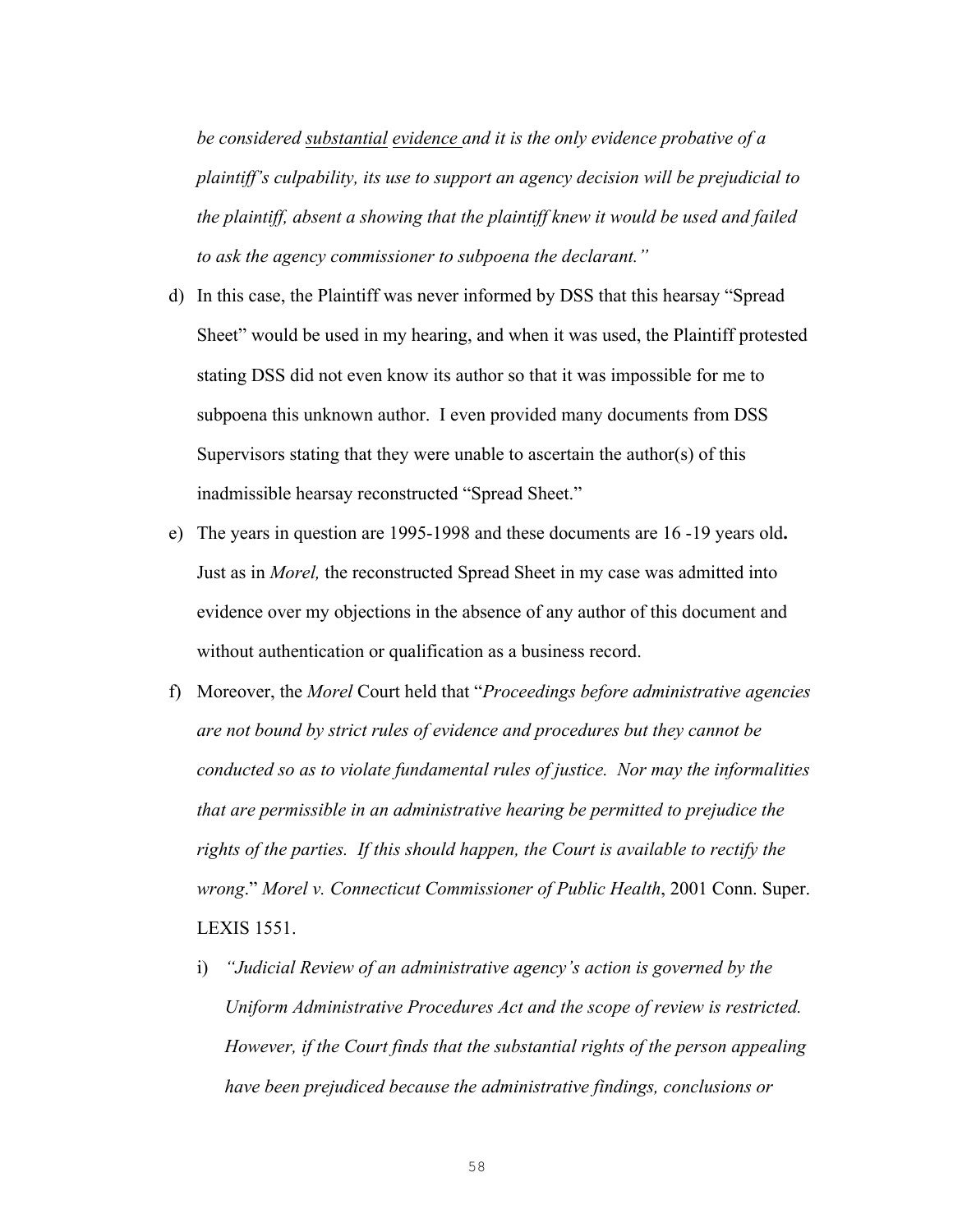*decisions are (1) in violation of constitutional or statutory provisions; (2) in excess of statutory authority of the agency; (3) made upon unlawful procedure; (4) affected by other errors of law; (5) clearly erroneous in view of the reliable, probative and substantial evidence of the whole record; or (6) arbitrary or capricious or characterized by abuse of discretion or clearly unwarranted exercise of discretion. Morel v. Connecticut Commissioner of Public Health*, 2001 Conn. Super. LEXIS 1551, citing Conn. Gen. Stat. sec. 4- 183.

- g) In the present case, allowing the hearsay reconstructed "Spread Sheet" document, which was prepared by an unknown author, who was incapable of being subpoenaed or cross examined, into evidence was in violation of both my constitutional rights under the Due Process Clause of the United States Constitution and the Connecticut State Constitution, and in violation of the Notice Provision of the Connecticut AFDC application. Moreover, this "Spread Sheet" document is allegedly based upon a compilation of aid I allegedly received in 1995-1998, yet the State failed to provide a copy of any cashed checks, individual receipts, direct deposit receipts of any kind. Since this "Spread Sheet" was a compilation of three (3) years of more hearsay allegations and since DSS failed to produce any receipt of this aid, or produce any statement signed by me wherein I acknowledge receiving such aid, then not only is the reconstructed "spread sheet" hearsay, but that reconstructed "spread sheet" allegedly relies on additional hearsay—the documents that DSS is unable to find**.** In addition, this decision was both arbitrary and capricious.
- h) The Court in *Morel* found that the substantial rights of the plaintiff **had been prejudiced** because the final decision of the agency did NOT comply with the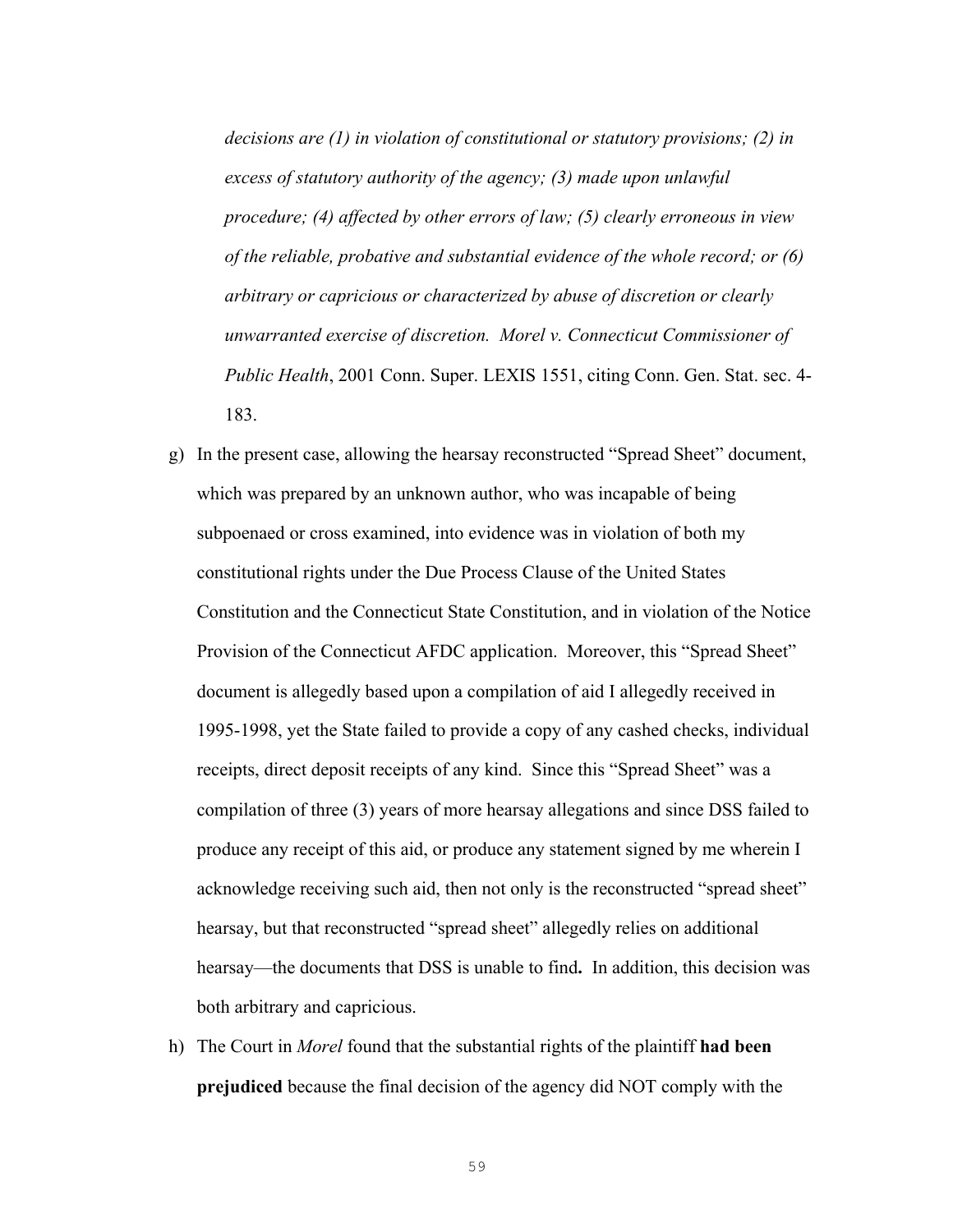law. *Morel v. Connecticut Commissioner of Public Health*, 2001 Conn. Super. LEXIS 1551.

### **COUNT 9: STATE FAILED TO PROVIDE APPLICANT NOTICE OF REPAYMENT, AS REQUIRED BY LAW.**

- 9) In *Langan v. Weeks*, 37 Conn. App. 105, 655 A.2d 771, 1995 Conn. App. LEXIS 106, the court held that "*Because the State must require the assignment of any and all support rights as a prerequisite to the receipt of AFDC benefits in order to be in compliance with federal regulations, the assignment takes effect by operation of law by virtue of the application for AFDC benefits. However, notice of such assignment shall be conspicuously placed on said application and shall be explained to the applicant at the time of application. Aid to Families with Dependent Children (AFDC) applicants must be informed about their rights and obligations under the program. Applicants SHALL be informed about the eligibility requirements and their rights and obligations under that program. Under this requirement, individuals are given information in WRITTEN FORM, AND ORALLY as appropriate, about coverage, conditions of eligibility, scope of the program, and related services available, and the rights and responsibilities of the applicants for and recipients of assistance. 45 C.F.R. Sec. 206.10(a)(2)(i)."*
	- a) The *Langan* Court further held that *"the guarantee of substantive due process requires that a law be reasonable, rather than arbitrary or capricious."*
	- b) The Court articulated 3 factors in its analysis: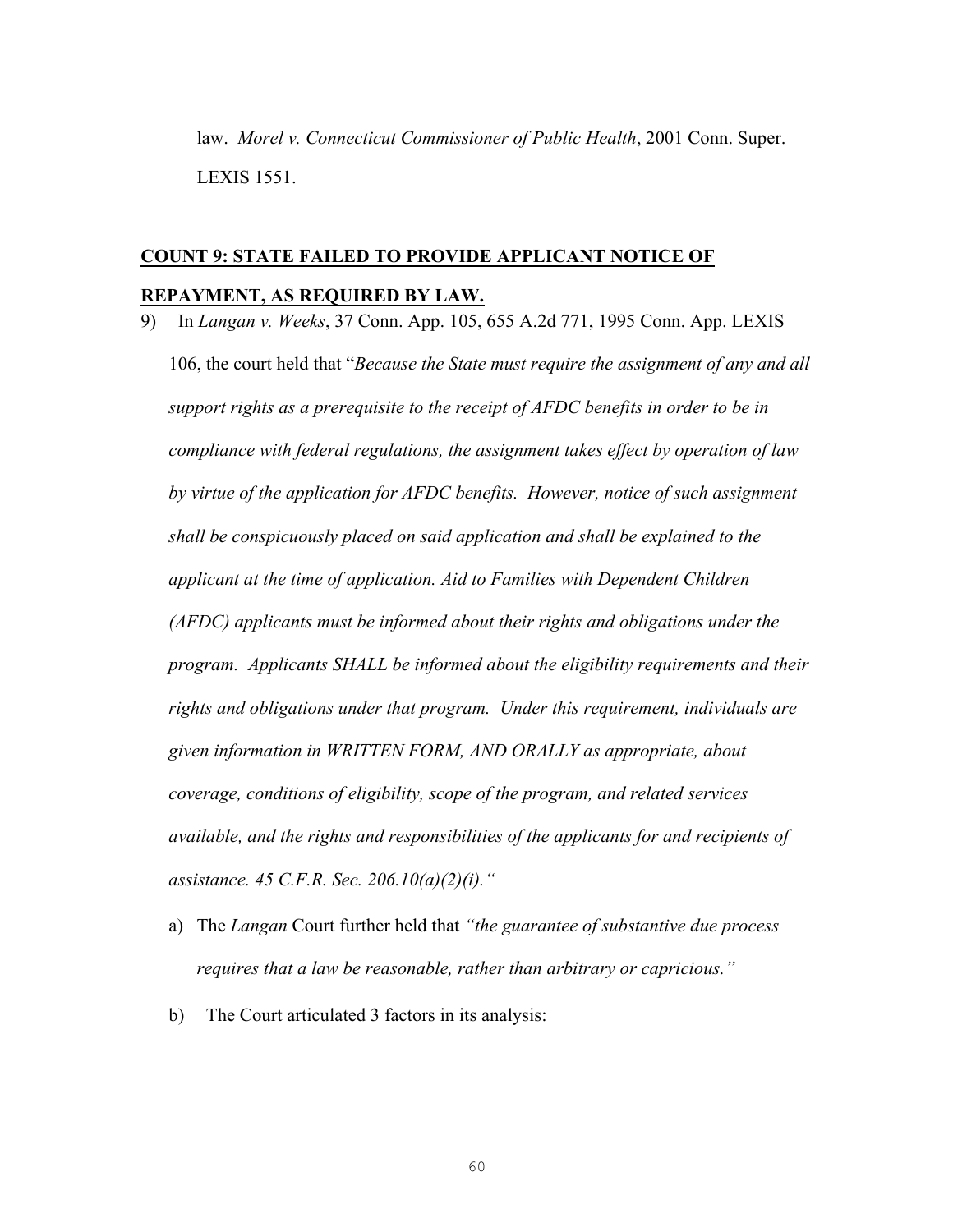- c) Whether the plaintiff was deprived of fundamental fairness by the alleged failure of the State to comply with the Notice Provisions of Conn. Gen. Stat. sec. 17- 82(b).
- d) Extent of the governmental interest, including its financial interest, as well as administrative burdens; and
- e) The risk that the procedure used will deprive the plaintiff of a right.
- f) In the present case, as an *Aid to Families with Dependent Children (AFDC) applicant, I was required to be informed about my rights and obligations under the program. Although I was required to be given information in written form, and orally, about coverage and the rights and responsibilities under that program, I was never informed of these things, either in writing or orally, nor was such notice of such rights and obligations conspicuously placed on said application nor were these rights and obligations explained to me at the time of application.*
- g)It is unlawful for the State to provide aid to applicants without first disclosing the fact that this aid is required to be paid back at a future date.
- h) *'A failure to disclose can be deceptive if, in light of the circumstances, there is a duty to disclose." Olson v. Accesssory Controls & Equipment Corp*., 254 Conn. 145, 180, 757 A.2d 14 (2000).
- i) In *Business Lenders, LLC v. Berlin Bros. Market, Inc*. the Court held that "*whether there is a duty to disclose depends on the relationship of the parties… or, to put it another way, whether the occasion and circumstance are such as to impose a duty to speak."*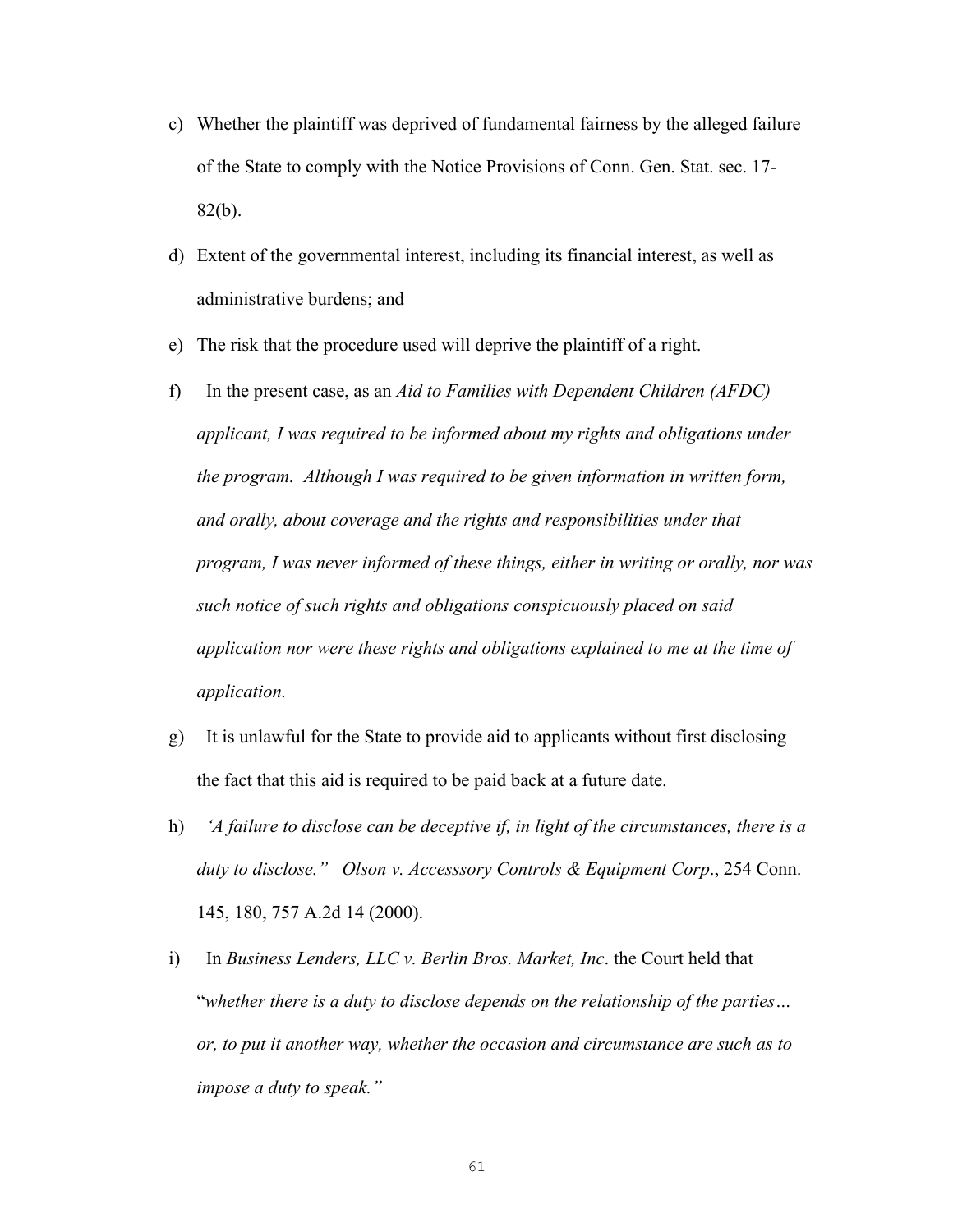### **COUNT 10: THE STATE'S FILING OF THE CERTIFICATE OF LIEN IS DEFECTIVE SINCE IT DOES NOT STATE A DOLLAR AMOUNT OF THE STATE'S LIEN.**

- 10) The State filed a "Certificate of Lien" on the Deed to my home without providing a dollar amount of that lien. In *Technico-Op v. Alvin Construction Company*, (1995 Conn. Super. LEXIS 1506), the Court upheld the contractor's lien since "*the lien certificate as written gave the owner adequate notice of the claim against him and the lien amount."* The Court held a "*mechanic's lien will not be valid unless the lien claimed an amount claimed as a lien thereon and stating that the amount claimed is justly due."*
	- a) An illegal lien upon plaintiff, Kloth-Zanard's property that not only has no legally verifiable evidence but the lien is open ended and states, "for past, present and future" cash or medical assistance. No one, not even the Federal Government can place a lien on someone's property for something that has not even happened yet. They are not mind readers and cannot predict the future.

#### **COUNT 11: WRIT OF MANDAMUS**

11) "When a judge does not follow the law, i.e., they are a *trespasser of the law*, the judge loses subject-matter jurisdiction and the judges orders are void, of no legal force or effect." The U.S. Supreme Court, *in Scheuer v. Rhodes,* 416 U.S. 232, 94 S.Ct. 1683, 1687, 1974) stated that "when a state officer acts under a state law in a manner violative of the Federal Constitution, s/he comes into conflict with the superior authority of that Constitution, and he is in that case stripped of his official or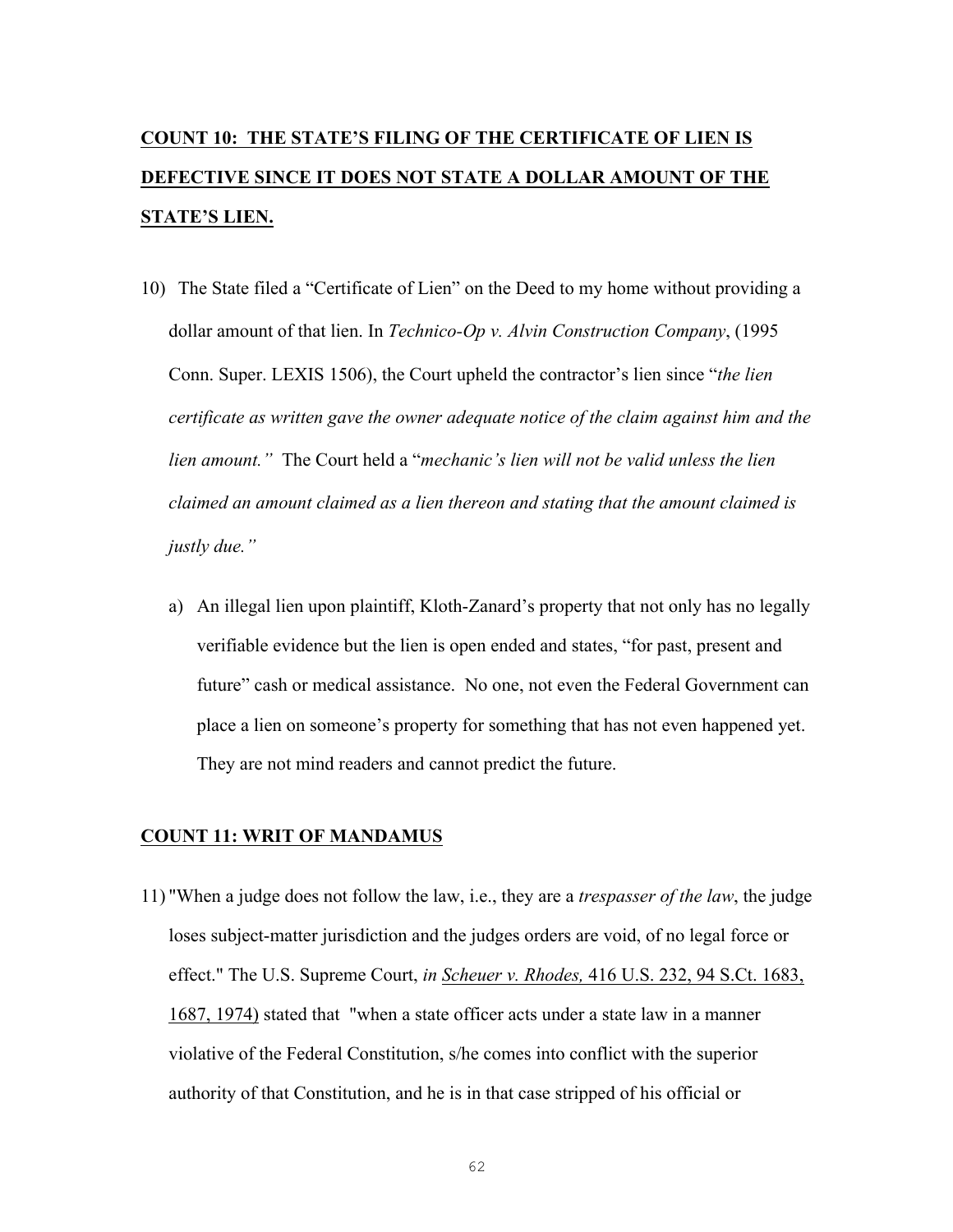representative character and is subjected in his person to the consequences of his individual conduct. The State has no power to impart to him any immunity from responsibility to the supreme authority of the United States." [Emphasis supplied in original]. "Whenever a judge acts where he/she does not have jurisdiction to act, the judge is engaged in an act or acts of treason." *U.S. v. Will, 449 U.S. 200, 216, 101 S.Ct. 471, 66 L.Ed.2d 392, 406 (1980 ); Cohens v. Virginia, 19 U.S. (6 Wheat) 264, 404, 5 L.Ed 257 (1821)* Any judge or attorney who does not report a judge for treason as required by law may themselves be guilty of *misprision of treason*, 18 U.S.C. Section 2382.

- a) **Elliot v. Piersol, 1 Pet. 328, 340, 26 U.S. 328, 340 (1828):** Under Federal law which is applicable to all states, the U.S. Supreme Court stated that if a court is *"without authority, its judgments and orders are regarded as nullities. They are not voidable, but simply void; and form no bar to a recovery sought, even prior to a reversal in opposition to them. They constitute no justification; and all persons concerned in executing such judgments or sentences, are considered, in law, as trespassers." [Elliot v. Piersol, 1 Pet. 328, 340, 26 U.S. 328, 340 (1828)]*
- b) **World-Wide Volkwagen Corp. v. Woodson, 444 U.S. 286 (1980)**"A judgment rendered in violation of due process is void in the rendering State and is not entitled to full faith and credit elsewhere. Pennoyer v. Neff, 95 U.S. 714, 732-733 (1878)." [World-Wide Volkwagen Corp. v. Woodson, 444 U.S. 286 (1980)]
- c) **Black's Law Dictionary, Sixth Edition, p. 1574: Void judgment**. One which has has no legal force or effect, invalidity of which may be asserted by any person whose rights are affected at any time and at any place directly or collaterally. Reynolds v. Volunteer State Life Ins. Co., Tex.Civ.App., 80 S.W.2d 1087, 1092. One which from its inception is and forever continues to be absolutely null,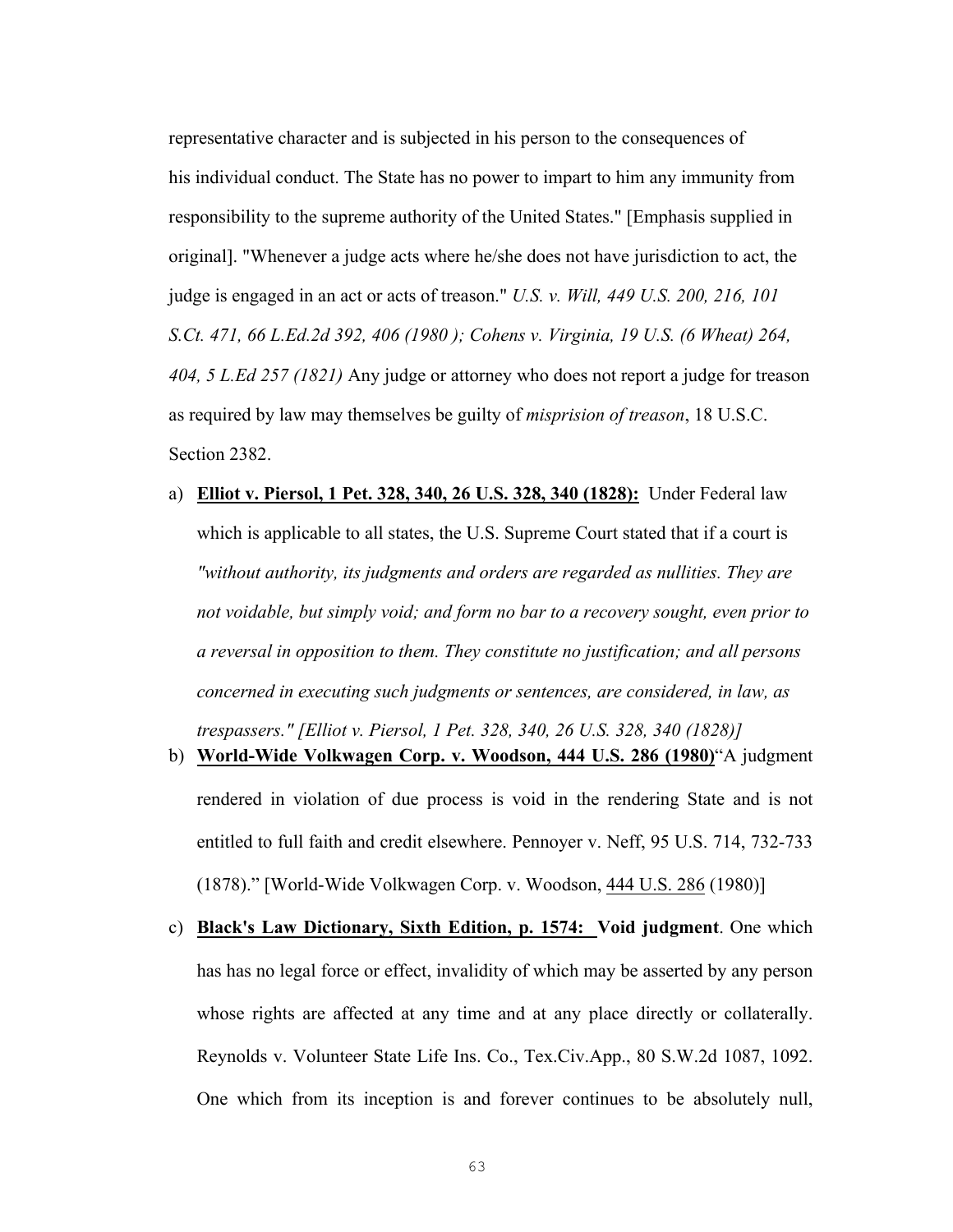without legal efficacy, ineffectual to bind parties or support a right, of no legal force and effect whatever, and incapable of confirmation, ratification, or enforcement in any manner or to any degree. Judgment is a "void judgment" if court that rendered judgment lacked jurisdiction of the subject matter, or of the parties, or acted in a manner inconsistent with due process. Klugh v. U.S., D.C.S.C., 610 F.Supp. 892, 901. See also Voidable judgment.**[Black's Law Dictionary, Sixth Edition, p. 1574]**

# **COUNT 12: DEPRIVATION OF RIGHTS UNDER COLOR OF LAW**

### 12) **Violation of TITLE 18, U.S.C., SECTION 242**

- a) Plaintiffs rights were violated repeatedly when her ADA rights were ignored. When she was forced to complete 7 loan modification applications for no reason other than premature closing of her cases. When her Federally adjusted Gross Net income less the cost of doing business including cost of materials was not removed from her total income deposits and her Gross deposits used as a gross income despite federal and state law that requires deduction of business expenses first to reach a total Net Gross Income. Refusal to work in a cohesive and fair manner with the Plaintiff based on her ADA hidden disabilities. Falsifying records, filing of false land records, not properly notifying the plaintiff of any ownership of the mortgage transfers, failure to correct all land records, and other such violations that the Plaintiff may not presently be aware of.
- b) Whoever, under color of any law, statute, ordinance, regulation, or custom, willfully subjects any person in any State, Territory, Commonwealth, Possession, or District to the deprivation of any rights, privileges, or immunities secured or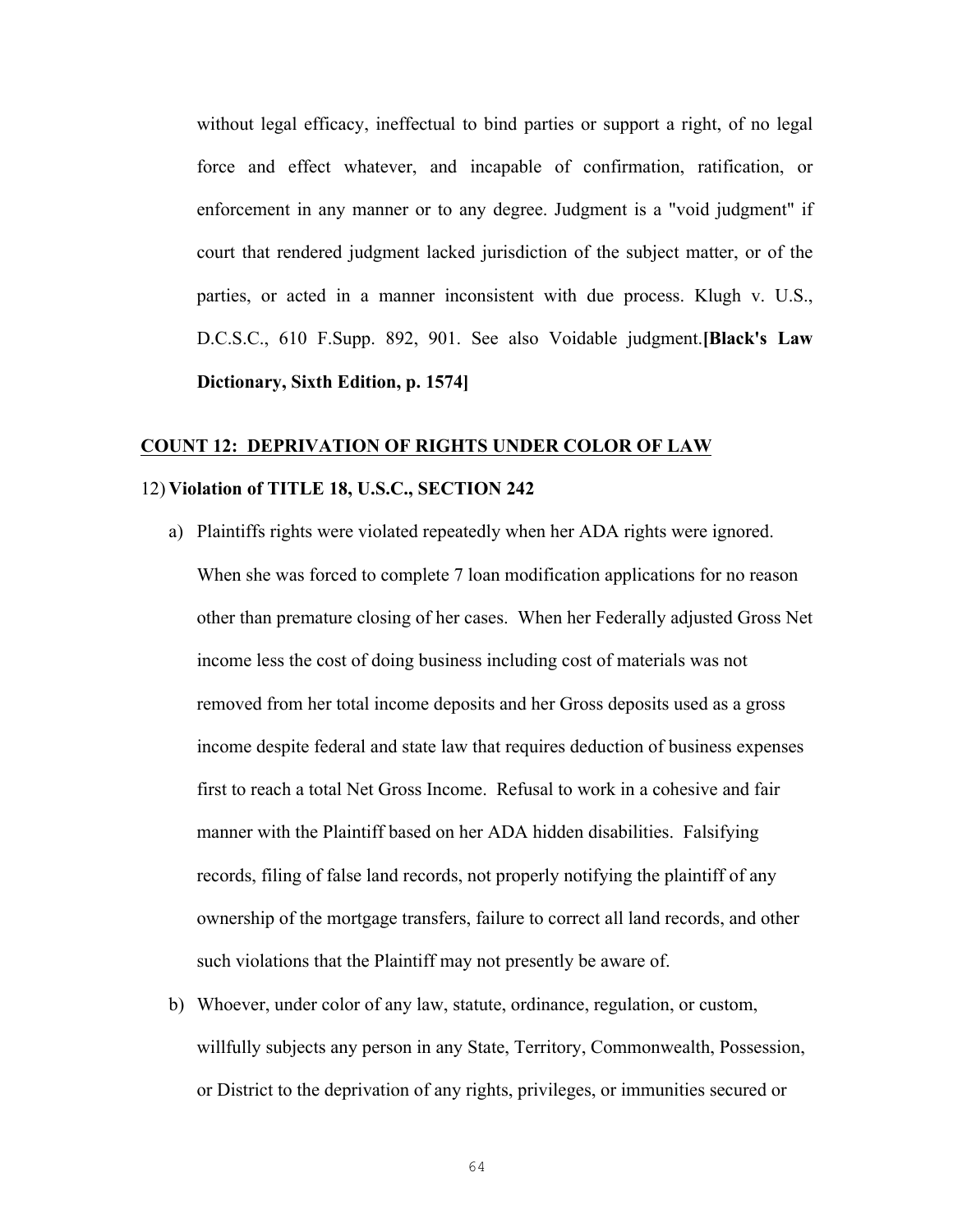protected by the Constitution or laws of the United States, ... shall be fined under this title or imprisoned not more than one year, or both; and if bodily injury results from the acts committed in violation of this section or if such acts include the use, attempted use, or threatened use of a dangerous weapon, explosives, or fire, shall be fined under this title or imprisoned not more than ten years, or both; and if death results from the acts committed in violation of this section or if such acts include kidnaping or an attempt to kidnap, aggravated sexual abuse, or an attempt to commit aggravated sexual abuse, or an attempt to kill, shall be fined under this title, or imprisoned for any term of years or for life, or both, or may be sentenced to death.

### **COUNT 13: WHISTLEBLOWER ACT AND EMBEZZLEMENT COVERUP**

- 13) Plaintiffs believe that the placement of this lien was to avert attention from by state officials and an attempt to cover up the embezzlement of funds by these various officials. By the placing of this as well as other liens on other citizens who are poor, indigent. elderly and disabled, these officials discriminated against them knowing that they could not afford legal representation and that any pro-bono representation through the State Wide Legal Services Program was being blocked to them by state officials. Furthermore, they abused their powers to make patsies out of the Plaintiffs so they could replace the embezzled funds and deficits to the state coffers. The governor and many other officials are presently under investigation for funding and other financial corruptions.
	- a) Plaintiff also believes that this was a retaliatory act for her whistleblowing and continuous outing by written letter, article and other publications about the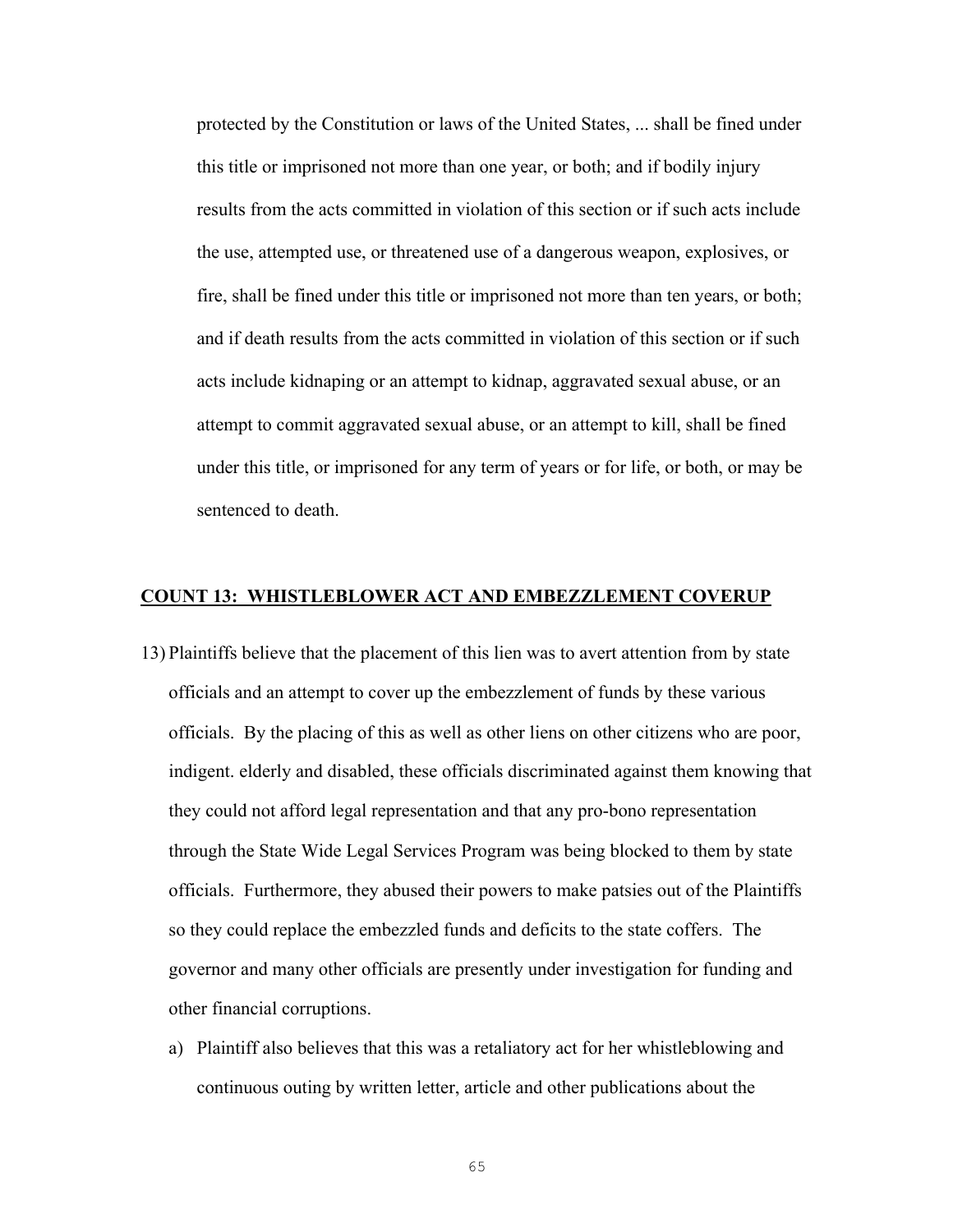corruption and problems within the family courts and use of Guardian Ad Litems. Plaintiff is one of many parents who have been retaliated against for speaking up especially in front of the legislature starting 1995 but more recently as of 2010 to present.

- b) **Conn. Gen. Stat. Ann. § 4-61dd(a) part of the Whistleblower Act** Any person having knowledge of any matter involving corruption, unethical practices, violation of state laws or regulations, mismanagement, gross waste of funds, abuse of authority or danger to the public safety occurring in any state department or agency or any quasi-public agency, as defined in section 1-120, or any person having knowledge of any matter involving corruption, violation of state or federal laws or regulations, gross waste of funds, abuse of authority or danger to the public safety occurring in any large state contract, may transmit all facts and information in such person's possession concerning such matter to the Auditors of Public Accounts.
- c) **Conn. Gen. Stat. Ann. § 4-61dd(b)(3)(A) Remedies for Whistleblower Act**… If the human rights referee finds such a violation, the referee may award the aggrieved employee reinstatement to the employee's former position, back pay and reestablishment of any employee benefits for which the employee would otherwise have been eligible if such violation had not occurred, reasonable attorneys' fees, and any other damages…

### **COUNT 14: ARBITRARY AND CAPRICIOUS PLACEMENT OF AN OPEN-ENDED LIEN WITH NO TERMINATION DATE.**

14) Plaintiff should have been able to know what is expected and when it would end.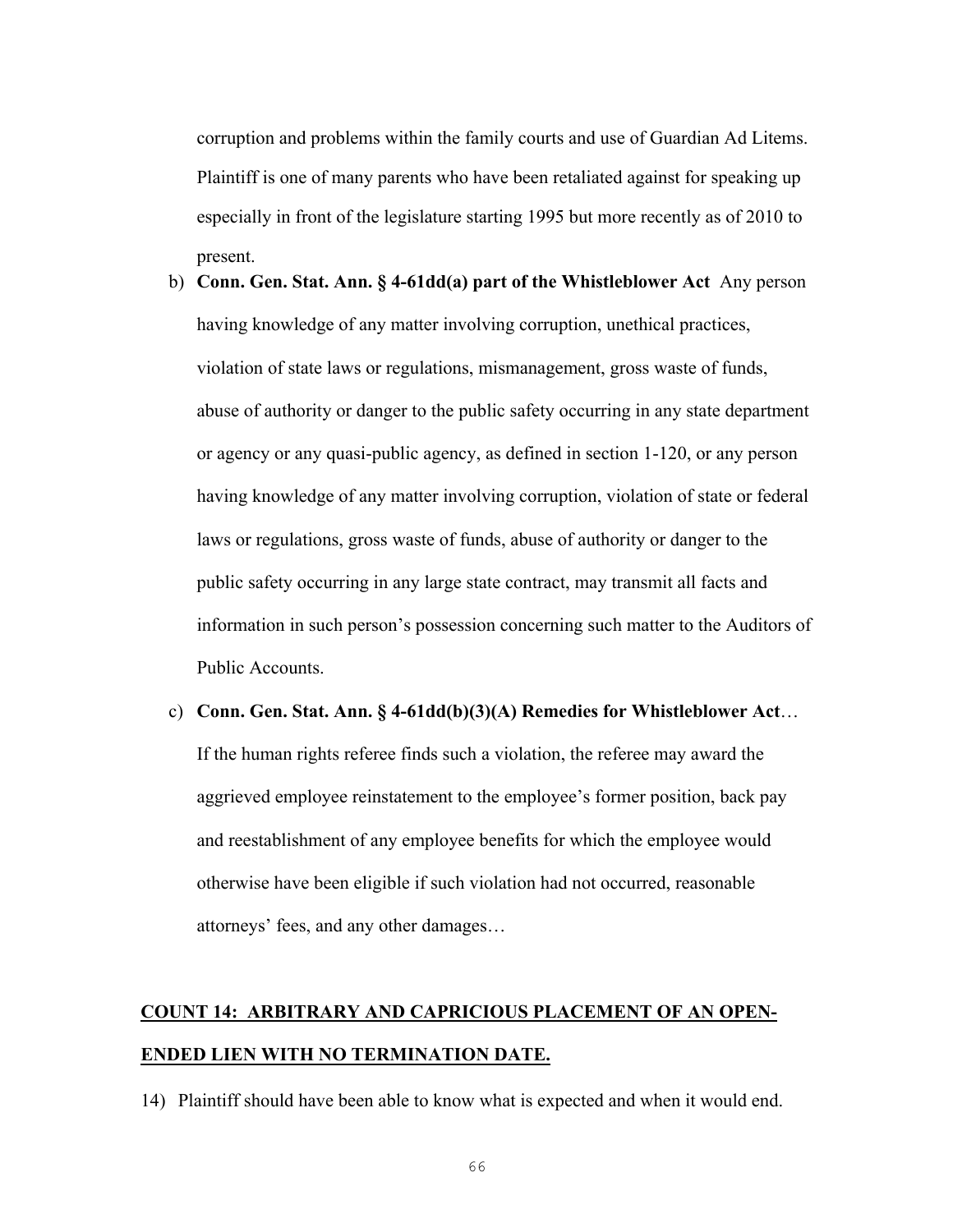- a) The lien as written is illegal because it provides no possibly way to resolve it in the plaintiff's lifetime.
- b) The lien as placed can never be satisfied in the plaintiffs lifetime thus making it a violation of her rights to a fair and equitable transaction that could be negotiated or resolved.

### **PRO-SE LAW**

- 15) Pro se litigants' court submissions are to be construed liberally and held too less stringent standards than submissions of lawyers. If the court can reasonably read the submissions, it should do so despite failure to cite proper legal authority, confusion of legal theories, poor syntax and sentence construction, or litigant's unfamiliarity with rule requirements. *Boag v. MacDougall, 454 U.S. 364, 102 S.Ct. 700, 70 L.Ed.2d 551 (1982); Estelle v. Gamble, 429 U.S. 97, 106, 97 S.Ct. 285, 50 L.Ed.2d 251 (1976)(quoting Conley v. Gibson, 355 U.S. 41, 45-46, 78 S.Ct. 99, 2 L.Ed.2d 80 (1957)); Haines v. Kerner, 404 U.S. 519, 92 S.Ct. 594, 30 L.Ed.2d 652 (1972); McDowell v. Delaware State Police, 88 F.3d 188, 189 (3rd Cir. 1996); United States v. Day, 969 F.2d 39, 42 (3rd Cir. 1992)(holding pro se petition cannot be held to same standard as pleadings drafted by attorneys); Then v. I.N.S., 58 F.Supp.2d 422, 429 (D.N.J. 1999).*
	- a) The courts provide pro se parties wide latitude when construing their pleadings and papers. When interpreting pro se papers, the Court should use common sense to determine what relief the party desires. *S.E.C. v. Elliott, 953 F.2d 1560, 1582 (11th Cir. 1992). See also, United States v. Miller, 197 F.3d 644, 648 (3rd Cir.*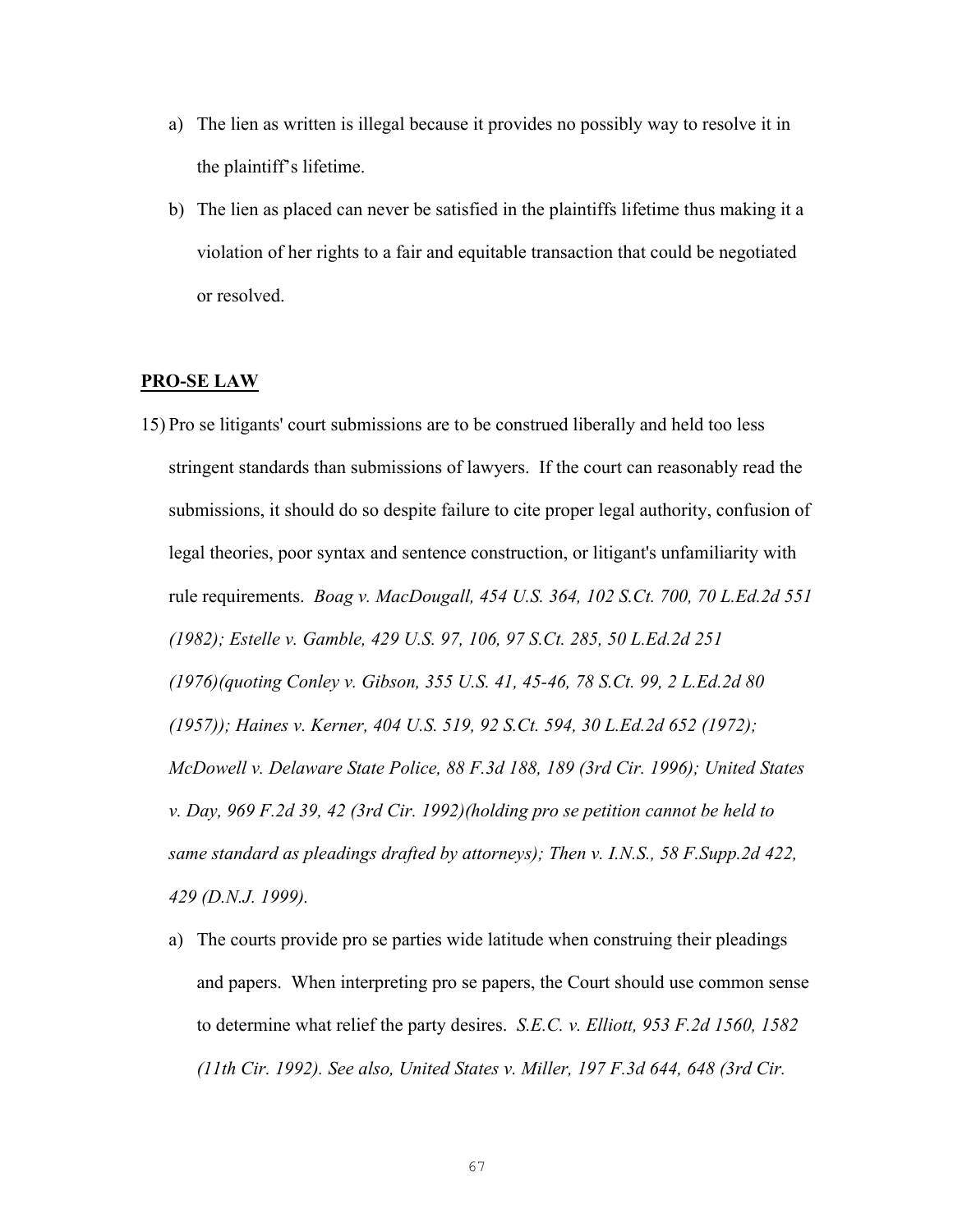*1999) Court has special obligation to construe pro se litigants' pleadings liberally); Poling v. K.Hovnanian Enterprises, 99 F.Supp.2d 502, 506-07 (D.N.J. 2000).*

b) "Plaintiff" has the right to submit pro se briefs on appeal, even though they may be in artfully drawn but the court can reasonably read and understand them. See*, Vega v. Johnson, 149 F.3d 354 (5th Cir. 1998). Courts will go to particular pains to protect pro se litigants against consequences of technical errors if injustice would otherwise result. U.S. v. Sanchez, 88 F.3d 1243 (D.C.Cir. 1996*

**WHEREFORE**, the Plaintiff respectfully request that the Court rescind the lien on her and her property permanently. Furthermore the plaintiff does not receive any assistance that requires repayment at this point in time, and has never been hospitalized for an extended period of time that would require repayment, coupled with the defendant's lack of exculpatory evidence to back up their claims of cash assistance award from 1995- 1998, the lien must be removed as it violates Federal and State statutes as stated throughout this document. Add to this the Fraud Upon the Courts in the initial cases: FAIR HEARING REQUEST CASE NO. 434921, STATE CASE NO. HHB-CV: 13- 5015788 AND APPELLATE CASE NO. A.C. 36729.

**WHEREFORE,** however in artfully pleaded, the Plaintiff has preserved her right of appeal up to the United States Supreme Court. She also reserves the right to amend and correct any defects. She has also used the statute in the federal practice book that allows the practice book rules to be removed if it violates her substantive rights. And more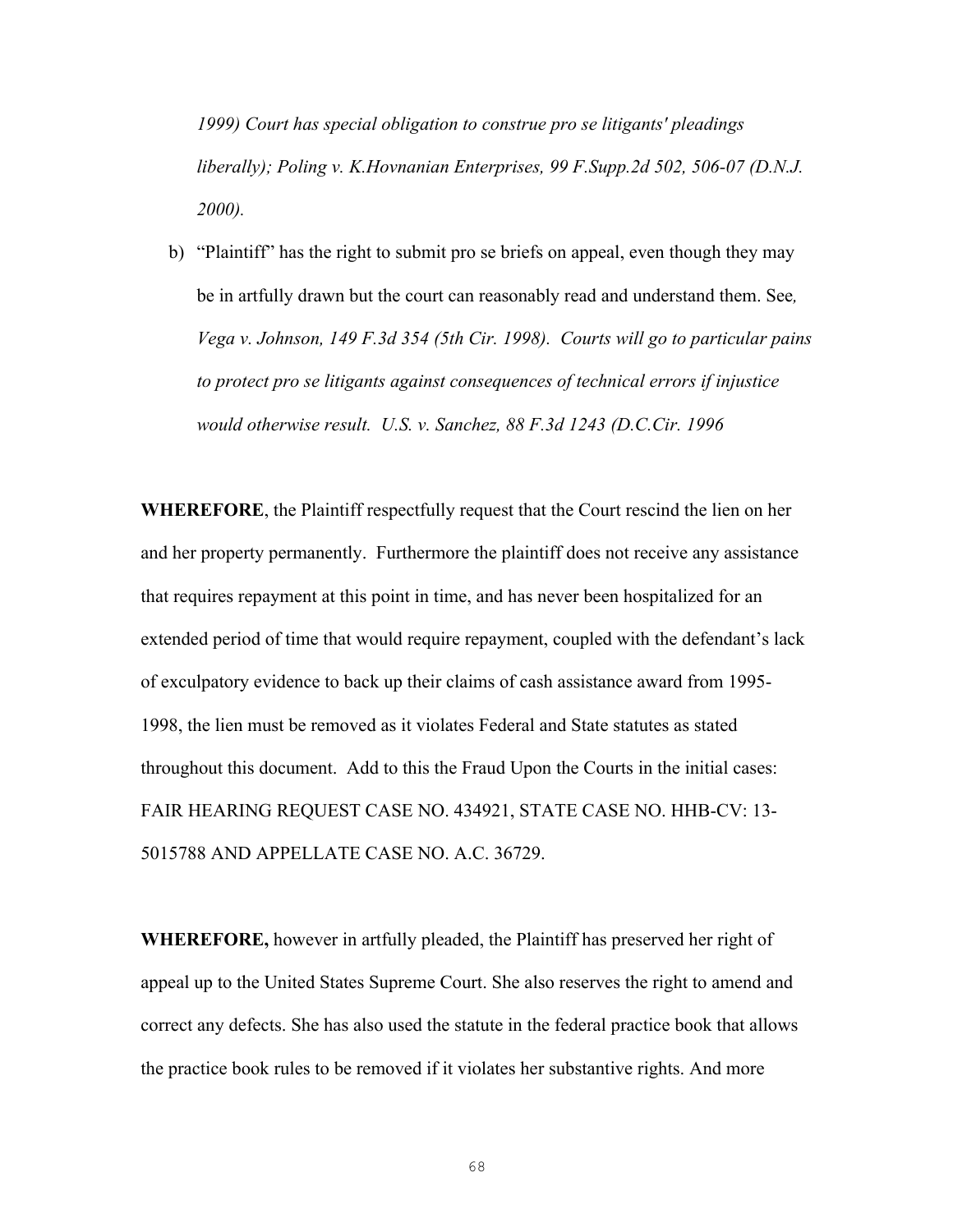importantly, due to all the government misconduct, it creates a situation where by the plaintiff cannot follow the rules.

**WHEREFORE,** the Plaintiff requests damages as prescribed by the law below: Punishment varies from a fine or imprisonment of up to one year, or both, and if bodily injury results or if such acts include the use, attempted use, or threatened use of a dangerous weapon, explosives, or fire shall be fined or imprisoned up to ten years or both, and if death results, or if such acts include kidnapping or an attempt to kidnap, aggravated sexual abuse or an attempt to commit aggravated sexual abuse, or an attempt to kill, shall be fined under this title, or imprisoned for any term of years or for life, or both, or may be sentenced to death. Damages and any other such remedies as applicable under Federal and State Laws.

And lastly, the Plaintiff further requests a **Trial by Jury**.

February 13, 2016

Respectfully submitted:

Joan Kloth-Zanard, Pro-se 320 North George's Hill Road Southbury, CT 06488 203-770-0318

 $\mathcal{L}_\text{max}$  , and the set of the set of the set of the set of the set of the set of the set of the set of the set of the set of the set of the set of the set of the set of the set of the set of the set of the set of the